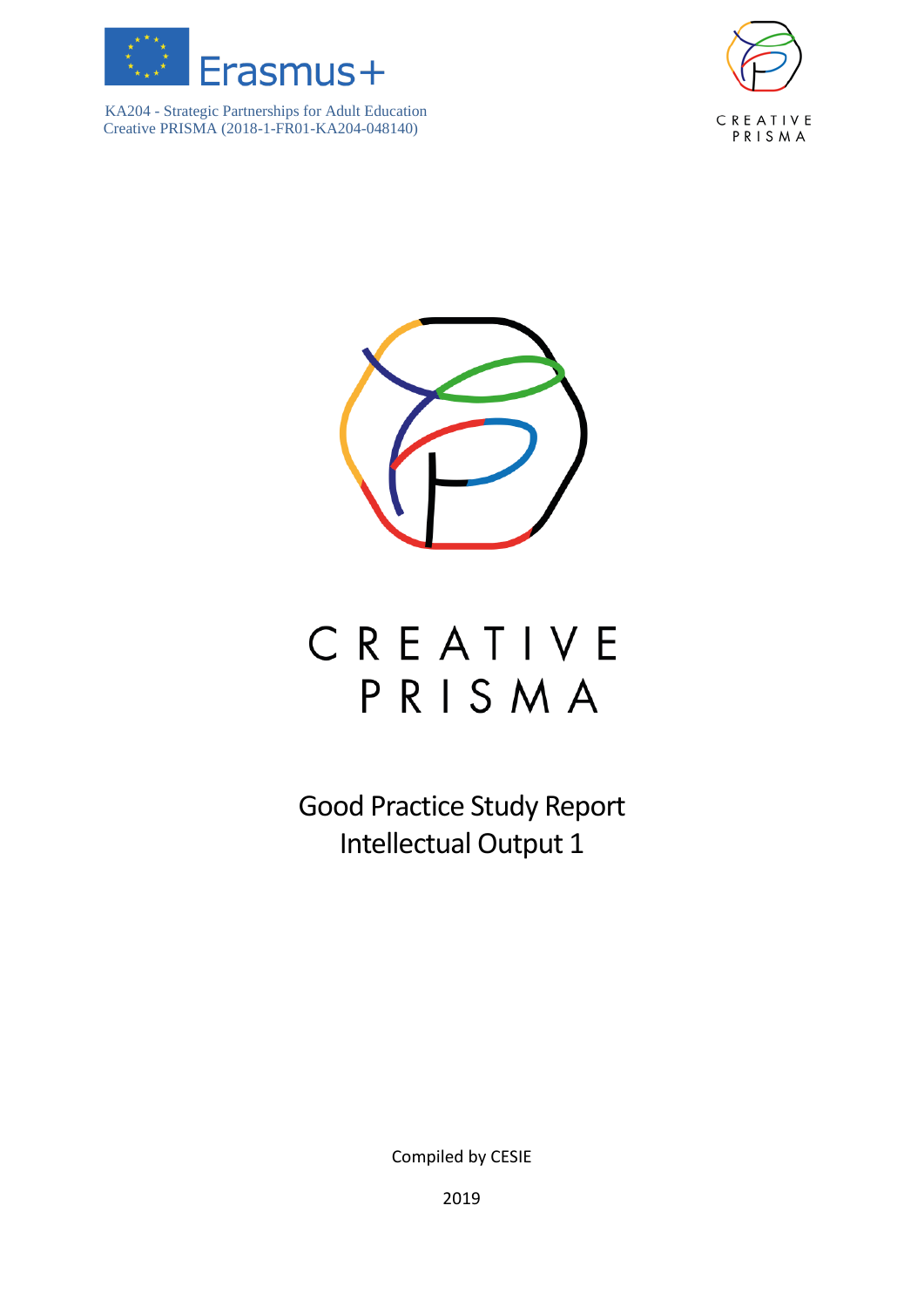



## Content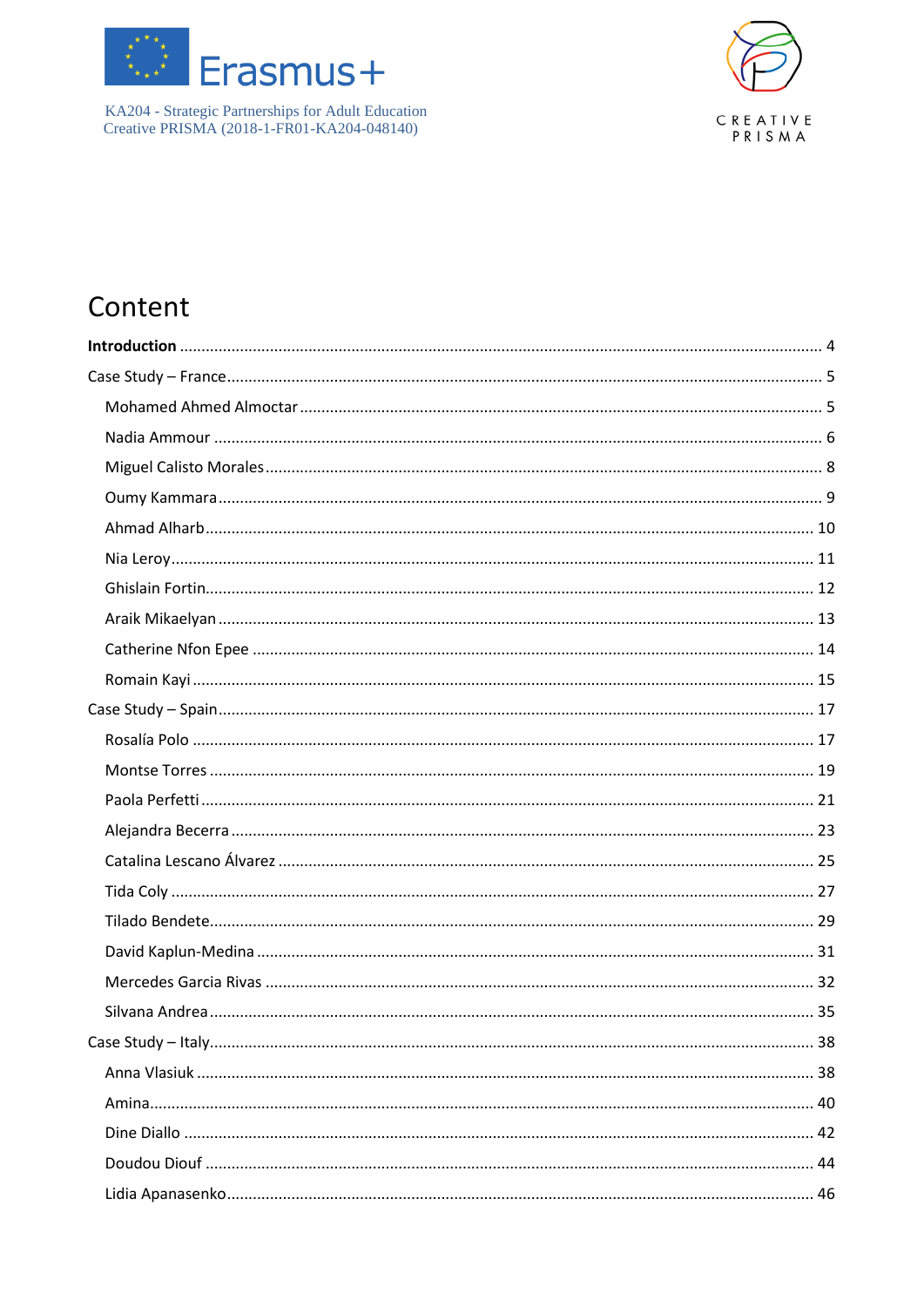

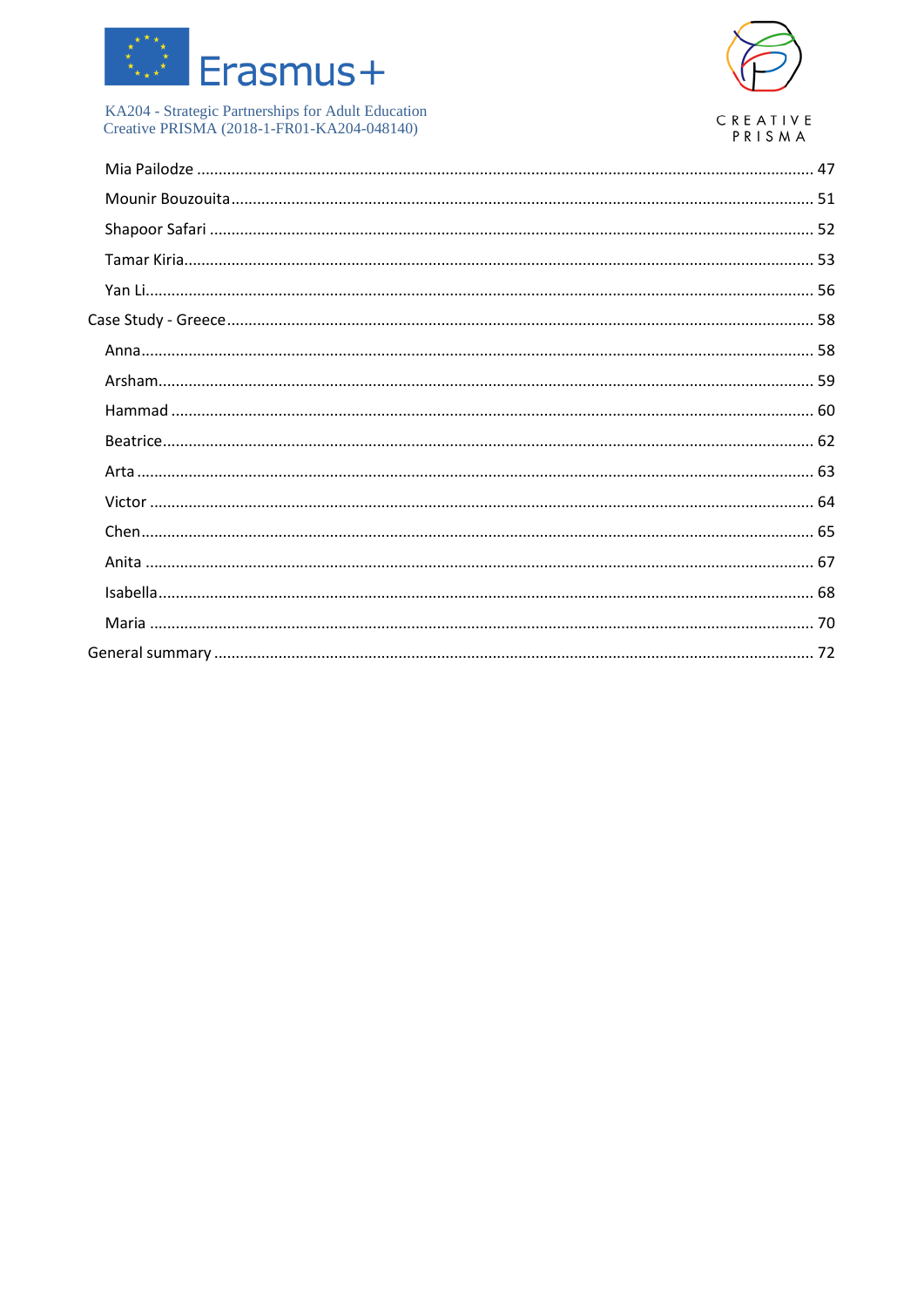



### <span id="page-3-0"></span>**Introduction**

The present report presents the summary of the good practice collection, conducted by the four partners of the CREATIVE PRISMA project in 2019.

The research was conducted by:

- Boréal Innovation (Marseille, France)
- FAMYLIAS (Madrid, Spain)
- CESIE (Palermo, Italy)
- Club for UNESCO of Piraeus and Islands (Piraeus, Greece).

The interviews were conducted from April to November of 2019 and involved around 40 people with migrant background who are either business owners or are currently pursuing careers in fashion and other creative industries.

The interviewees are coming from a wide range of countries, including Argentina, Brazil, Colombia, Peru and Venezuela in South America; Algeria, Burkina Faso, Cameroon, Democratic Republic of the Congo, Ethiopia, Gambia, Niger, Senegal and Tunisia in Africa; Afghanistan, China, Indonesia, Pakistan and Syria in Asia; Albania, Armenia, Belarus, Georgia and Ukraine in Europe, as well as Canada in North America and Australia.

The following chapters are presenting the good practices, key points of each success story and a message that the interviewees wanted to share with the young entrepreneurs with the migrant background.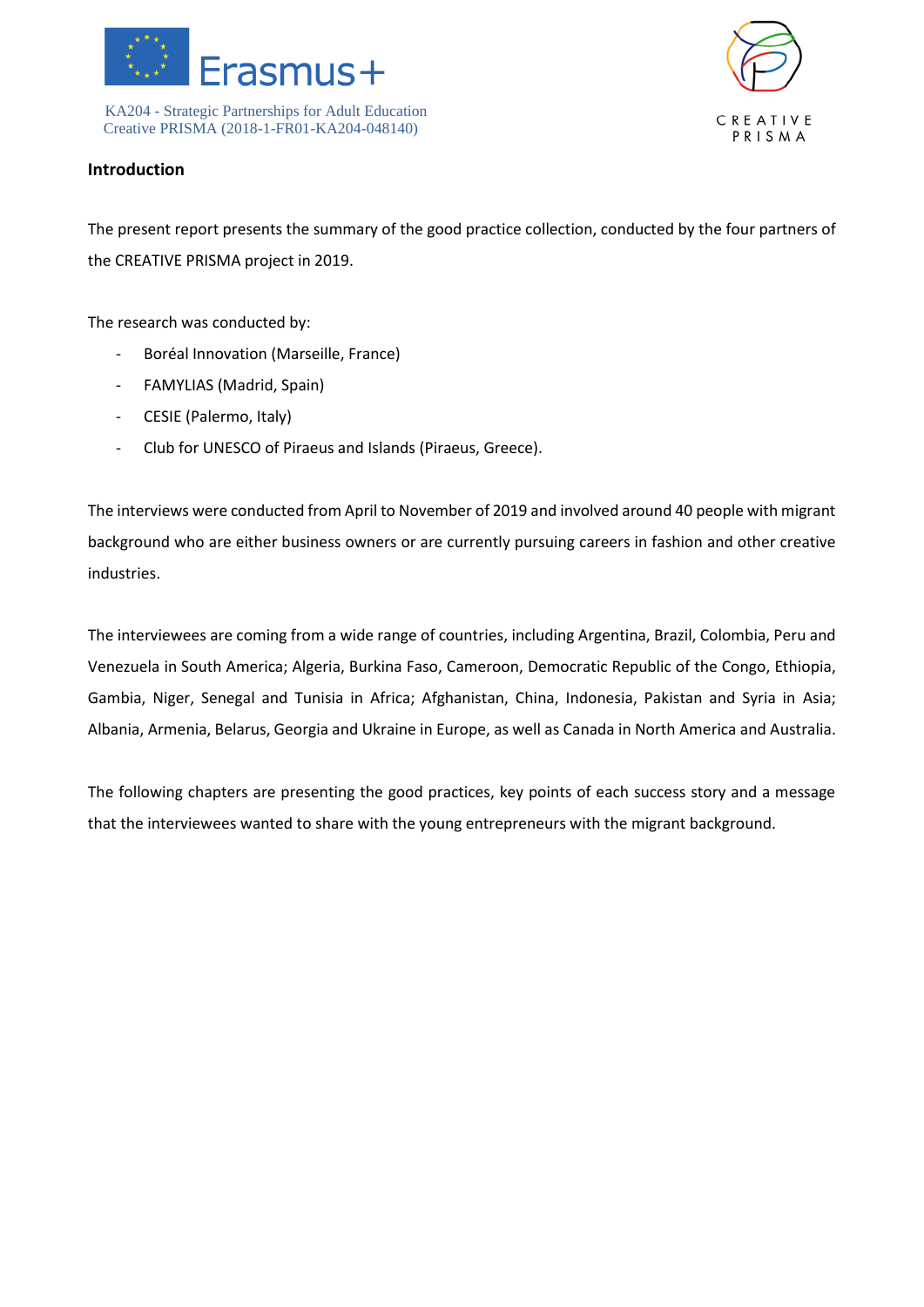



### <span id="page-4-0"></span>Case Study – France

The research on good practices was conducted by Boréal Innovation in Marseille, France between the 27th of June and the 29th of October.

It involved 5 women and 5 men from Algeria, Argentina, Armenia, Cameroun, Canada, Democratic Republic of Congo, Niger, Senegal and Syria. The participants of the study work in following fields: jewellery making, music and singing, clothes making etc.

### <span id="page-4-1"></span>Mohamed Ahmed Almoctar

Mohamed Ahmed Almoctar is also known as Hamada. He is a Nigerien jeweller and jewellery seller. He is member of a cooperative of 140 people in Nigeria, among which 40% are jewellers. There he acts as a treasurer, as well as a jeweller. A part of the profit of the cooperative is redistributed among the members and another part is allocated to social projects and local development projects. As an example, they contributed to the creation of a school and bought a donkey to facilitate the water transportation to a small isolated village.

Hamada is a Tuareg and as such has always been familiar with manufacturing of silver jewellery, which is one of the traditional Tuareg crafts. The cooperative of which he is a member used to sell its products (mostly jewellery, but also other artistic and craftsmanship products such as leather products) to tourists visiting Niger. But with the rise of insecurity in the region and thus the decline of tourism, the cooperative decided to start selling their products directly in Europe. Hamada belongs to the people that participate in that commerce.

Since 2006, when he came to Marseille for the first time to sell the products of the cooperative, he comes to France on a regular basis and stays there for two months (or more if he obtains a longer visa) to sell the products before going back to Niger to produce more items.

- Hamada said that he did not use any business plan or commercial strategy.
- His creative process goes back to tradition, where jewellery would be used for barter trade. It became a commercial product with time.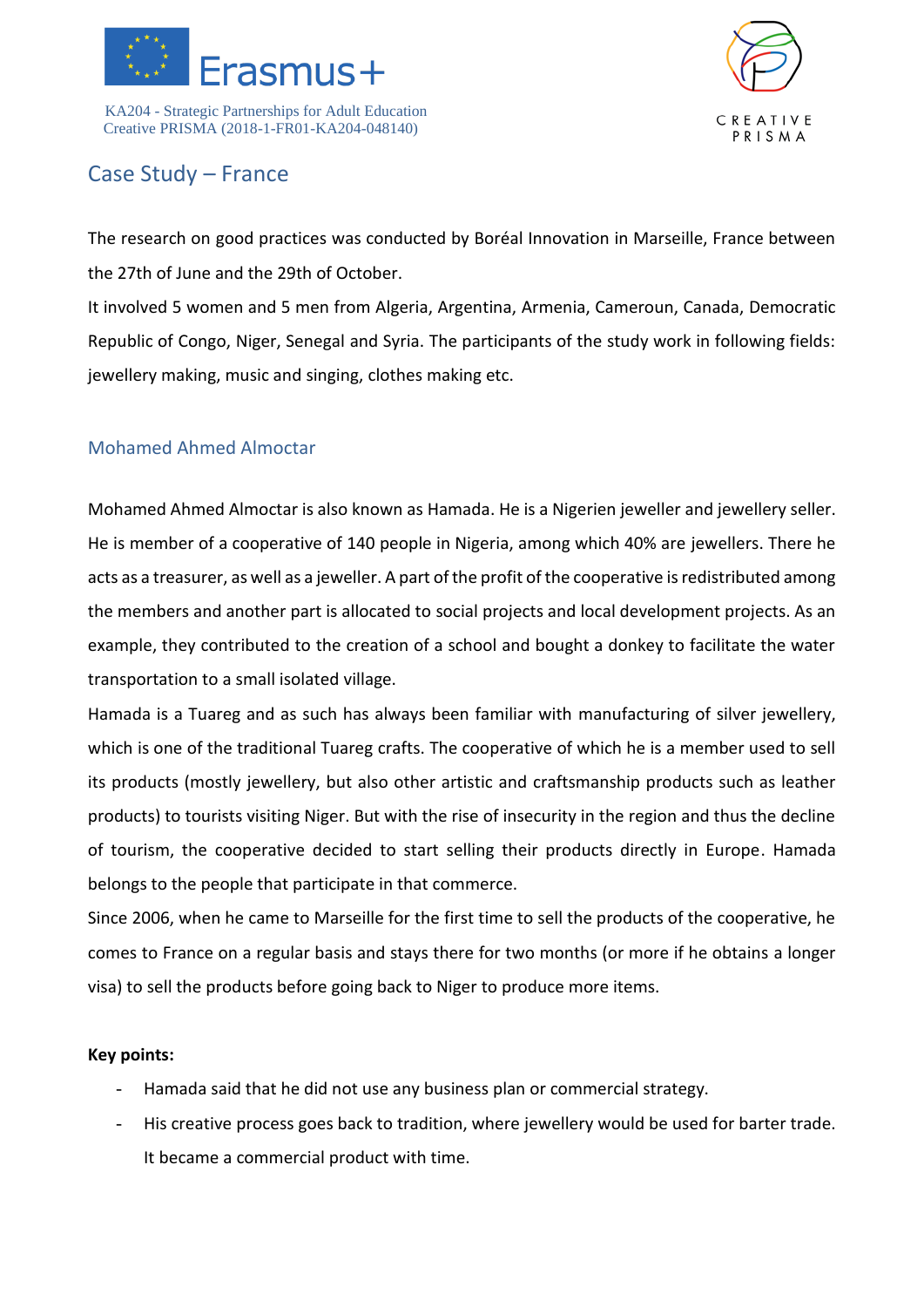



- To sell his products in France he was helped by a local association that supports craftsmanship by organizing cultural events, markets and fairs. This way he could directly get in contact with the targeted clients: wealthier women appreciating handmade jewellery.
- Now, to get more independent and to sell to a larger target, he would like to learn about social media and online selling platforms.

### **Hamada's message:**

*Hamada insisted on the positive impact of the possibility of moving regularly between both countries. This way he establishes a positive relationship with his clients, who know which market or craftsmanship fair to attend in order to find him. They also have his contact cards if they wish to make special orders.* 

*It also enables him to spend long periods of time in his home country, close to his family. Moreover, he can't keep working using all the traditional tools and the same raw materials that make his products authentic.*

*Also, he is very proud of the social actions taken by the cooperative and wants to underline the fact that his activity is not only business oriented.*

### <span id="page-5-0"></span>Nadia Ammour

Nadia Ammour is an Algerian woman who, together with her two sisters, created a singing trio called "Tighri Uzar" ("Voice of the Roots") on October 17, 2009. Singing since childhood and being able to communicate in several languages, they perform traditional Kabyle songs.

10 years ago, after her graduation from Ecole Nationale d'Administration (ENA), where she studied human resources and then sociology, Mrs. Ammour made a decision to create her band.

From the very beginning the band members received a lot of help from their manager Fatma, who promoted the band, found the concerts you could've sing at and also organized their first meeting with leading figures in Kabyle music. Less than a month later the bad was invited to participate in a radio tribute to many well-known singers and share the stage with them.

According to the band members, it is rare to find really authentic traditional Kabule songs without additions, the ones that remained exactly as they are sung in villages. This is exactly what the band is offering, with the only difference – the songs are being performed by rather young voices.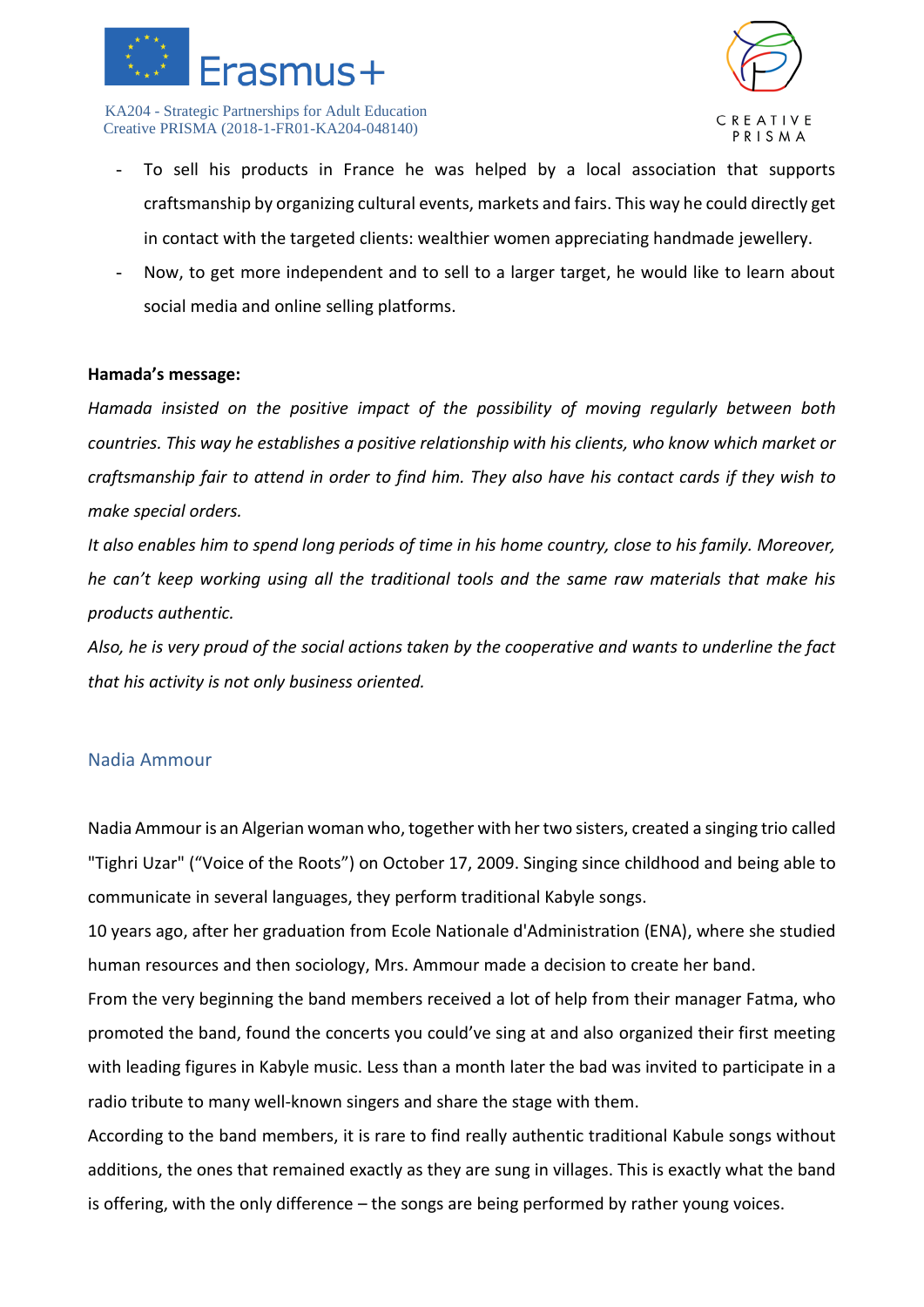



Nadia feels like it's very important for her to explain their songs to the public, as they are full of symbolism and hidden meanings. For the past 10 years the band have been participating in festivals, humanitarian solidarity concerts (in order to collect funds for humanitarian aid), singing on small stages (Parisian cafés).

Nevertheless, it is still difficult for them to release their album due to financial reasons. The distance between Nadia and her sisters who live in Paris, as well as family obligations, are not making things any easier.

Currently the bad has 15-20 concerts per year.

- The Ammour sisters have gained notoriety over the past 10 years, especially with the help of **YouTube** and **Facebook**.
- The band has a large audience of people of all ages from all over the world. The Ammour sisters explain it by the fact that they are **committed human rights defender and their message is feminist**.
- For the past 2 years this band has been Nadia's main job. However, at this point she cannot make a living out of it. Hence, she has to take jobs of on a **part-time basis**, for example do workshops in singing and percussion.
- Three years ago, the Ammour sisters have set up a common fund in order to finance the album. However, they had to spend it on legal proceedings, when their performance was shown on TV without authorisation. There is no decision int his case yet. Currently, as the 10th anniversary of the bad is approaching, the sisters are looking for **funding** in order to organise a concert.
- Each sister has her **own style**. When they sing together, they use the same song structure and remain faithful to traditional singing. However, they also like to improvise on the stage.
- Nadia says that **working with her sisters is very convenient** for her because they already know each other well and it's easier to manage time with them.
- One year ago, a friend of the band, who has an association in Paris, became the band's percussionist. Thanks to her, the band have spent 8 months concerting through this association.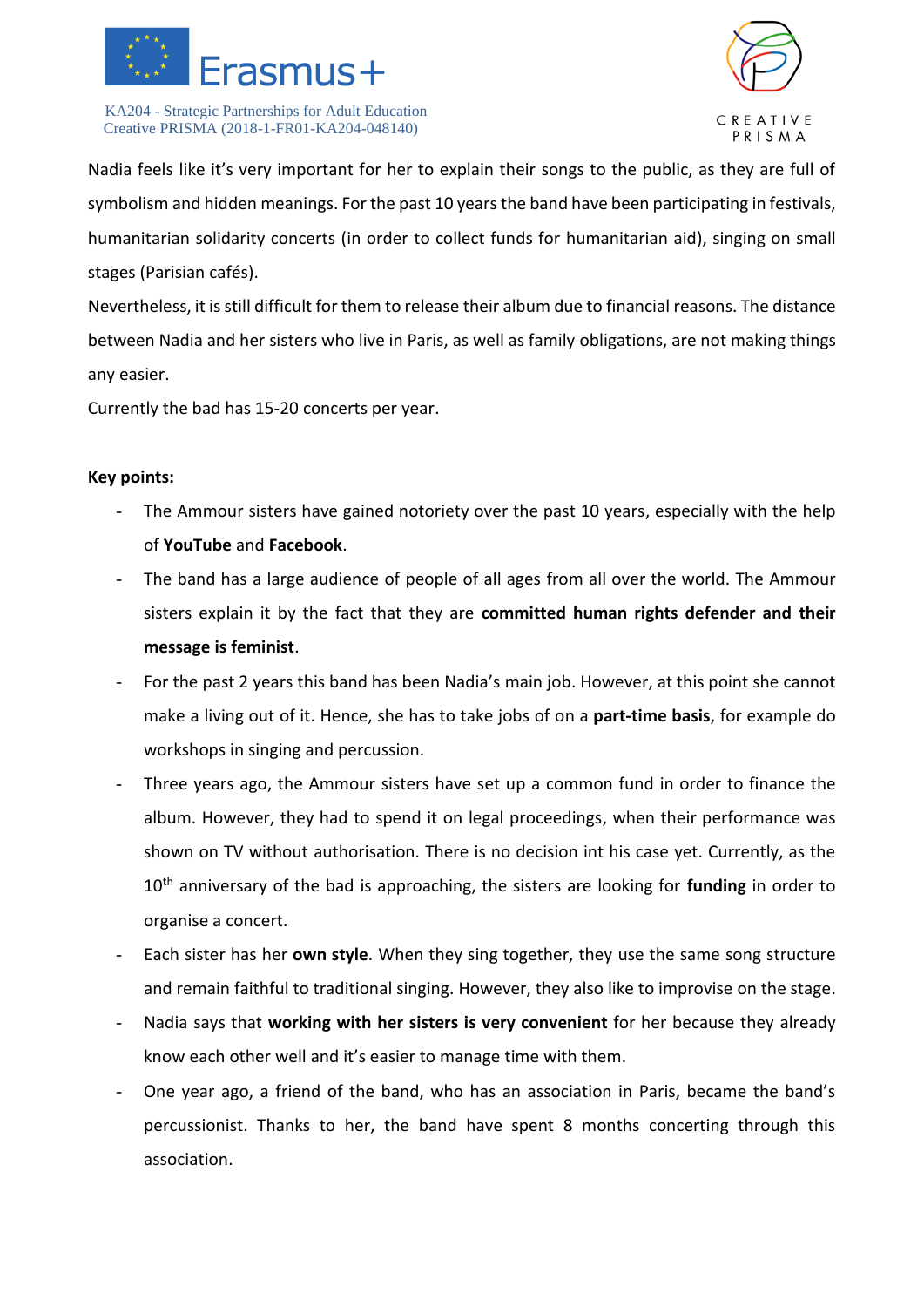



Nadia says that her favourite concert took place in August 2016 in a small village, where 24 women sang together on the stage. She called it "a wonderful moment of sharing".

### **Nadia's message:**

*"When you settle in a city, you must find out about all the cultural institutions that exist there and about their ethics and values. Do you have same values? Sometimes your art might not fit somewhere everyone politically and ethically. This is a very important issue. You also need to be trained; it helps with communication, concerts, etc".*

### <span id="page-7-0"></span>Miguel Calisto Morales

Miguel was born in Argentina to Chilean parents and grew up in a modest district in Chile.

Eight years ago, he moved to France with his French wife. Few years later Miguel, together with his wife and sister-in-law, decided to open a creative atelier studio called **Chimichurri**.

After travelling around Europe and selling their products on the street for 6 months, Miguel and his wife decided to settle down in France.

Without any specific training, they started sewing, drawing, crafting and recycling. They create their products, exhibit them and then sell them in their workshop.

Miguel has always been a fan of DIY, woodworking and raw materials in general. His experience grew together with his level of experience.

- The Chimichurri workshop is also a **cultural space**. Miguel is not only a craftsman but also a musician. Hence, there are many events taking place in the workshop, such as concerts and even dinners (through Chimichurri's sister organisation, that was created along the way).
- The name "chimichurri" comes from the eponymous sauce and refers to the mixture of flavours and ingredients that compose it. **Miguel's workshop is also a mixture of textures and culture**; hence he feels like the name is very accurate.
- The use of **recycling and upcycling** made it possible for Miguel to create his business without any significant investments. He feels like back in Chile this would've been impossible for him.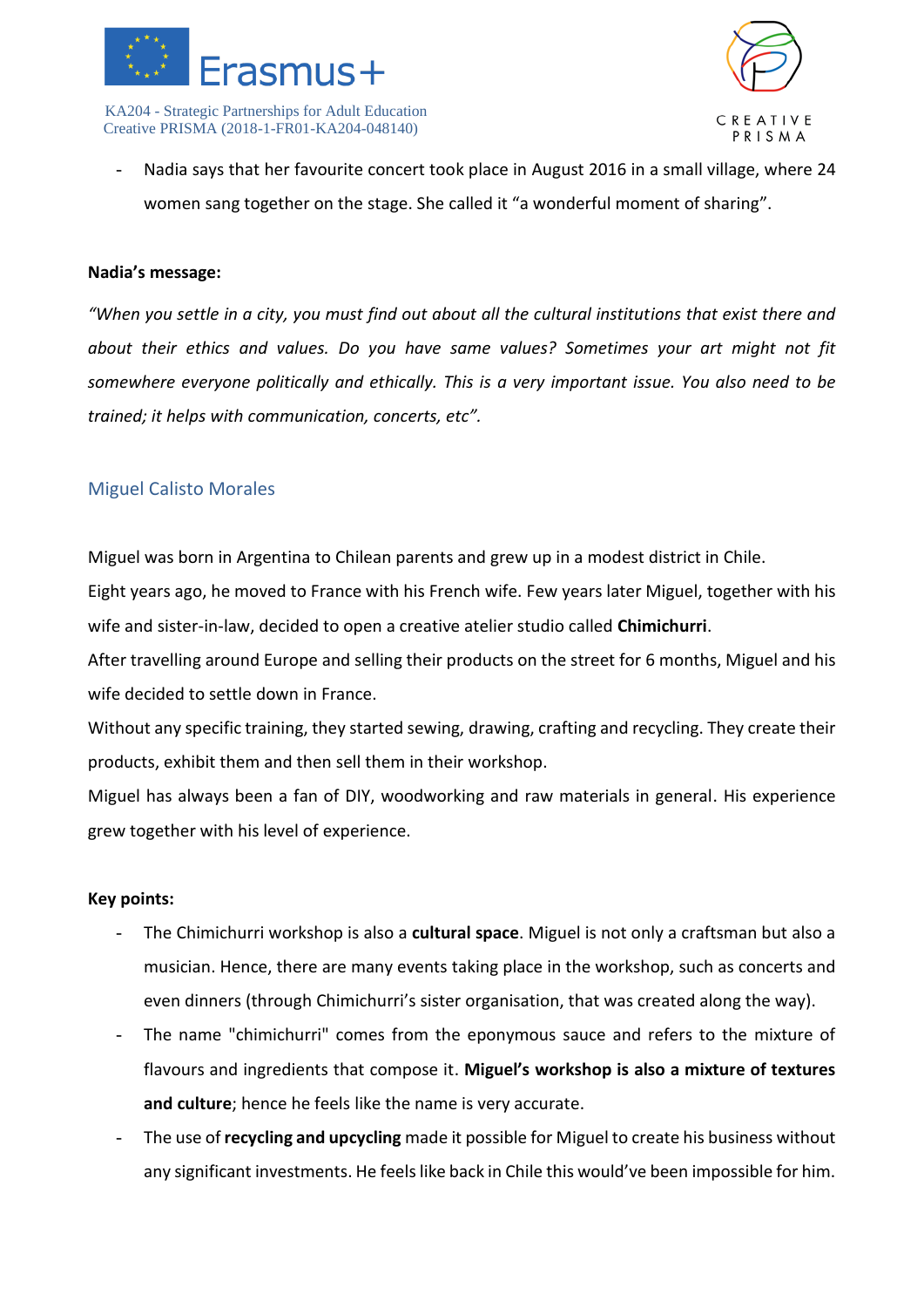



### **Miguel's message:**

*"You have to dare to start without thinking too much, because you have nothing to lose! Marseille is an open city, populated by different communities and cultures. People here are very open-minded. You have to talk about your idea, spread the positive image and those who will be interested in what you have to offer will help you. You have to be persistent and believe in your project!"*

### <span id="page-8-0"></span>Oumy Kammara

Oumy Kammara was born and raised in Senegal. After a couple of sabbatical year in the neighbouring countries (Niger, Chad), she moved to France in order to finish her high school degree in Rouen.

After her graduation Oumy have studied in a few university programmes before choosing interior design and getting her university degree in it. In the meantime, she also took a French citizenship as her grandfather worked in the French administration before decolonization.

After graduation she started working at the decoration store chain called Habitat in Marseille. She spent 7 years working there as a decorator and scenographer in one of their stores.

However, at one point, when Habitat started selling calabash (crafts from sub-Saharan Africa), Oumy decided that it was a right time for her to start her own business.

Hence, in 2013 she opened her African crafts store in Marseille, using her experience has a decorator.

- At the beginning Oumy received help and guidance from Abdoulaye Traore, who is an advisor in an incubator.
- Then, she applied for an EU grant in order to open her shop and won it.
- Due to sanitary issues in the building, where her shop was located, she had to close it at some point.
- For a few years after that Oumy had to sell her products online for a couple of years.
- Later, she managed to hold a successful local crowdfunding campaign and open a new store.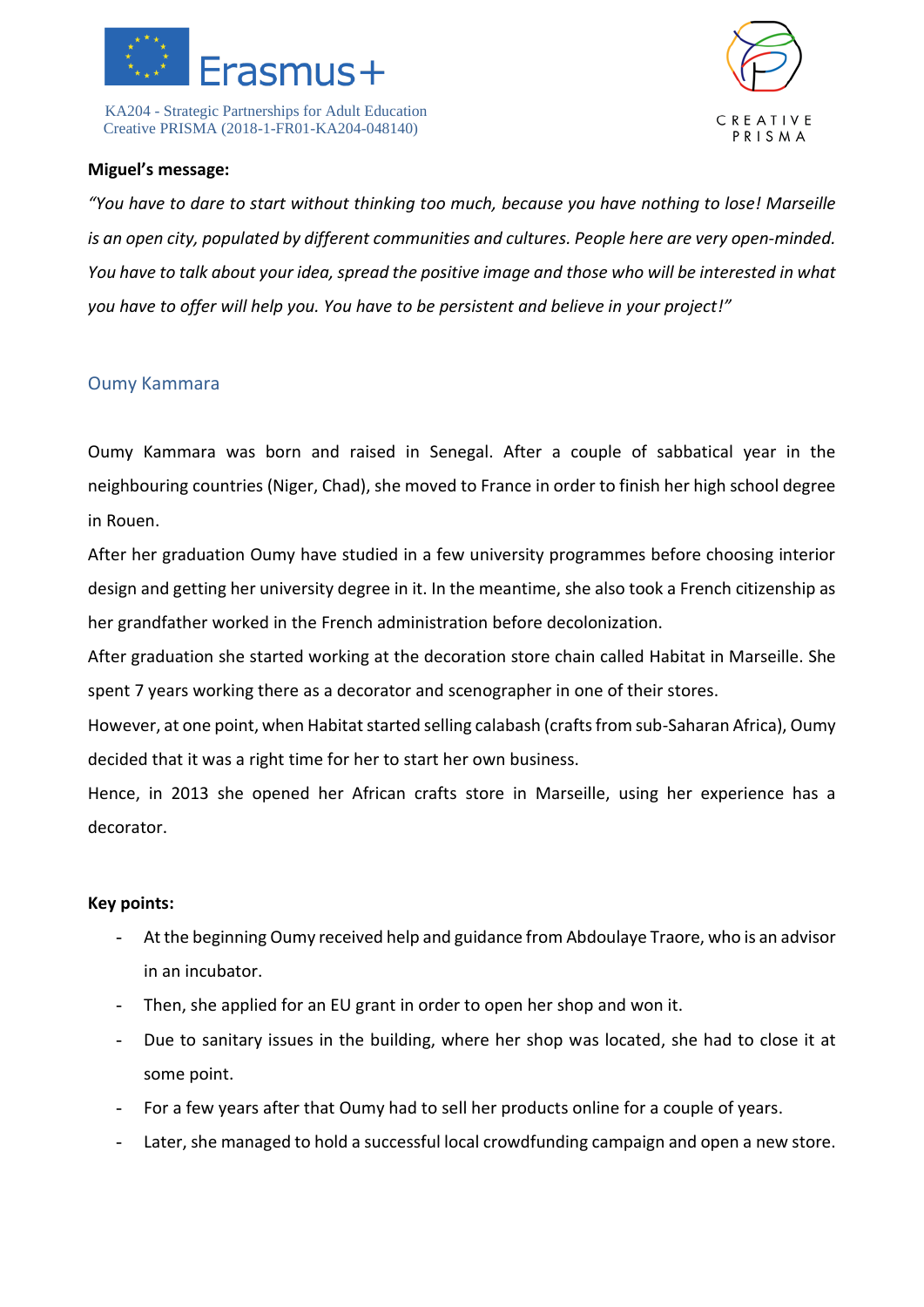



- Oumy stated that it is very difficult for her to manage everything on her own, especially Internet and social media. She feels like her customers are very responsive to Instagram post for instance, especially the younger generation. However, keeping up the online presence requires time and effort.
- In Oumy's opinion, online presence, local presence and word of mouth are the keys to success for a store and a business like hers.
- She aspires to open a professional school in Dakar in order to boost the level of local artists' technical skills. She believes that in order to become a successful entrepreneur, everyone needs to have a good knowledge of business' technical aspects.
- She also wants to create a festival of Senegalese culture in Marseille in the future.

### **Oumy's message:**

*Oumy is really proud of her story and her achievements between France and Senegal. Being an ambassador of African arts and crafts in France is her business mission, as well as presenting the best of Africa in term of production.*

*She really enjoys telling stories and explaining the meaning of her products. She uses her skills as a decorator in order to present each of the projects beautifully.* 

### <span id="page-9-0"></span>Ahmad Alharb

Ahmad is a refugee from Syria, who came to France in 2013. He finished his journey in Marseille where he decided to settle.

Being a skilled tailor with 13 years of experience, Ahmad wanted to build his own business and open a shop or an atelier. In his own words, he learned to make clothes "on the job", by trial and error. In May 2019 his dream became a reality, when he opened "Le Petit Couturier "(The Little Tailor) close to Marseille city centre.

- Ahmad received his residence permit in 2015, after living in France for 2 years.
- He was coached by an advisor from BGE Accès Conseil a business incubator located in Marseille.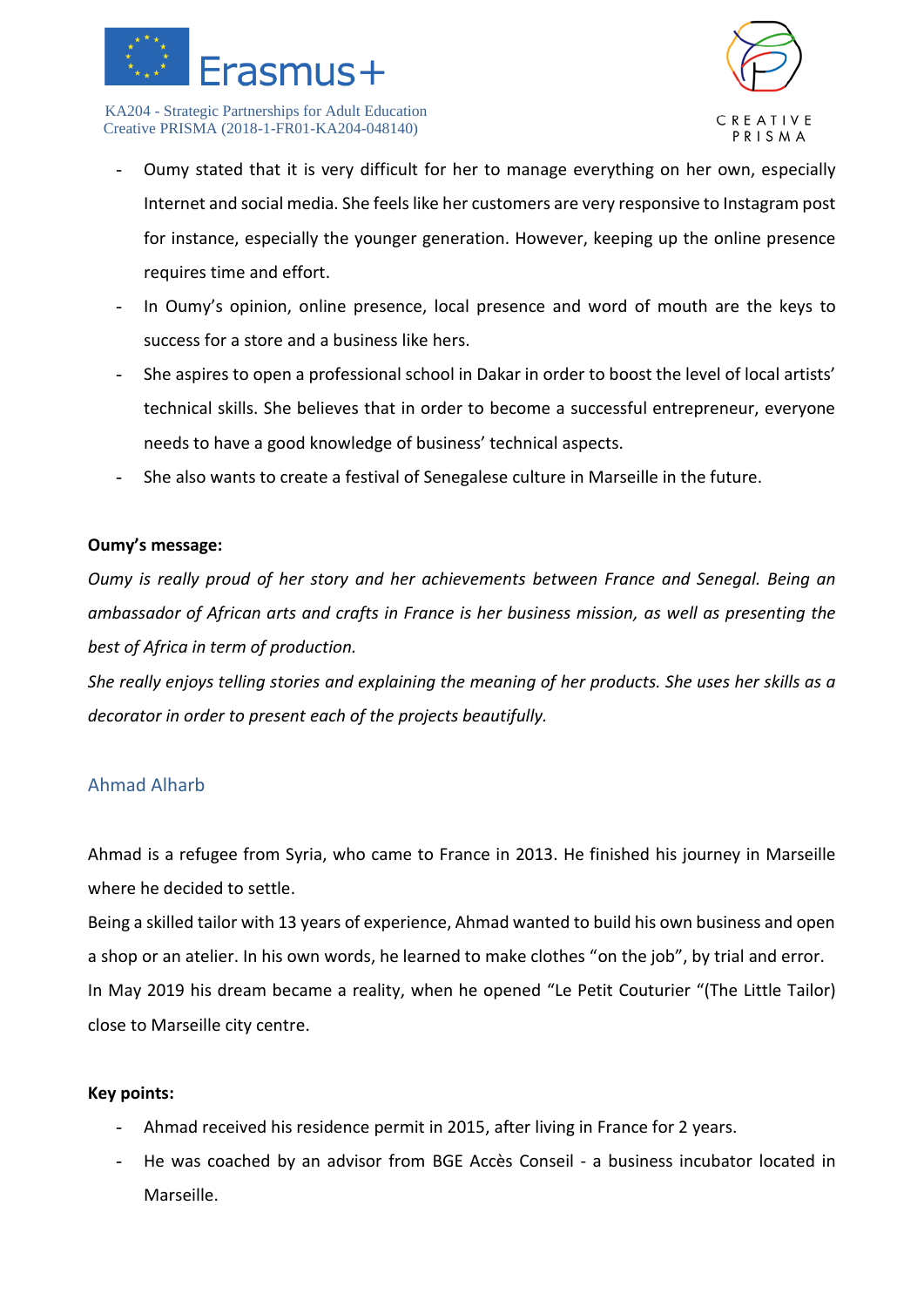



- Thanks to coaching, Ahmad was able to receive a 3000-euro loan in order to start his business.
- He invested this loan into renting the space for his store, renovating it and creating an attractive storefront that is appealing to his customer.
- Ahmad also undertook a week-long training on business management in the local Trade Chamber.

### **Ahmad's message:**

*Ahmad stated that it is quite difficult for him to have a regular customer base, even though he offers a high-quality product.* 

### <span id="page-10-0"></span>Nia Leroy

Nia is Indonesian woman from Jakarta, Java island. She moved to France in 2007 when she married a French photographer. Now she is a mother of twins and a business owner in Marseille.

Nia graduated trade from Indonesian Polytechnic Institute with a degree in commerce. Before coming to France, she worked in sales for about 10 years.

In France she worked as a waitress for a couple of year, until one of her friends gave her an idea to start selling Indonesian coffee in France. Nia decided to bring this idea into fruition, as Indonesia is the 3rd producer of coffee in the world, even though the highest quality coffee is normally not exported abroad.

She began studying again, this time participating in training offered by a Marseille-based women association called "Potentiel" dedicated to female entrepreneurship.

Once she felt confident about commencing her company called "Escapade" (it can be translated as "getaway", "travel" or "trip"), she and her friend proceeded with importing and selling high quality coffee.

Nowadays, she works on her business by herself and experiences difficulties understanding the French market.

### **Key points:**

- Nia doesn't have any troubles with French legal status since she has the residence permit.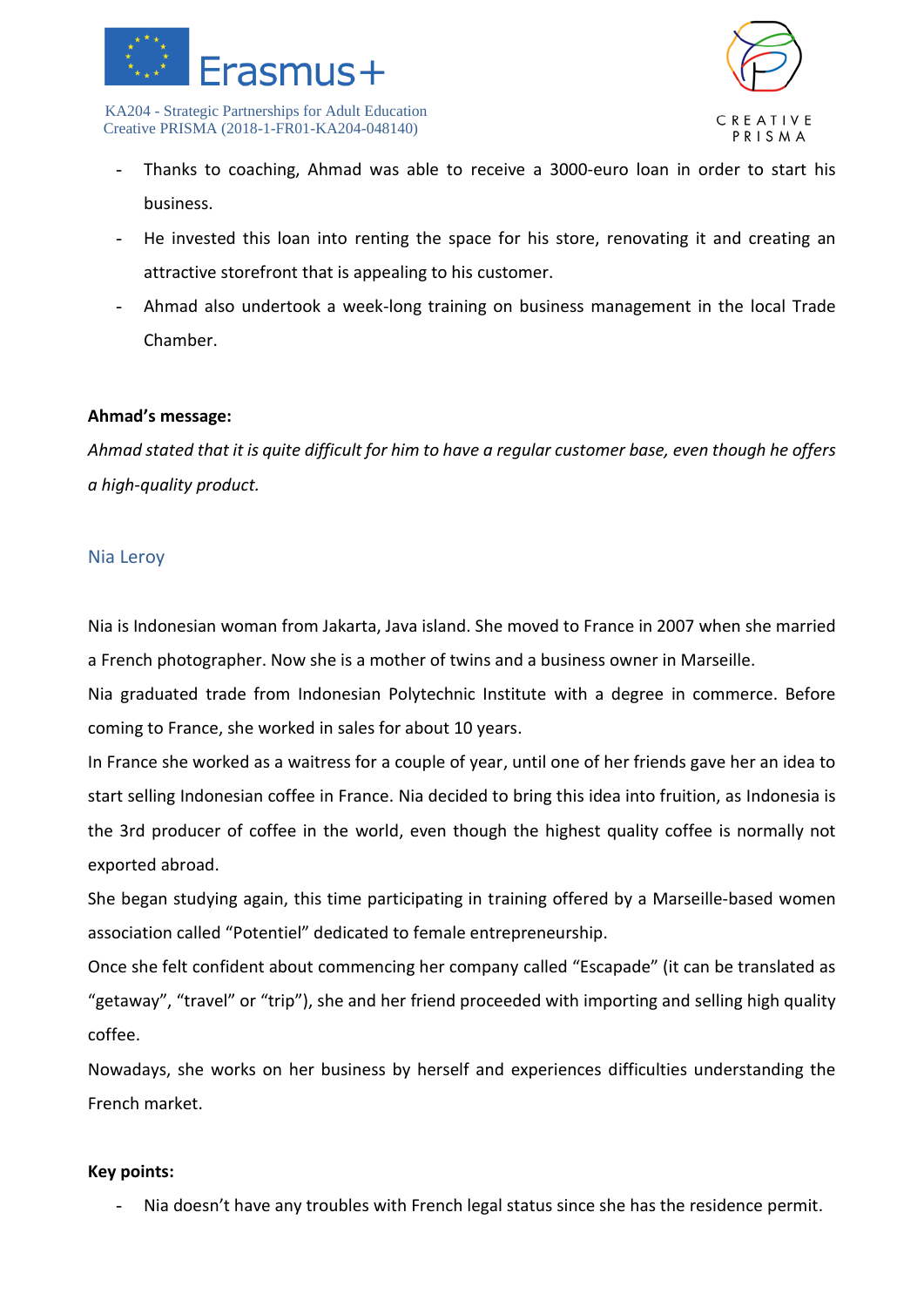



- She speaks good French, but still doesn't feel really confident in it, for example, while speaking on the phone.
- She dedicated a lot of time to learning legal procedures and business legalisation in France.
- She also had to learn a lot about negotiations, especially living in Marseille.
- She experienced racism "because of the accent".
- When her kids were born, she couldn't dedicate as much time to her business as she did before.

### **Nia's message:**

*Nia says that she is really interested in the Creative PRISMA project. She feels like the training for entrepreneurs with migrant background can be very interesting and useful for her, especially if there will be an option to be trained in other languages.* 

### <span id="page-11-0"></span>Ghislain Fortin

Ghislain Fortin is Canadian from Quebec province. He graduated in administrative data processing from Quebec University and moved to France for work in 1997.

So, his first job experience was already in France where he started working as informatics consultant for several financial companies (such as AXA, Société Générale and BNP). During this period, due to the issues regarding his residence permit, he applied for the French citizenship and got a rejection at first.

However, when he obtained a longer contract, he tried to become a citizen again and this time his request was granted. Both he and his wife, who moved with him from Canada, became French citizens.

- After few years of working as a consultant, he took a leave in order to continue his education and do a Bachelor in app design for IOS at the Marseille Chamber of Commerce and Industry.
- After this leave he couldn't get another work position inside his former company and got fired.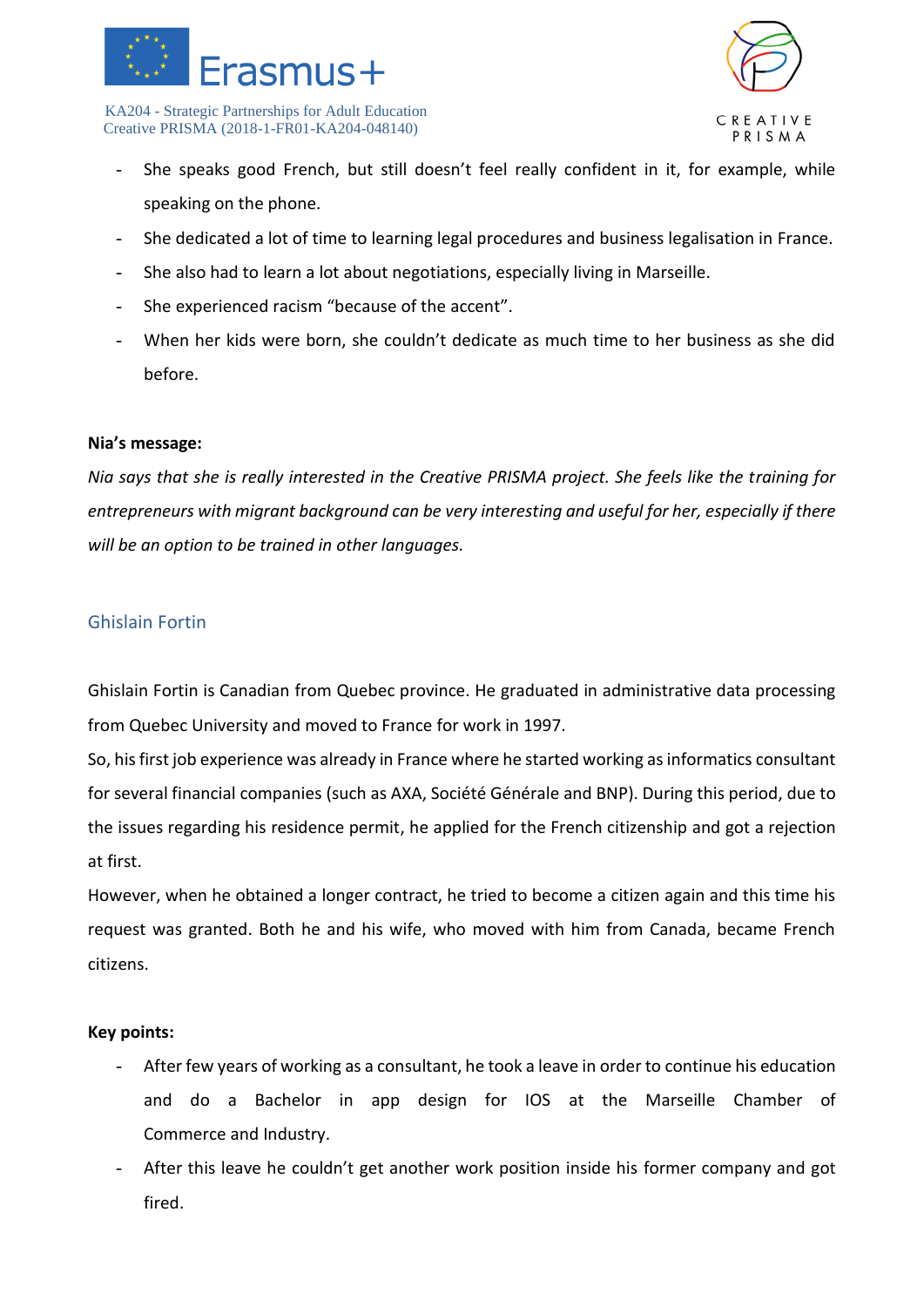



- This became the motivation behind the creation of his own business. With the help of his wife and his brother (in marketing and design), Ghislain proceeded with the creation of two apps. One was focused on photo design and another - on personalized birthday cards.
- In Marseille, he received a training at "BGE Accés Conseil" a counselling agency for business creation.
- Nowadays, he is ready to launch his own business in the next few months.

### **Ghislain's message:**

*For Ghislain it was a family process, as he, his wife and his brother divided the tasks between the three of them in order to facilitate the efficiency. They are really keen on implementing what has been taught in the new training, especially on the topics of business development and design, as they previously they didn't have time to focus on design it was always missing something.*

### <span id="page-12-0"></span>Araik Mikaelyan

Araik is 49 years old. He was born and raised in Armenia and moved to France in 2004 because of his family (his wife and children have French citizenship).

Araik graduated from a Russian university with a Master's degree in finance. However, when he moved to France, his degree wasn't recognised there. Hence, he started working as a carpenter in construction until the building company he was working for closed during the economic crisis. At this point in his life Araik decided to create his own business and start to look for training. His shop is working for 10 years now, but he is always stressed about keeping his customers.

- Araik took a 6-months-long training in shoemaking and as locksmith payed by the local government in a national VET agency.
- Afterwards he received 4000 euro grant to open his shop in Marseille.
- He also received coaching in business creation from the same VET agency.
- As Araik is afraid of losing his customers, he keeps studying at home in the evenings in order to be updated on the new technologies.
- Araik is also specialized in leather works and manufacturing of leather clothing.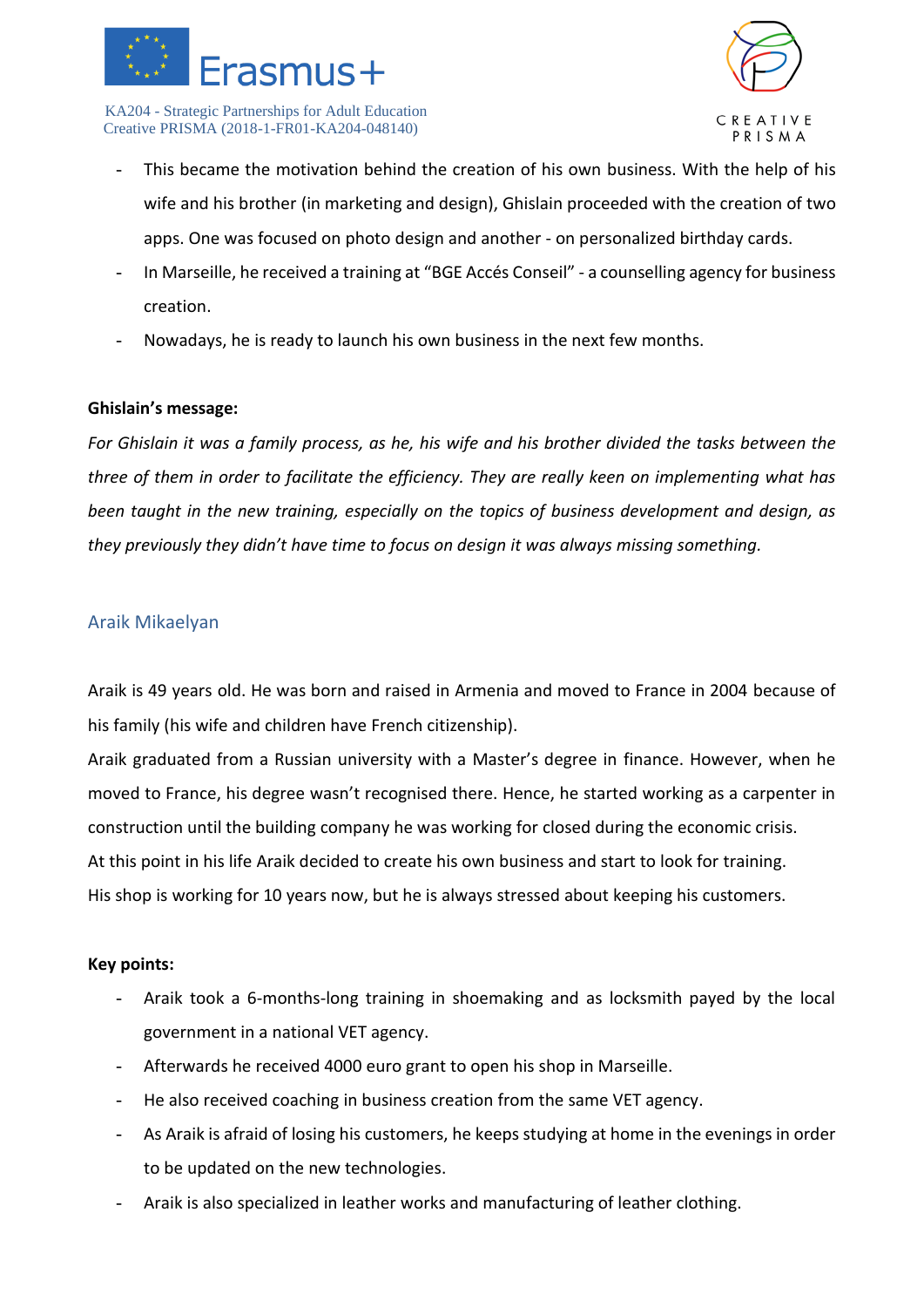



- Araik knows everyone in the Armenian community of Marseille and receives a lot of work from them, "even too much sometimes".
- He would like to go back to study but considers himself too old and has some regrets regarding this.

### **Araik's message:**

*He is glad that his business is well respected in Marseille, even if he cannot relax at all - the market changes too fast. He, however, feels like he is well prepared by his first degree in finance, because "numbers are always numbers".*

### <span id="page-13-0"></span>Catherine Nfon Epee

Catherine is from Douala, Cameroun.

She went to school until she turned 18 years old, but did not graduate officially.

In 2002 she got married and moved to France with her husband who was living in Marseille. They have 4 children together.

During the first 8 years she was helping her husband in his building company - writing cost estimations, bills, dealing with checks.

At the same time, she worked has a maid in a hotel.

Catherine used to sew for many years, even though she didn't have a professional background. In 2014-2015 she had an opportunity to study for a year and graduated with a National Vocational Qualification in sewing.

Therefore, she thought about opening an atelier with the help of BGE Accés Conseil.

- BGE Accés Conseil helped her to create a business plan for her enterprise.
- Catherine didn't manage to get a business loan because she didn't have enough people who could vouch for her. However, she is really grateful for the help provided by - BGE Accés Conseil.
- Her studio will open in December 2019 in Marseille city centre.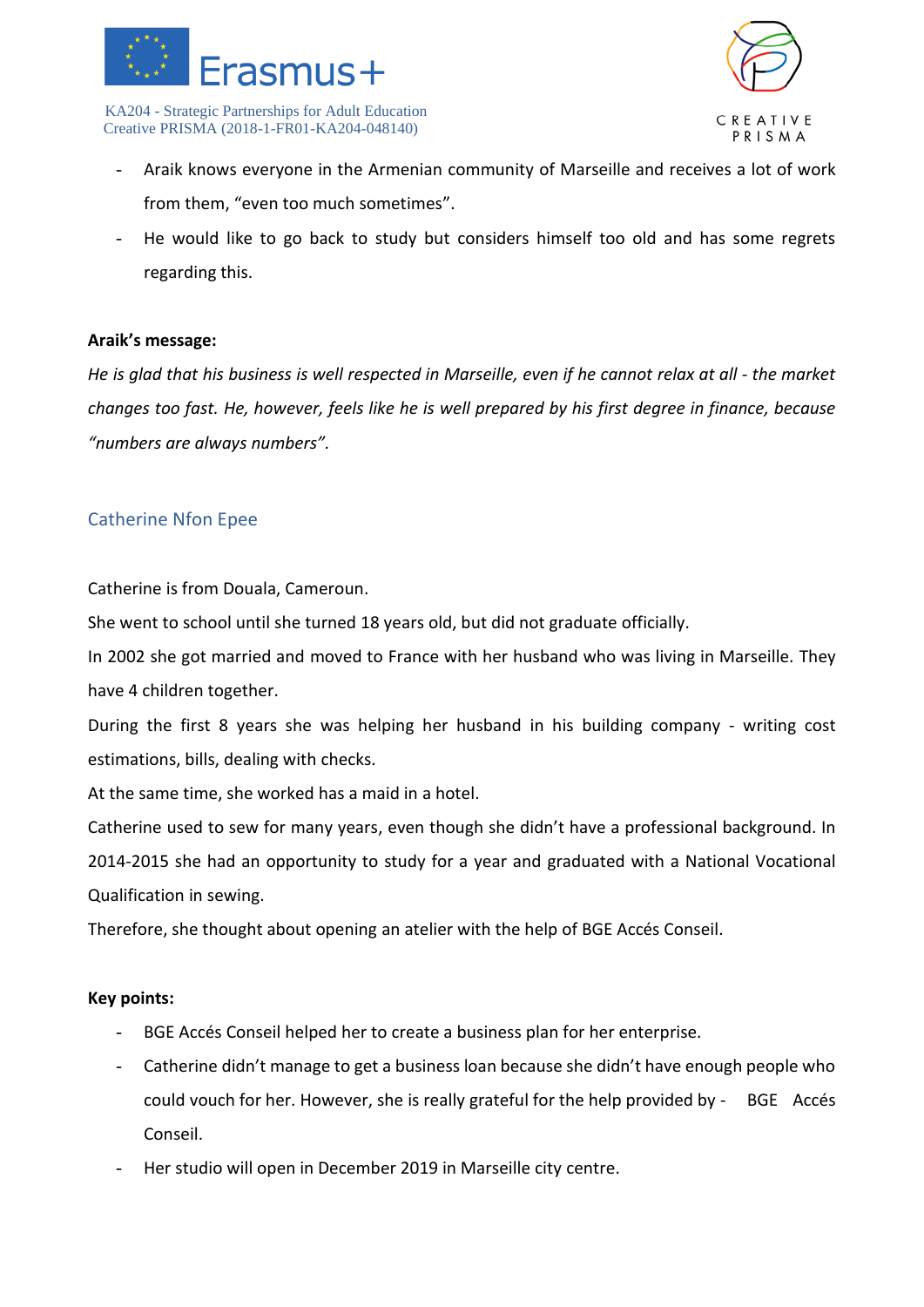



- She is planning to do clothing alterations in order to make money and support the atelier works. However, her next goal is to produce linens and bed sheets from African fabrics to order.
- She still doesn't have a French citizenship, but she has a residence card.

### **Catherine's message:**

*Catherine feels like it is very important to develop your skills, especially by learning from other successful business-owners and by familiarising yourself with good practices. She stated that trainings in fashion and in managements are equally important for success.* 

### <span id="page-14-0"></span>Romain Kayi

Romain Kayi is from the Democratic Republic of Congo. He is 55 years old now and has eight sons and daughters. He moved to France in April 2013 after escaping from Congolese prison where he spent 2 years as a political prisoner. He was persecuted after serving as a real estate officer at the presidential office in Congo. His wife was already living in France since 2009.

Romain is a Catholic and upon his arrival was helped by the Catholic relief service in "Château Rouge" district in Paris.

Because of his advanced age, French authorities allowed him to manage his immigration procedures by himself. He received his residence permits in 2014, after 1,5 years in France.

- Romain started working as a forklift operator before attending a business course at the Chamber of Commerce and Industries'.
- These first experiences helped him to build up a network for the creation of his own business.
- After the training with BGE Accès Conseil, Romain started its own company called SITAK.
- He is currently selling African works of art, jewellery in bronze and copper, stones and therapeutic crystals of malachite.
- He also organises fairs in galleries or partner stores quite frequently.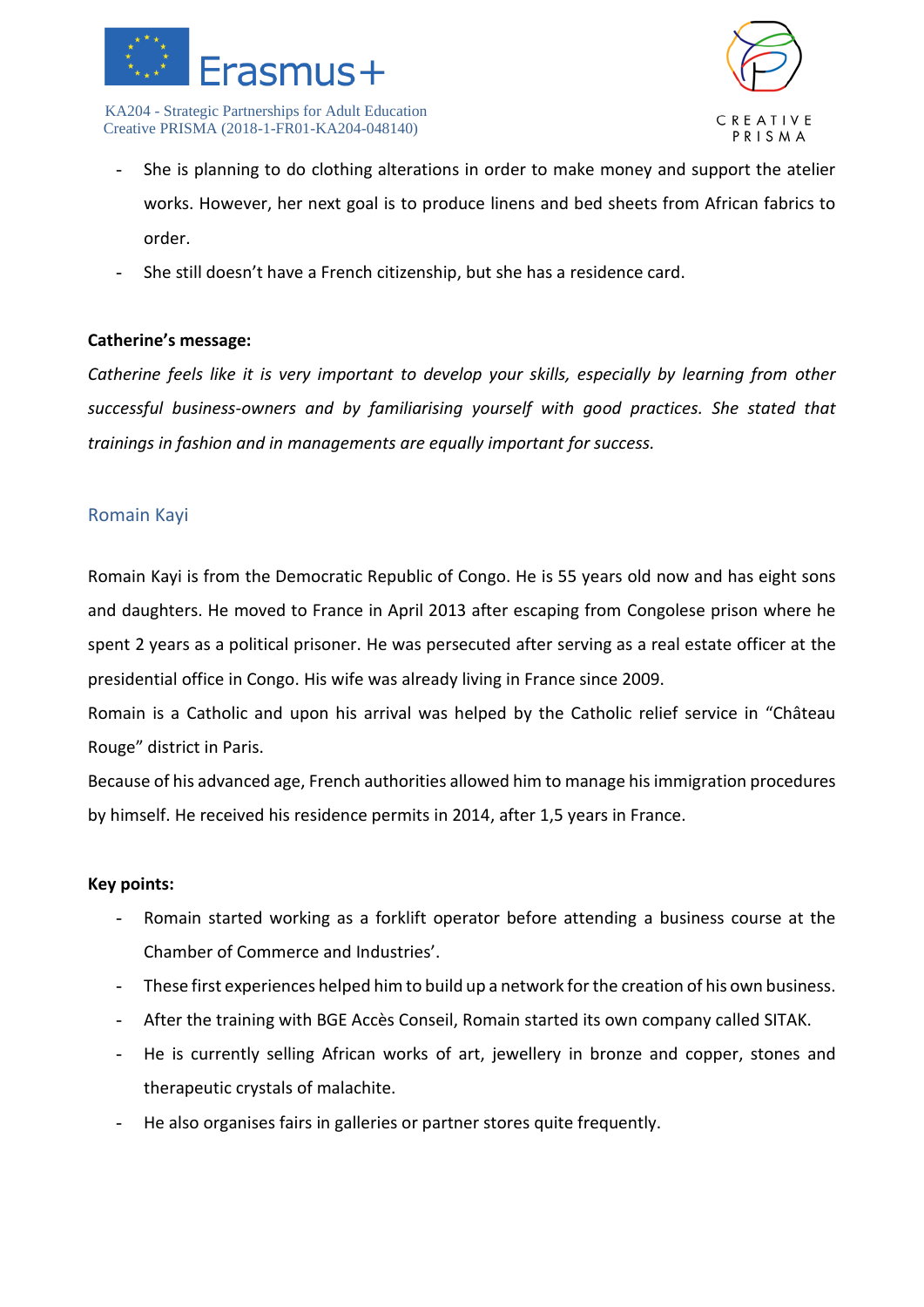



### **Romain's message:**

*Romain considers that these four mantras are essential for his wellbeing: Will, Courage, Patience and Perseverance. He also wanted to share a fable by Jean de La Fontaine with those who is aspiring to build a new life for themselves:*

### **THE HUSBANDMAN AND HIS SONS**

Work hard, nor trouble spare, nor toil, Labour's more plentiful than soil. A wealthy farmer, feeling death draw nigh, Called round his children, and, no witness by, "Beware," he said, "Of selling the estate Our fathers left us, purchased with their sweat; For hidden treasure's there. The spot I know not; but with zeal and care You'll find it out, and make it yours at last. Plough up the ground as soon as autumn's past, And dig and delve—nor grudge the daily pain; And when you've toiled, return and toil again." He died. — The sons turned up the field; Incessant was their toil, and when the year Was ended, large the produce it did yield, Though ne'er a hidden treasure did appear. Wise was the father, ere he died, to show That labour is the mine whence riches flow.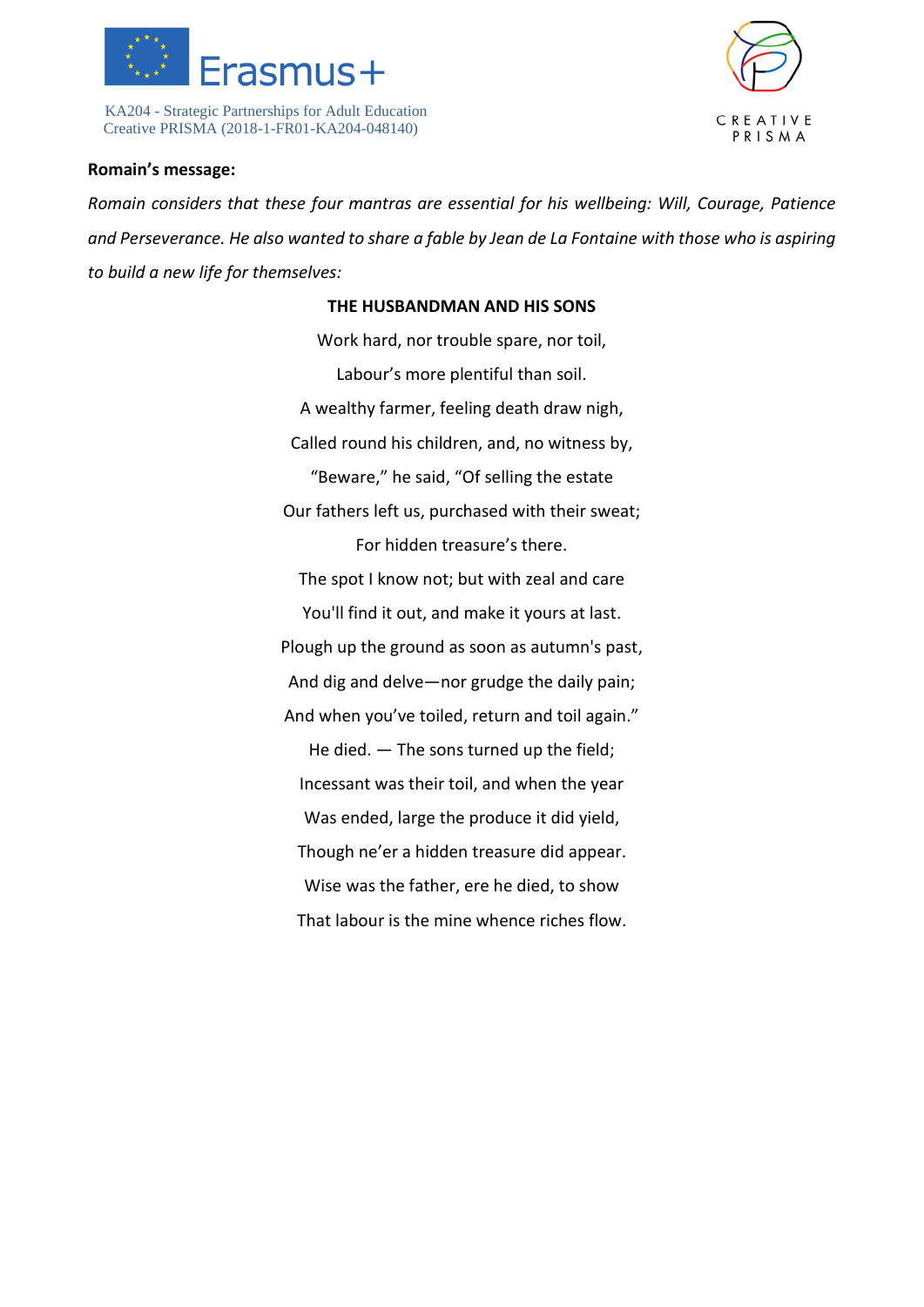



### <span id="page-16-0"></span>Case Study – Spain

The interviews were collected by FAMYLIAS in Madrid, Spain from July 3 to October 31 2019. Researches were conducted in Madrid, either in FAMYLIAS' premises or in the entrepreneurs'. They have been selected according to their experiences in entrepreneurship. FAMYLIAS, as a training centre providing training for unemployed, migrants and women, has an extensive network of entrepreneurs trained and or looking for assistance.

It involved 7 women and 1 man from Australia, Burkina Faso, Colombia, Peru, Senegal, Venezuela. The participants of the study work in following fields: tailoring, textile, design, animation, cuisine etc.

### <span id="page-16-1"></span>Rosalía Polo

Rosalía is from Colombia. She was forced to migrate was because of threats against her and her family. They were hired to participate in a carnival in Colombia, and due to a series of agreements, there had to be a representation of the artists in the committees. This is how she and her husband were selected. Although it was an agreement reached with UNESCO and the Colombian Ministry of Culture, in the end the organisers did not want this group to be represented in the decision-making of this festivity. They were accused of rebellion. Rosalía's husband was held in prison for eleven days and received death threats on his way out.

Hence, they had to escape. First, they went to Bogotá, where they were hosted by an association of lawyers. After Amnesty International's intervention, they came to Spain in 2005. At first, and for 6 months, they had the status of refugees.

After this Rosalía returned to her country, but shortly was hired for a new show, and the story repeated again.

Therefore, she was forced to return to Spain as a refugee again.

Currently, she has her own business selling dance clothing - tutus, flamenco skirts, maillots, etc.

### **Key points:**

- Foundation Tomillo and a Union helped her to deal with all the legal and taxation issues. Otherwise, it would have been very difficult for her to do it all on her own.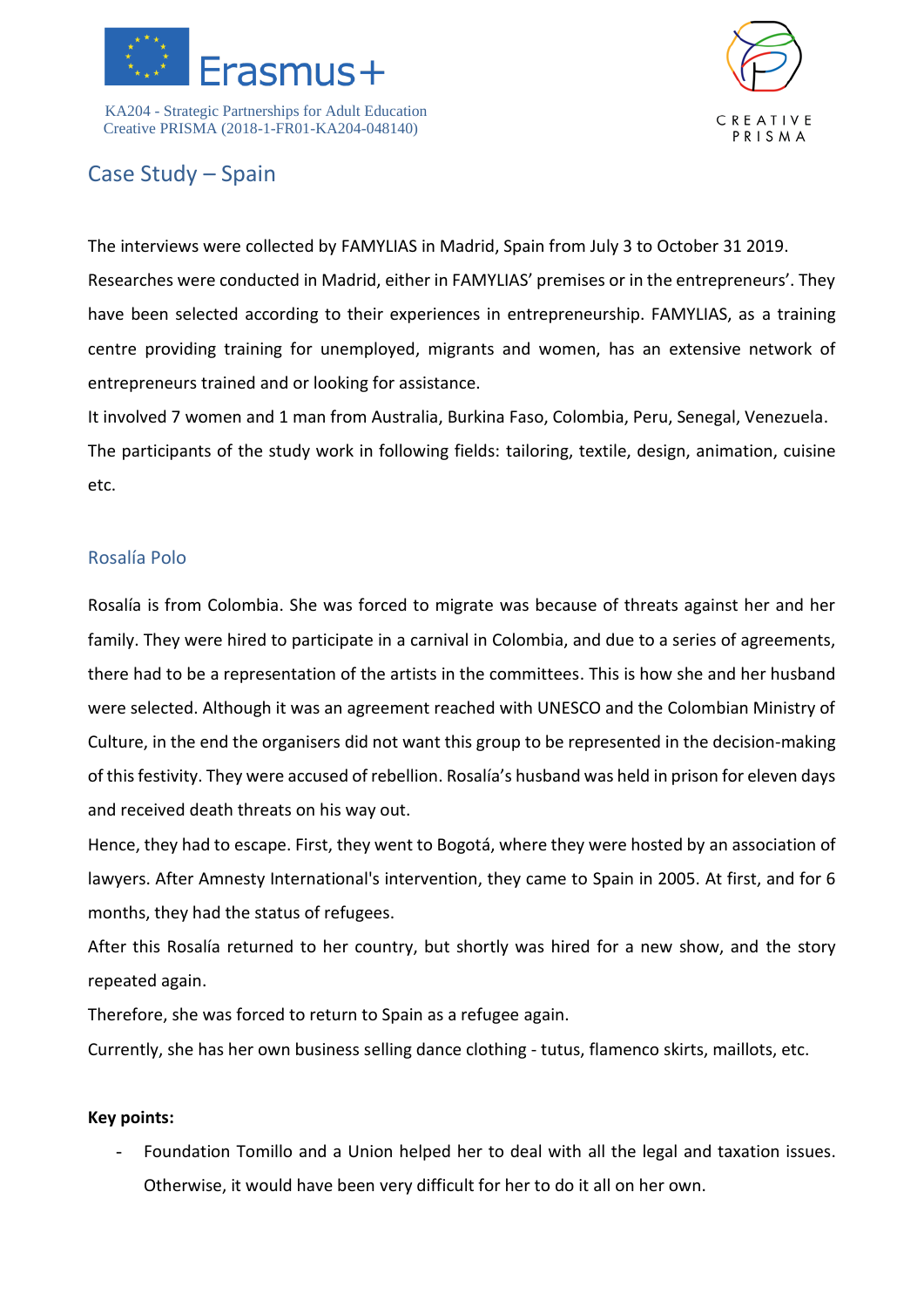



- She received help in the creation of the business plan from Foundation Tomillo.
- Rosalía never made a commercial strategy and it was something that made everything complicated for her. What really made her create a commercial strategy was practice and trial and error.
- Risks she has faced have been various: financial problems (she had problems in paying the first payslips for her workers), finding new suppliers, dealing with customers.
- Regarding conflicts, Rosalía had solved them on her own, so far. She has faced racist aggressions, and, in another occasion, she had to end her commercial relationship.
- She got help from a Foundation working with migrants and a Union in order to help her with entrepreneurial projects and registration issues, also dealing with the Administration.
- In order to keep in touch with her clients, Rosalía addresses them either in their own working spaces (she is providing dance clothing) or in her workshop.
- She was helped by Foundation Tomillo to look for funding. Taxation is dealt by an external company.
- She finds it very important to have communication skills and a well elaborated speech, that can verify the clients that you control of the subject. Also, to give security and honesty to the clientele.
- Regarding creativity, Rosalía feels like it is important to acknowledge the perception of the environment that inspires you.
- Rosalía acknowledges that being Caribbean, she identifies very much with warm and lively tones. But, despite this, and after all the work she has done in Spain, she has found that the coldest tones also look good and can be very aesthetic as long as the tonalities are well selected.
- In order to work with dancers, she also participated in a colour theory workshop, with which she learned a lot. She chooses the colours based on the theme and also depending on the client's requests.
- In her work Rosalía uses lycra, beads and decorative items
- She feels like there was no need to promote the business, and no time. She was directly addressing her clients in their working place.
- Her suppliers are located in the two main cities in Spain.
- She has no connections with local administration.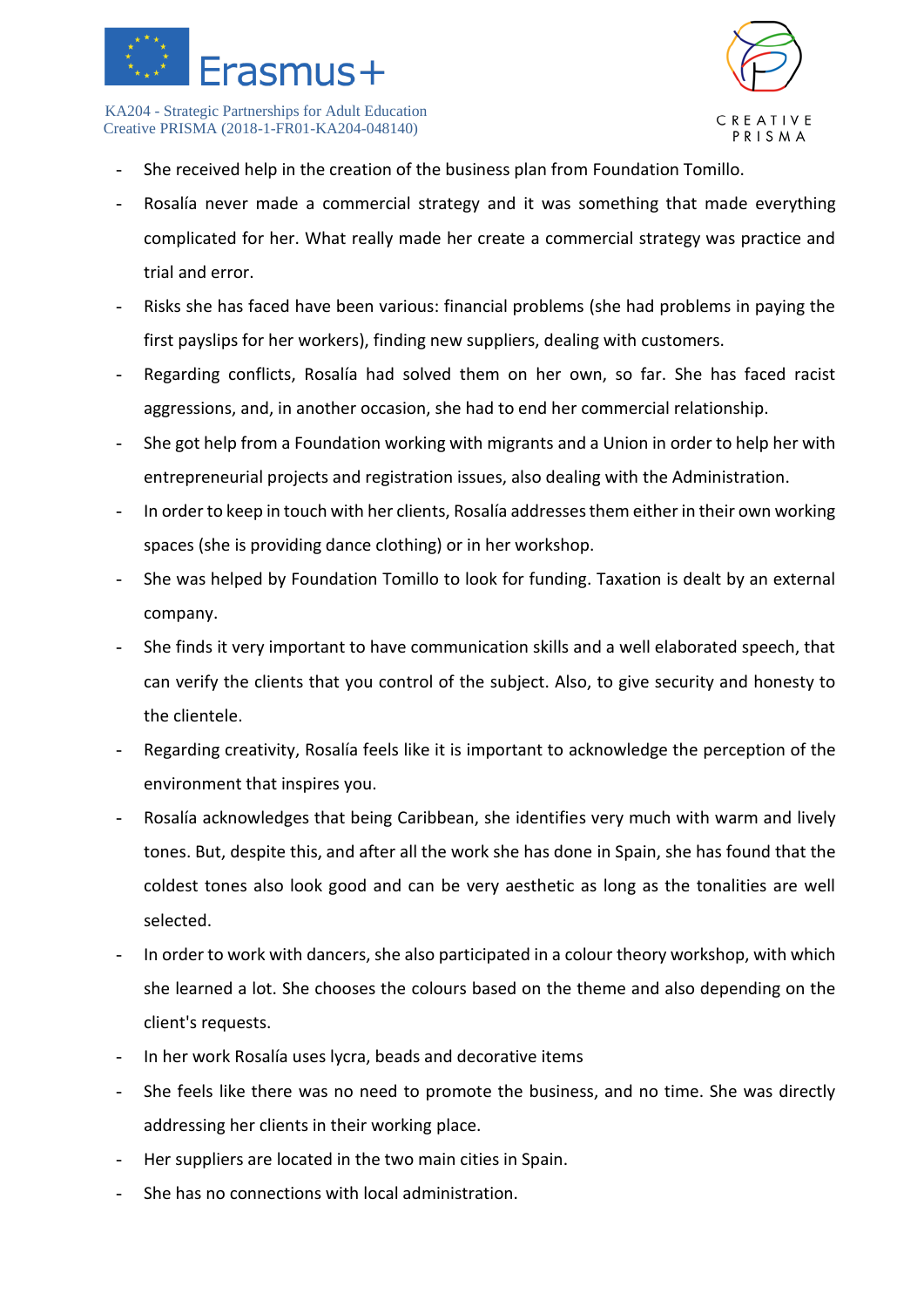



- She doesn't know about copyright issues. For her, ethics in fashion have to do with implementing fair labour production with materials as ecological as possible and / or reused.
- With her employees, she agreed on a schedule to ensure that the women who worked with her could balance work and family, no matter when. They also distributed the work depending on the preferences of each one.
- While Rosalía is working with artistic and rhythmic gymnastics equipment, making and designing the costumes for the competitions, the teachers and coaches put on the music so that she could be inspired. She also saw the girls dance, and asked them about their tastes, so that she could look for images and try to represent them in an abstract way in the design of the maillot.

### **Rosalia's message:**

*Rosalía recommends not to start a business alone. She also suggests to identify a series of aspects beforehand: using the same terminologies (meaning of words if they're the same because of language or not) and quality and aesthetics (not the same according to country of origin).* 

*In Spain Rosalía has learned to combine colours such as brown and green, as in her country they are not that common.*

*She advises not to get used to the aids and subsidies, because that makes you lazy. You might end up getting too used to this type of income circle.*

*Also, quality in the production and garments is key to keep customers.*

### <span id="page-18-0"></span>Montse Torres

Montse was born in Australia to Spanish parents. However, she always wanted to live in Spain and she felt her origin very strongly. She studied in Sydney and graduated with a diploma in Arts in Fashion Design. She worked in this industry for a few years before she and her sister decided to start their own brand. They ran it for 7 years. After that, Montse worked for a few other fashion companies before finally moving to Spain.

Currently she is making patterns to order. She also offers sewing and patternmaking courses at her studio 3 days a week.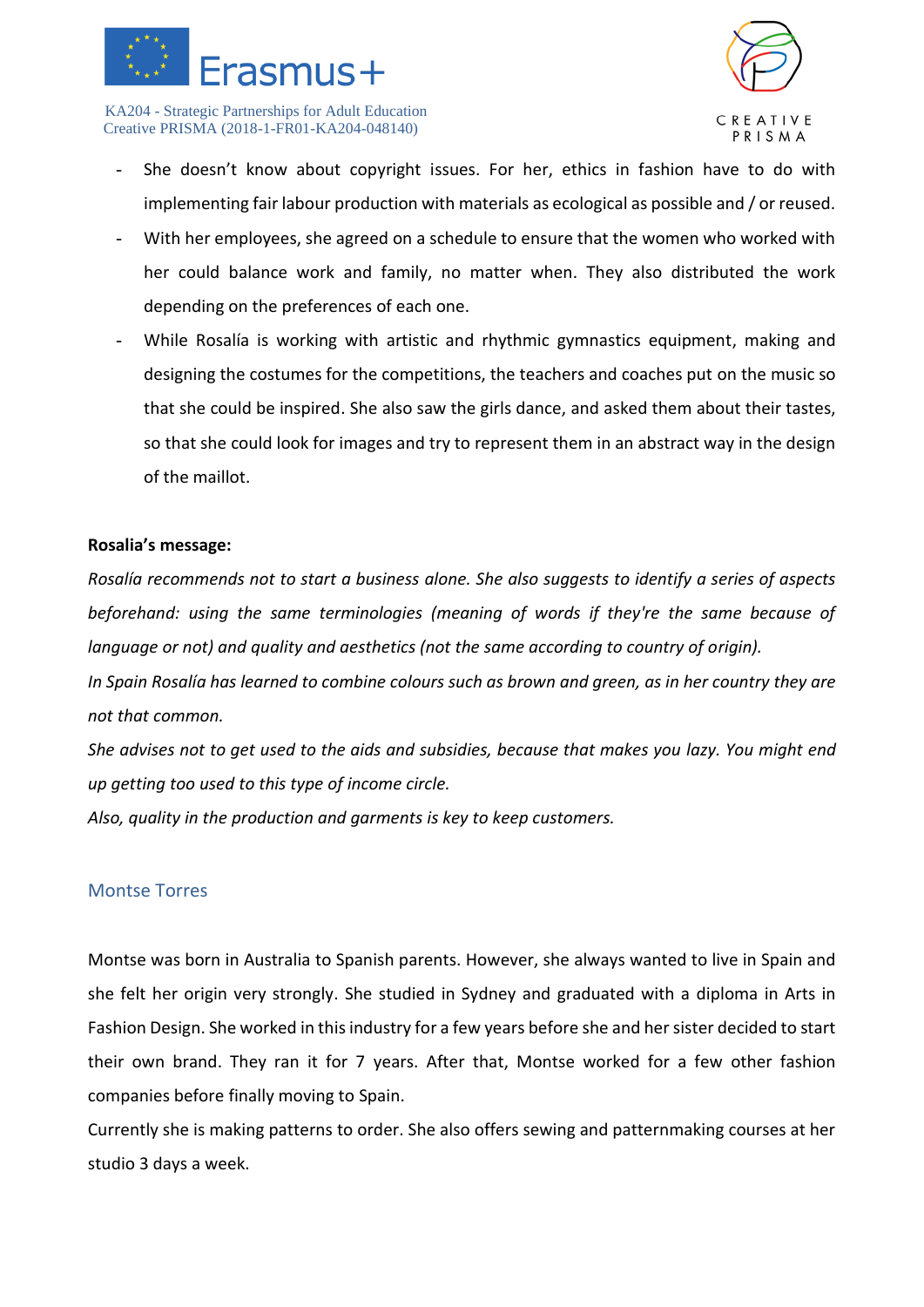



- Montse has an accountant who helps her with all legal and tax issues.
- She never developed a business plan. it just "grew organically" from her first experiences of working for other people and developed more with every new experience. However, she will be creating a proper business plan for her new label which she wants to launch in 2020.
- Montse cannot call her company a social enterprise at the moment. Concerning gender issues, she thinks it's important for women and men to ear the same wage for the same effort, especially in the fashion and textile industry where there are more cases of slavery and exploitation than anywhere else.
- She promotes her business via word of mouth, online advertising and walk-ins in her studio. She advertises her sewing and patternmaking courses on the websites dedicated to crafts and creative courses.
- Regarding risk management, Montse doesn't have a line of credit at the moment, so she has a limited budget.
- To resolve conflicts with clients, she normally talks or writes emails in order to clarify any misunderstandings, whether it be with pricing or deadlines or payments. If the payment is delayed or she doesn't receive it at all, Montse involves her layer who can always suggest a few ways of dealing with the situation. She resolves any conflicts with her suppliers in the same way.
- She finds her partners through the Internet and, if it is possible for her, goes to their actual stores or workshops. She normally communicates with them via e-mail and mobile phone.
- She doesn't know anything about financing schemes.
- She believes every entrepreneur needs to have following skills: leadership, flexibility, a strong work ethic, problem solving skills, communication, social skills, time management.
- Montse knows about upcycling and creative reuse. At this point she mostly uses recycled paper and fabric from donated clothing that can be reused.
- If she has to follow a brief, she will count the approximate number of hours the order will take and this will influence the price. Then she sends the price to the client and waits for their approval. If there is no rush on the order, she sets the date. After the job is done, she sends invoices to the clients.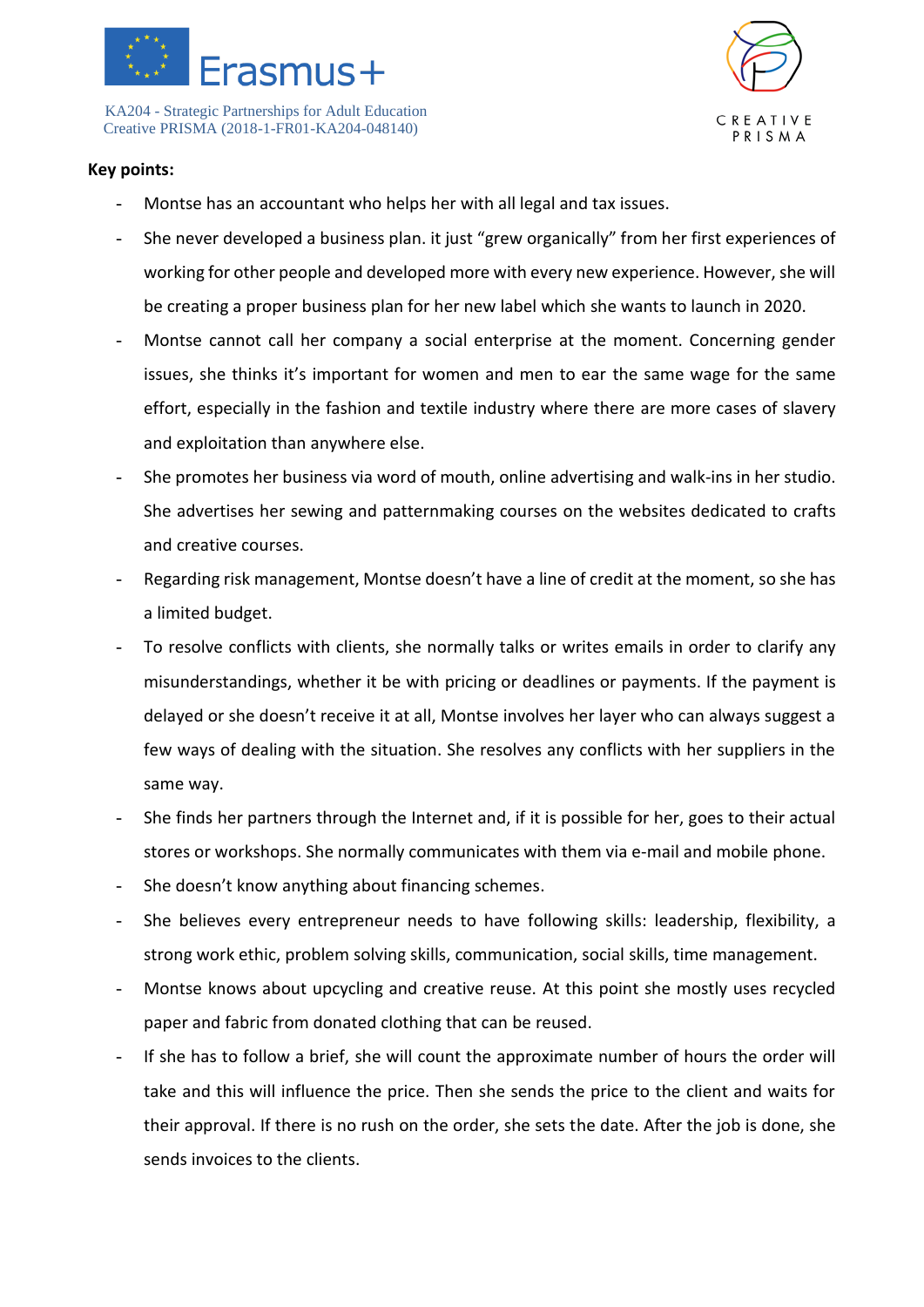



- If the design she is creating, is for her own brand, she is researching the product she wants to create and lets the fabric dictate the pattern.
- Montse has her own library of patters she can reuse. Sometimes she adapts the existing patterns to client's needs.
- She was always attracted to earthy colours, but now she feels like she has more blues and greens "creeping in". She also has to rely on what the fabric shops have to offer. She loves to use prints as they are on trend for the many years now. She feels like "there's no need to be basic".
- As for materials, she uses fabrics, cardboard, a mix of stationary, patternmaking tools, rulers, scissors, sewing and overlock machines, iron, pattern dummy, computer, colour cards, cutting table. For software she likes to use Adobe Suite and InDesign.
- She doesn't advertise her products for now, but when her line will launch, she will do it on her own. In order to build her online presence, she plans to build a website, her business' Instagram, Pinterest and maybe Facebook, even though she is not sure the last one is really useful for her target.
- To Montse, ethics in fashion is knowing how, where and in which conditions your product is being manufactured. It is also saying no to poor labour conditions, low wages, slavery and exploitation of workers. It's making something beautiful with a sustainable story behind it, even if it will take more time or investment.
- She says that ideas can appear from memories, dreams or feelings. After this she does some brainstorming and creates mood board, using Pinterest and other media to get a clear idea of what she is looking for. Then she makes a few sketches on paper to start the ball rolling.
- She is planning to sell the clothes from her future line also on Etsy.

### **Montse's message:**

*She would suggest looking at the competition and their market prices before starting and see if you can match the competitive prices. And also, to understand government fees and taxation system.* 

### <span id="page-20-0"></span>Paola Perfetti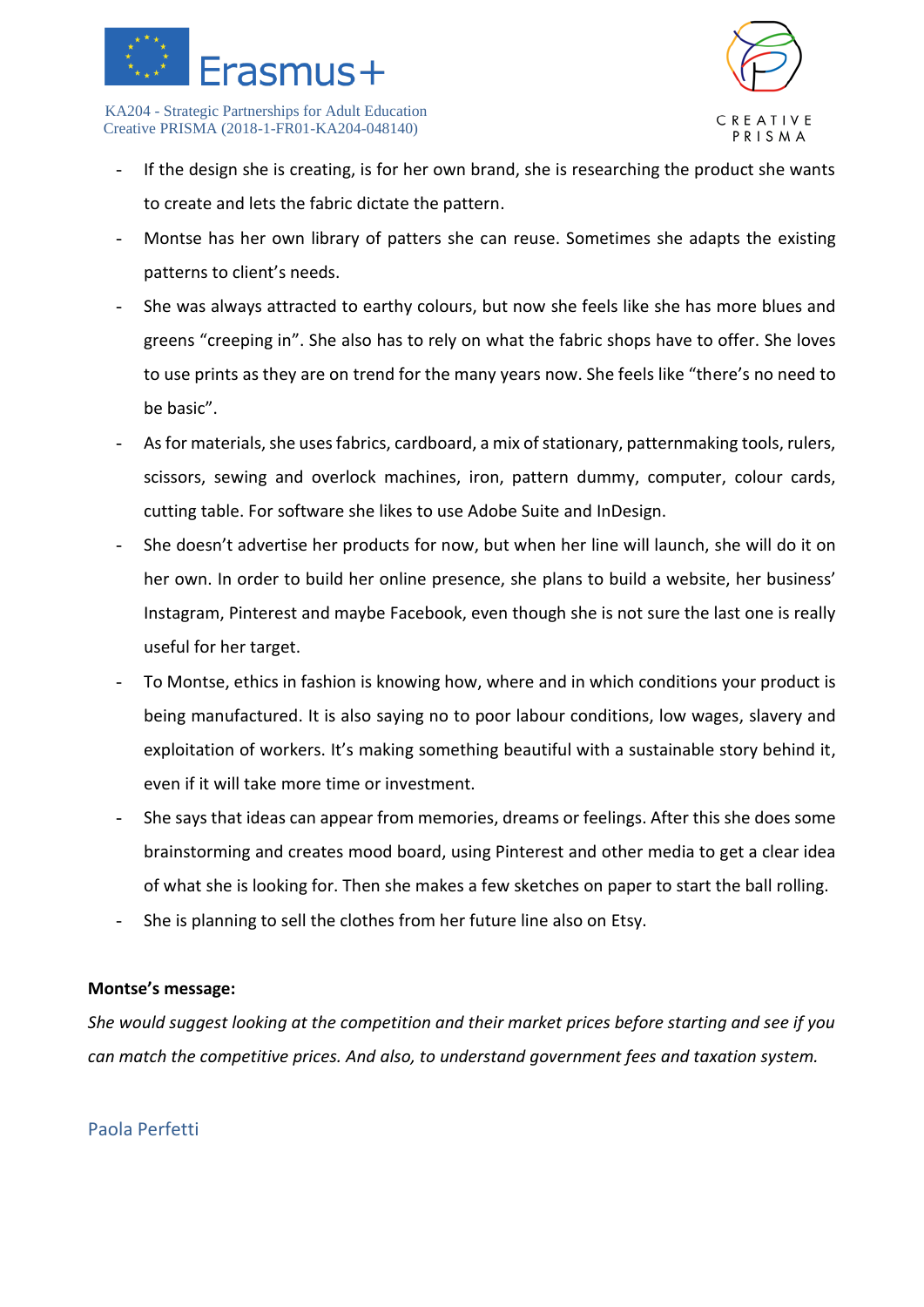



Paola is from Peru. She decided to come to Spain in 1993 as her work was very poorly paid back home and she had an aunt in Madrid who offered her to move.

At first, she was working as a maid in a wealthy family and as a care-giver for people with addictions, both in their homes and in rehab centres.

Paola always loved sewing and crocheting, but she wanted to learn more and develop her skills more. She started taking creative sewing courses at Customizando - a cooperative for social inclusion and a labour integration company. After these courses she had the opportunity to do a few internships with the company. At one point, when they received a big order, they chose to hire Paola as they already knew how she worked. After a while she was proposed to become a full member of the cooperative.

- The cooperative is run by an external management company, there is a partner who makes sure that all the legal and taxation issues are dealt with and the deadlines are met.
- As Paola joined the cooperative when it had already been up and running, she confirms that there is a business plan.
- Customizando, where Paola is working, is a cooperative of social integration and a labour integration company, so within its mission is to generate a positive impact within society. They are working on reducing the impact of fashion industry, which is the second most polluting in the world, and on ensuring that the conditions of the women workers are dignified.
- Concerning gender equality, Paola believes that there is a lot progress in fashion industry, but that further work must be done to achieve real gender equality.
- Customizando's commercial strategy is mainly to bet on sustainable fashion and promoting partners (first women) who formed the cooperative.
- To make sure there are no conflicts and to minimize the risks, Paola tells us that they always try to have everything in writing. Also, business risks are assessed in the company plan.
- Sometimes, conflicts arise despite having written documents. In such cases, if it was workers fault, the items are re-made without any additional costs for customers. The cooperative tries to resolve all the problems in the best way in order not to lose clients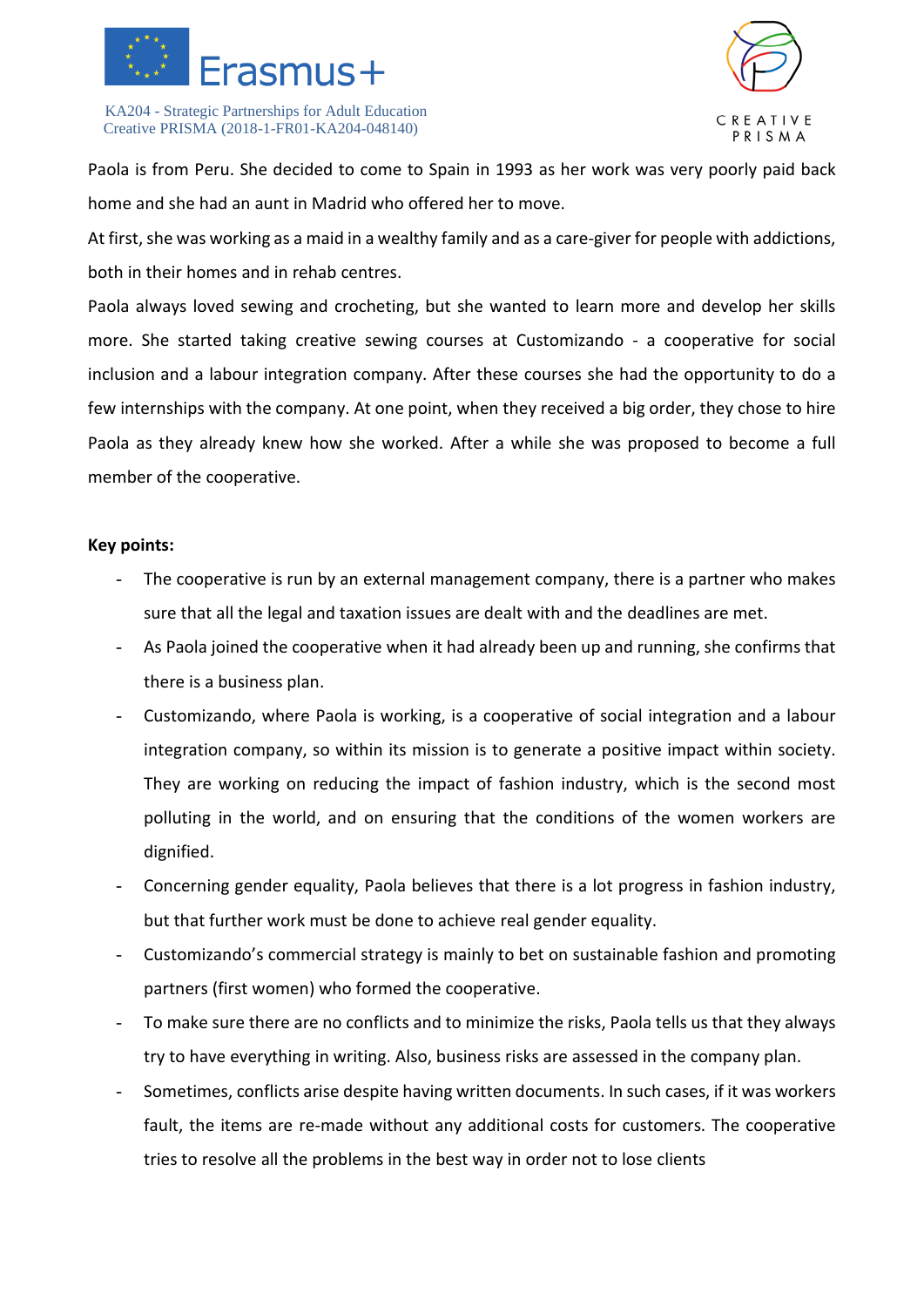



- Regarding conflict situations at work, there are small problems arising, but Paola says that they are always been solved through dialogue and expression of emotions.
- Paola couldn't tell much about the suppliers' portfolio as it was established before she arrived.
- Customizando is a labour integration company and it has to have a promoting partner. This partner sets the prices, organises work in the workshop and searches for clients.
- Communication is mostly maintained through meetings, calls or emails. When the production process is nearing the end, the customers can come to the workshop to check the products.
- They know about financing schemes and apply for them every year.
- In Paola's opinion, every entrepreneur must be open and sociable, and have leadership skills.
- In her creative process Paola lies reuse materials and create practical things. She is inspired by the things she sees in magazines, and often gets ideas from media.
- Outside of Customizando loves to crochet and to make small gifts for her family and friends.
- Regarding pattern making, on some occasions Paola created a few patters, but generally it is not something she does in her line of work. Regarding colours, loves to use all colours, but prefers blue and green.
- Apart from usual supplies, they use also organic fabrics and reuse textile materials in good condition.
- Their products are being promoted through social networks, shows at fairs and events, advertising and website.

### **Paola's message:**

*Paola feels like it's very important to be eager and informed, both on the procedures and laws, but also on documents.*

### <span id="page-22-0"></span>Alejandra Becerra

In Venezuela Alejandra used to work on television as a designer. When one of her friends proposed her to move to Spain, she decided to give it a try. She took a vacation from her work in Venezuela and came to Spain for 3 months. She ended up liking her life there and decided to stay.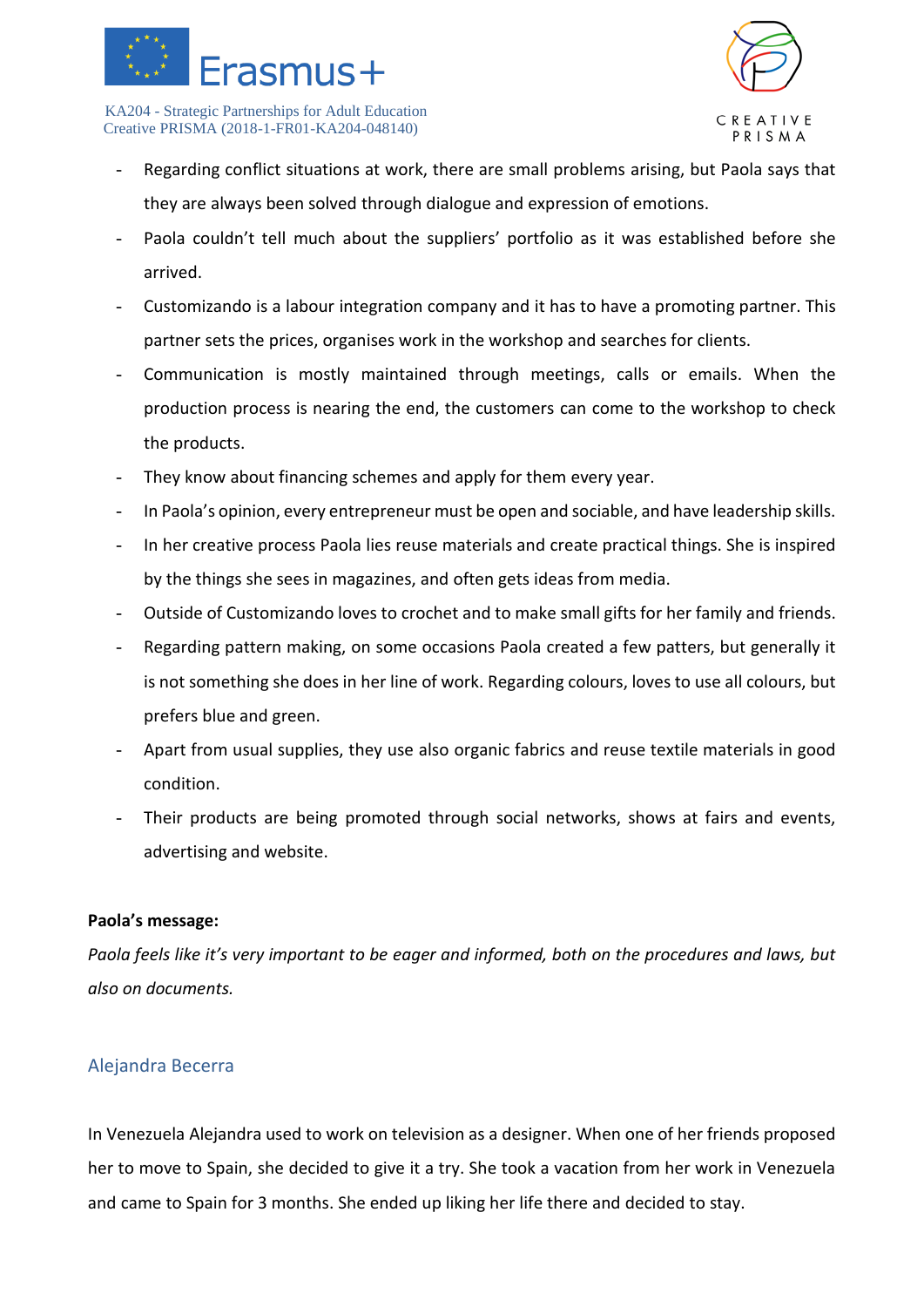



At first, she was working as a waitress, an office worker, a call centre manager, hence doing jobs that had nothing in common with her career in Venezuela.

However, with all of her previous experience as a fashion designer on TV and in her studio, she always wanted to start her on business. She was pursuing this direction for a while, sending her CV to various designers, but due to her irregular status the responses were always negative.

When she finally got her work permit and it seemed like everything could start rolling, other areas of her life got complicated.

Alejandra knows that the fashion world is very complicated and very closed, so she decided to start small, making clothes for children and teenagers at home, using her own sewing machine. She also teaches sewing classes and workshops.

- Alejandra attended courses for freelancers at the SEPE (Spanish Public Employment Service).
- One of the social workers referred her to a service where she could seek counselling, but when she did, she was advised to forget about becoming a designer and search for a cleaning job.
- Alejandra stood by her dream and told the social worker that she did not get any help in that office. Hence, she got referred to a job counsellor who gave her the contacts of FAMYLIAS.
- Alejandra created a business plan with her niece, but she didn't proceed with is because everyone told them how risky it was.
- She never had any conflict situations with her customers; the biggest issue she had was finding time to meet with them. On one occasion she had some troubles with adjusting the sleeves of a man's jacket, which made her feel very nervous. However, it was easy to come to an agreement with the client, who actually thanked her for her work.
- Alejandra normally goes directly to her potential suppliers, stores and so on, and tries to shop wholesale. She also uses the Internet and social media to search for suppliers.
- Customers who want to order clothes from Alejandra, normally call her or write her in WhatsApp. They also contact her through social media.
- Regarding accounting, Alejandra feels like she is very bad at financial issues. Previously she was invoicing her customers and keeping copies of those invoices for herself. She also kept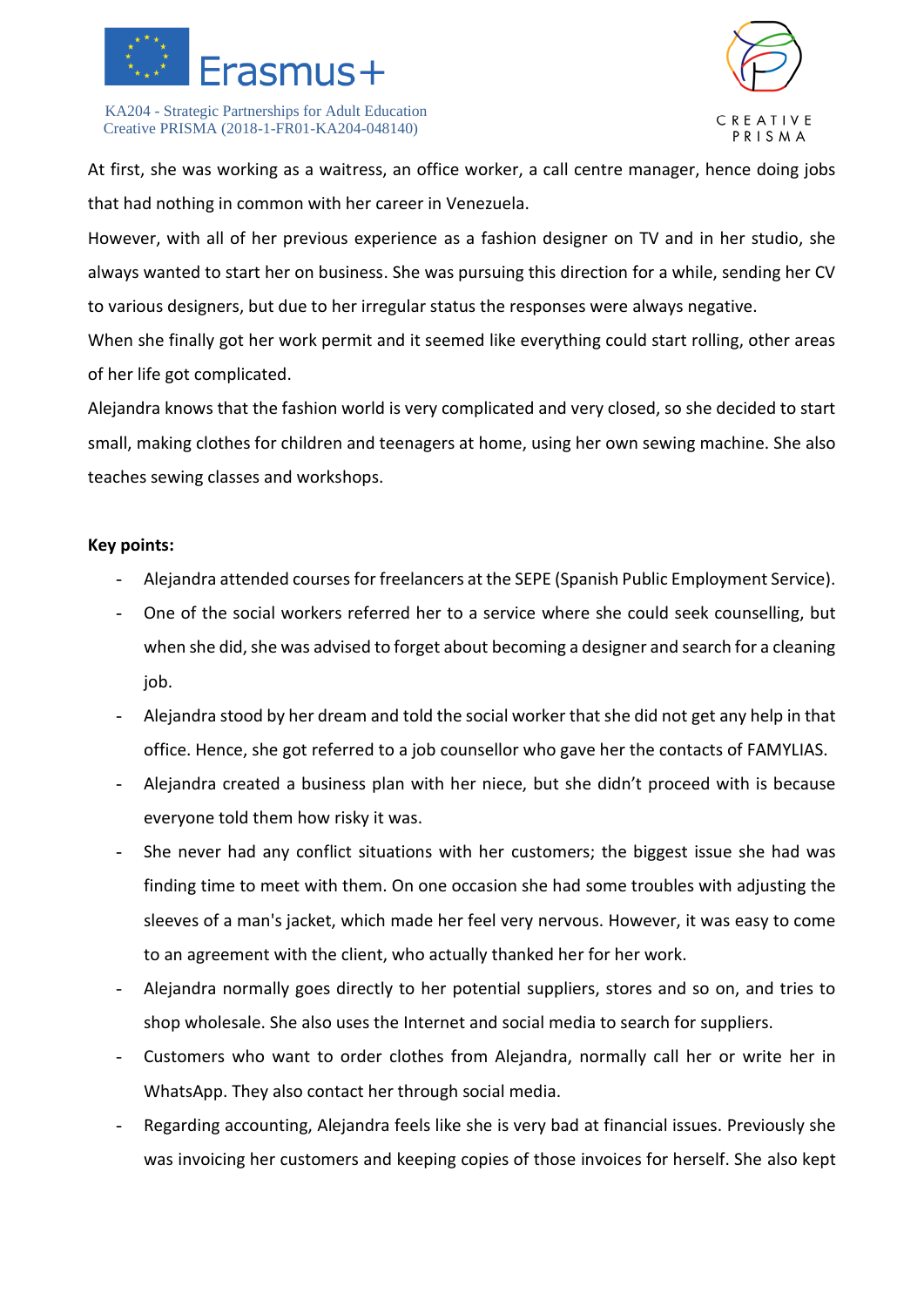



an Excel chart with all the clients' information, but it was very difficult to manage everything on her own.

- Alejandra knows about the existence of financial schemes for entrepreneurs and investment programmes for new businesses. However, the fact that her business is not registered reduces her opportunities to access these programmes significantly. She also stated that in order to apply she needs to collect and develop way too many documents, which is difficult for her business, as it is a one-person team.
- Alejandra uses many recycled fabrics and feels like it's a part of her business' mission.
- Alejandra always keeps her notebooks nearby so that she can always write or sketch down the ideas that come to mind. Then she draws detailed pictures of those ideas and brings them to life. She doesn't make prototypes due to the lack of time and money. She feels like this approach taught her how to quickly fix any kind of problem in a garment.
- She creates her own patterns and loves to use bright, eye-catching colours. However, over time she learned to use and combine all colours.
- The materials she uses are mainly fabrics that purchases or receives from clients, and all the accessories necessary for the finishing of her garments. She also takes jobs related to clothes adjustments, but feels like it is counter-productive, as then she has to spend way too much money looking for the right zippers, buttons or fabrics.
- Ethical fashion for Alejandra means working with respect, both the environment and for oneself. Alejandra was planning to register her designs, but wasn't able to finish the process due to the lack of finance.
- She promotes her business through social networks such as Instagram, and through the foundation that helps her to advertise her workshops and courses.

### **Alejandra's message:**

*Alejandra recommends everyone who wants to become an entrepreneur to be very eager, strong and not to lose hope. "It can be very complicated due to all the paperwork that needs to be done, but if you like what you do and are passionate about your idea, you shouldn't put it aside".*

### <span id="page-24-0"></span>Catalina Lescano Álvarez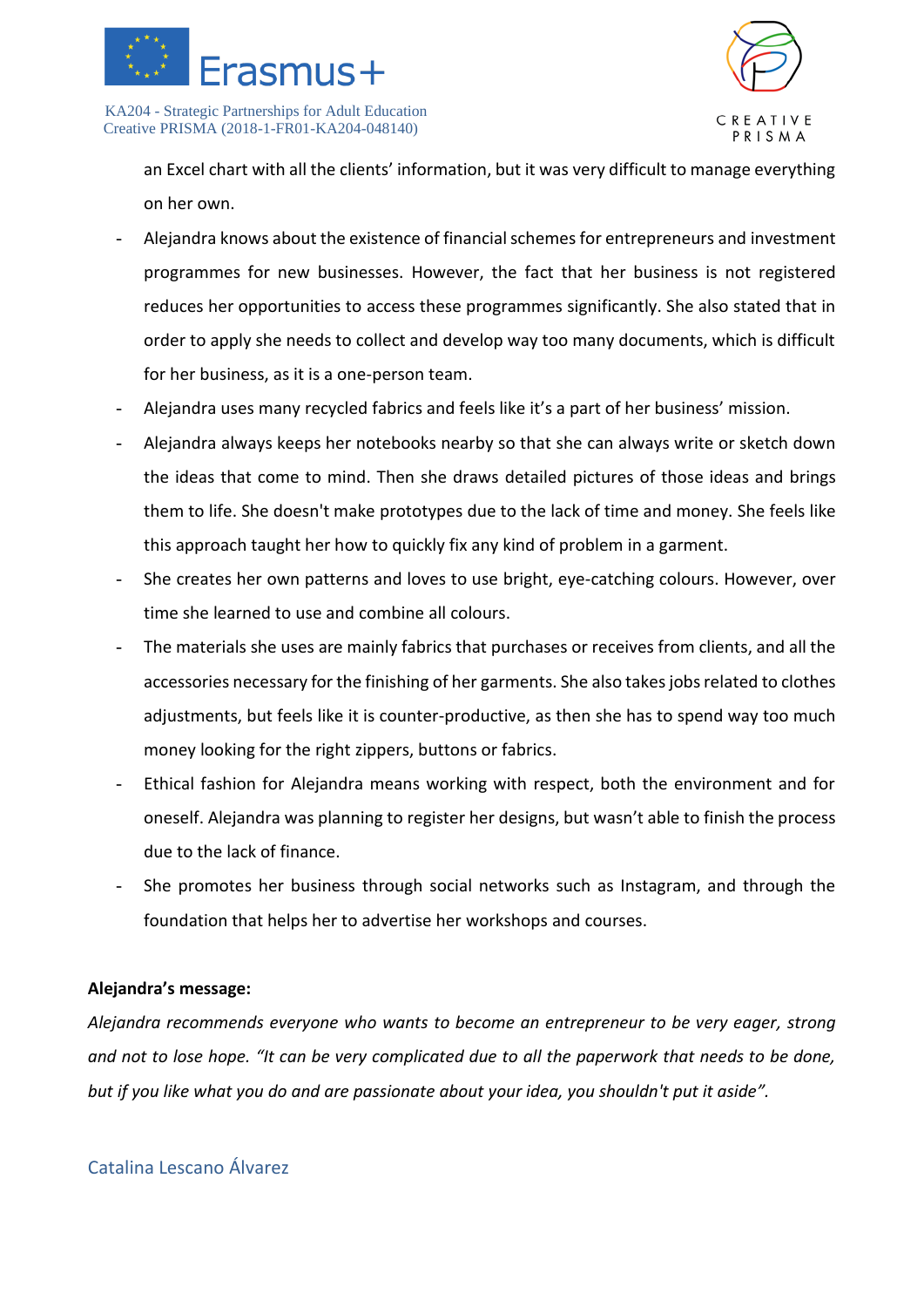



Catalina is from Peru. She decided to come to Spain because back home she couldn't have financial stability she needed for herself and her son.

She started her hospitality and catering business in the wake of the strong crisis in Spain. In 2018 she lost her job and realised that she wanted to start her own business that can bring her financial freedom.

- It is very important for Catalina to do everything legally and on time. Taxes and accounting are managed by her administration office (third-party), although she also knows what she is supposed to pay and when.
- Catalina had a "very well analysed" business plan for her business.
- Catalina states that she created her business in order for it to be a social enterprise and to solve some of the current social issues, both in Spain and in Peru.
- Concerning gender equality, Catalina thinks that it's good that both sexes have the same responsibilities, but that they also don't take advantage of that issue to profit from each other.
- She didn't have a commercial strategy when she started her business. She feels like nowadays there are many means for successful promotion, for example social networks. Hence, she doesn't do magazine or radio ads. But she always carries her visit cards with her, attends events, uses social media such as Facebook and Instagram.
- Catalina was invited by universities to speak about entrepreneurship to tell her story, her struggles and her success recipe.
- Her employees know their tasks and responsibilities. However, Catalina feels like they should also know other processes in case of any unforeseen circumstances.
- All of her employees did a training course on occupational hazards and on work-place safety.
- Catalina is trying not to have any conflicts with her clients. However, in the past when serious conflicts arose, she had to involve the police. Regarding conflict situations among the staff, she says that they never had any problems because they try to be respectful to each other and talk every issue through.
- She uses Internet in order to find suppliers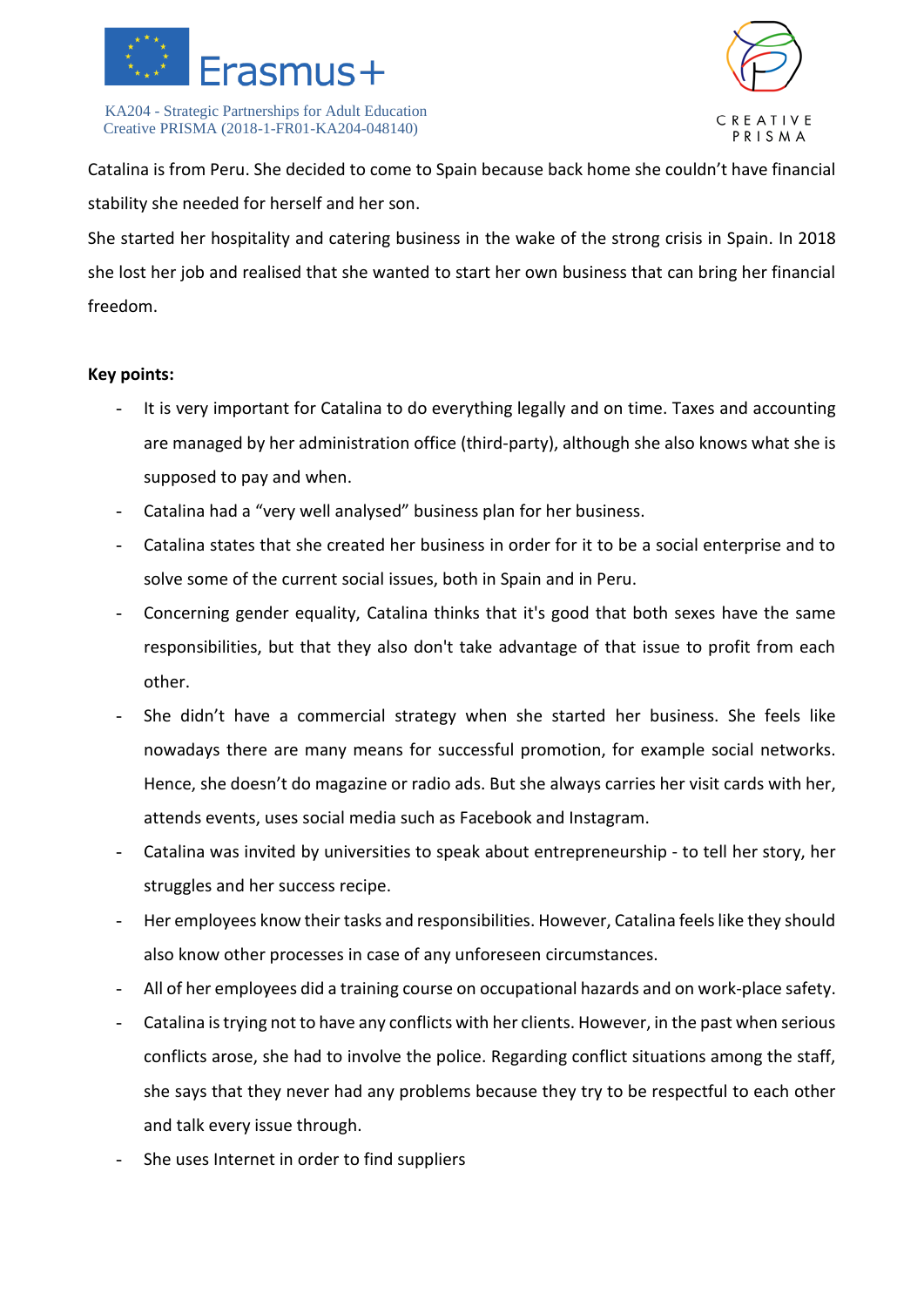



- Her main communication channels are Facebook, other social media, the business' website and phone.
- Initially Catalina and her partners had to invest their own money into the business launch, however she feels like they are doing very well with the sales. If there will be a need for a loan, she feels like it's more likely that they will invest their own money again. However, in the past they also won a grant together win another cooperative and normally apply for others.

### **Catalina's message:**

*Firstly, you should know the area in which you are going to work, the product you are going to offer. Second – have a clear idea of what other businesses do in your sector. Third – study the market. Fourth - be eager to work and think positively. The most important part in any cooperative is the team.* 

### <span id="page-26-0"></span>Tida Coly

Tida is from Senegal and she started her business in Spain in 2015.

Apart from clothes made from African fabrics, among other projects of her company there are a festival called "Colours of the World" and workshops, always related to African materials, fabrics and products, which Tida brings from several African countries.

Tida says that, even though it is still a business, it has a strong component of inclusion and social promotion.

- Currently Tida uses social networks, her website and her store to promote her products. She travels a lot and participates in fairs and other events to advertise her business and foster sales.
- She started her business on her own, but later her sister who studied fashion joined the company. Together they are transforming the traditional Senegalese fabrics into modern pieces of clothing.
- In regard to legal issues, Tida is being helped by manager, who is also her close friend.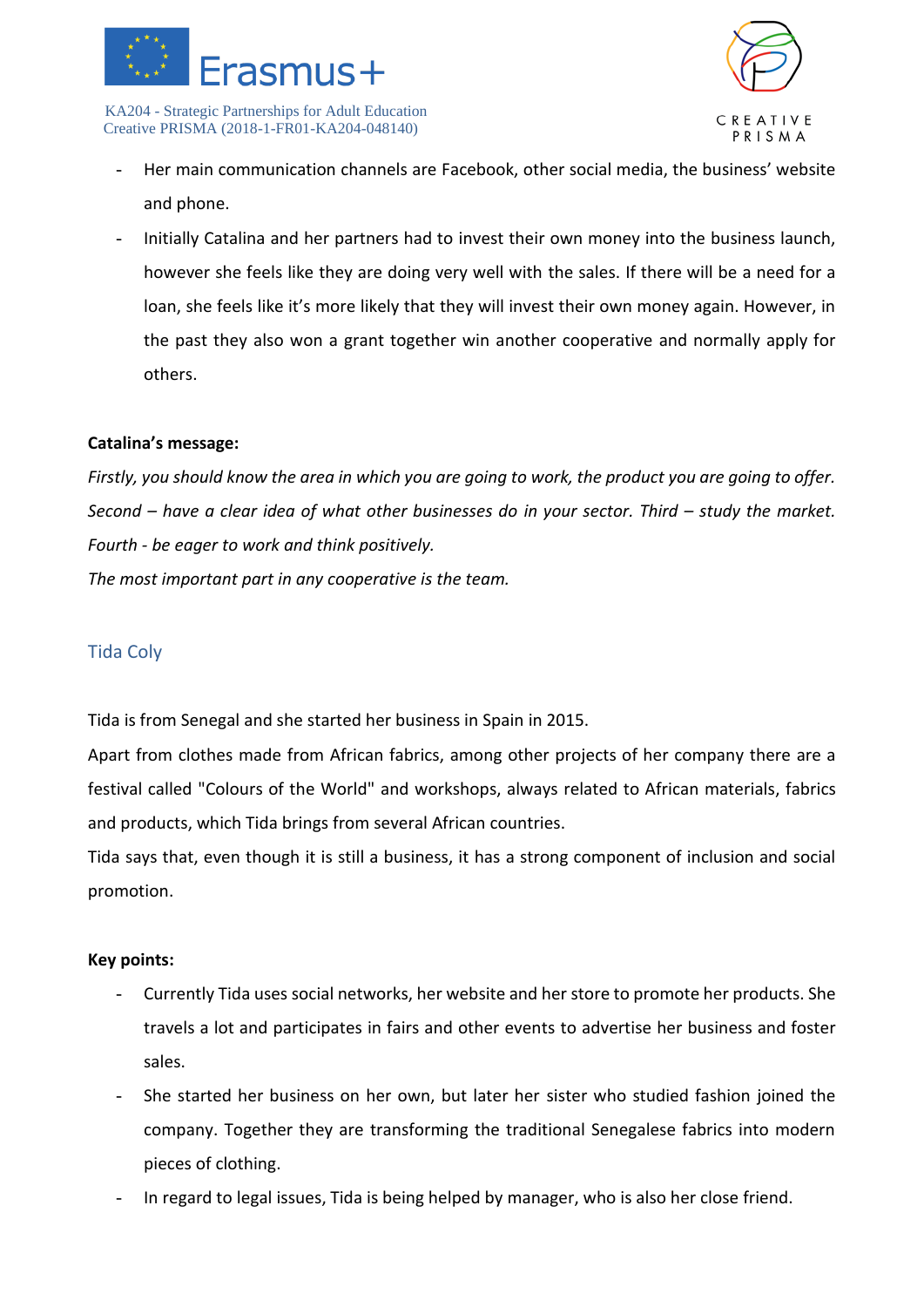



- She hasn't done any kind of a market study or a business plan.
- Tida considers her company to be a "socio-cultural" one. She wants every person who enters into her shop to get another idea of what immigration is and what "Black Africa" is.
- Regarding gender equality, she believes it is important for women to have equal rights, but she feels like sometimes the message of this fight gets lost. She believes that sometimes women thing that in order to get equality they need to become men. "I want to be a woman not a man", but with the right and freedom to choose.
- She doesn't look for the customers, they're the ones looking for her. Although she acknowledges the fact that she doesn't have many products for men, hence they are not her target group.
- Tida assesses risks very superficially and recognizes that this is not a good way to work. Despite that, business goes ahead.
- She never had any conflict with customers. Even when if the clients remain unsatisfied, she always finds a way to work it out.
- Tida's suppliers are the people she used to know in Senegal. Same goes for the suppliers from other countries, as Mali or Burkina Faso – they are either her friends, acquaintances or family members.
- She communicates with clients and suppliers using different social media, calls, WhatsApp, and sometimes visits them personally.
- Tida didn't apply for any loans or lines of credit, because she had a negative experience in the past.
- In Tida's opinion, a person who wants to become an entrepreneur, above all, has to have a lot of patience, humility and know how to listen, whether they are building their business in their own home country or in another one.
- Tida is using recycling techniques through using even the small straps f remaining fabrics in order to create small accessories.
- Tida doesn't care about fashion trends that much. She considers herself a creator, not a designer. She uses her intuition and her imagination a lot. She never forgets her roots and to create combinations of Western clothing with the African style.
- She and her sister have a number of patterns that they have been perfecting throughout their career. Although, they also allow themselves to be guided by intuition.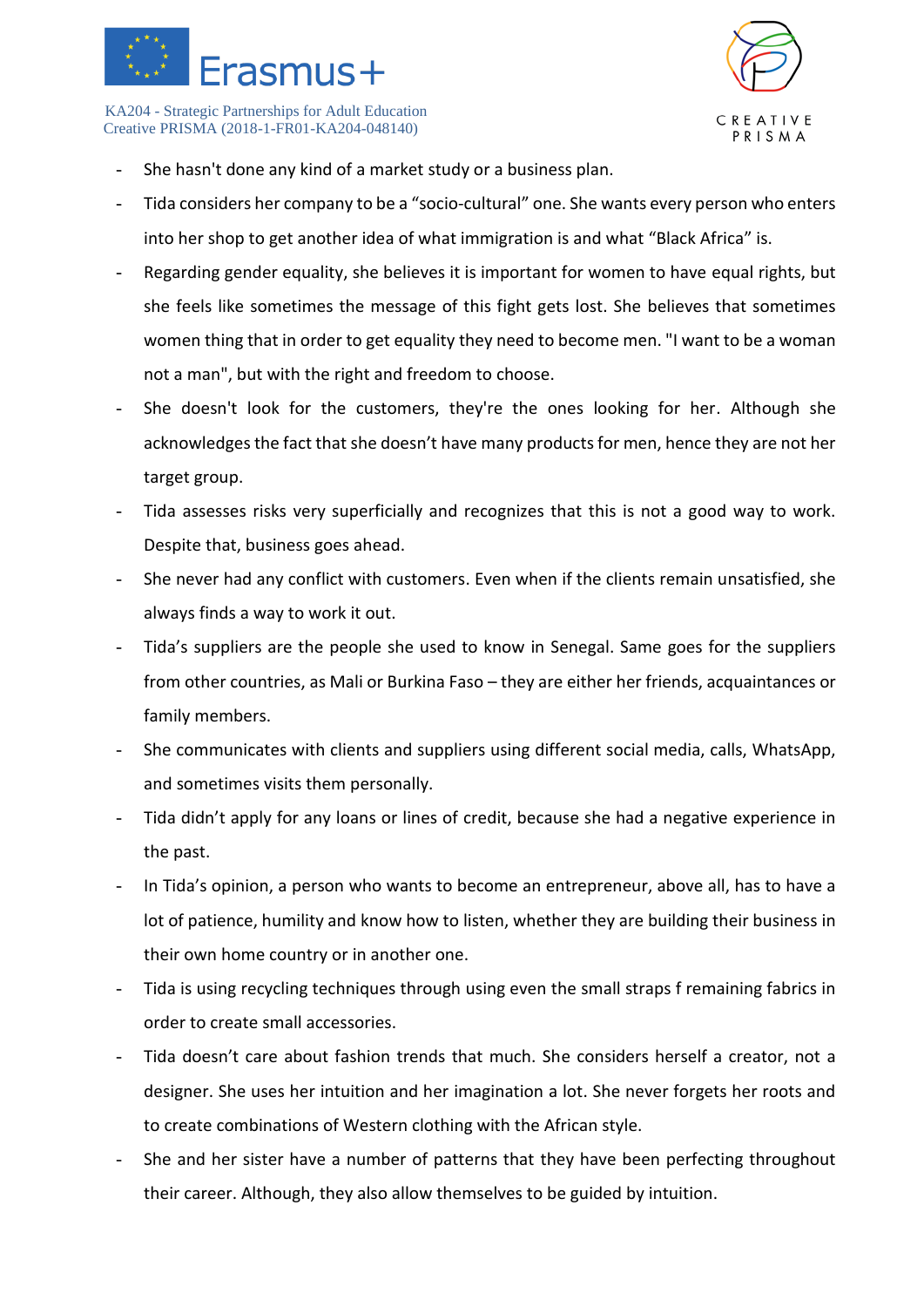



- They always try to wear bright colours regardless of the time of year, since it is possible to do also in Spain. In order to promote this approach, they create seasonal garments such as coats and jackets out of colourful African fabrics.
- Tida and her partners use African fabrics, beads and leather.
- She uses social media to promote her business, especially Facebook and Instagram, as well as her website.
- In regards to ethical and sustainable fashion, Tida believes that it needs to "become more seen and make more noise".
- Tida sells some of her products on Etsy.

### **Tida's message:**

*Tida believes that sharing her experience in building her own business with those who want to start their companies is very important. She says that in order to become successful it is very important to the environment where you are working, your target group and your product.*

### <span id="page-28-0"></span>Tilado Bendete

Tilado was born and raised in Burkina Faso. After finishing high school in her country, she decided that she wanted to work in fashion and she went to Benin to study tailoring. After she completed the course, she returned to her country and opened a shop, that became quite successful. However, later she had to leave her country because she was persecuted for political reasons. Hence, she came to Spain as a refugee. The idea to start making dresses from African fabrics came to her when she left the CAR (Refugee Support Centre). She couldn't find a job, but realised that she has a practical skill that help her make living in her new country.

- Unfortunately, Tilado still cannot manage to register her business and works from home.
- She and her friend had an idea to open an African restaurant. However, she couldn't do because she still needs to obtain all the necessary documents in order to legalise her working situation.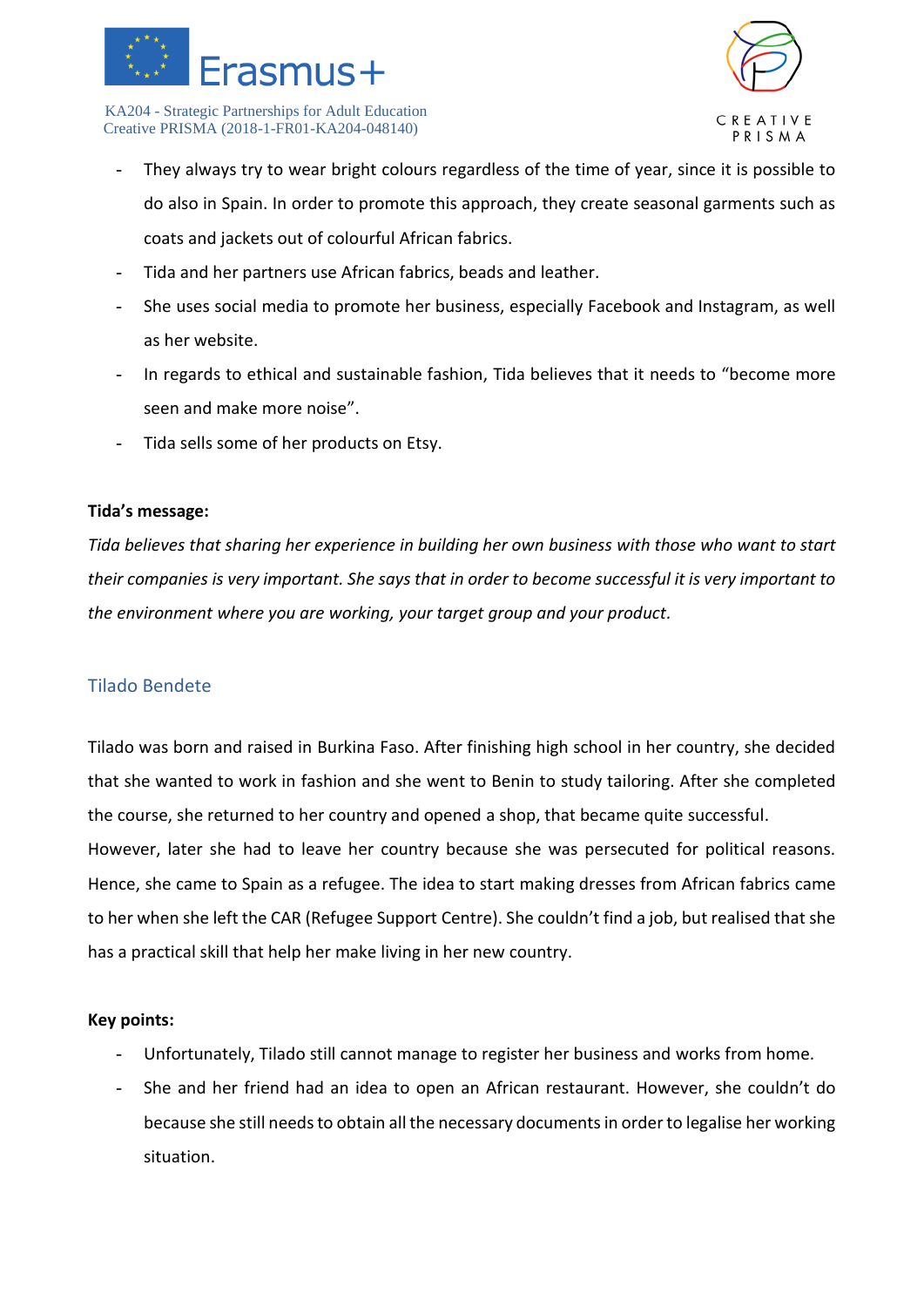



- She has no business plan beyond producing and selling clothes in her own store. Later, if she will have an opportunity to expand her business, she would like to do more things.
- She has no commercial strategy. Her main way of promotion is word of mouth and her main target are Spanish people.
- She didn't have any conflicts with her clients. She knew that they would like what she makes because women appreciate African fabric very much.
- She would really like to find partners, especially in order to open an African restaurant.
- Tilado created her own catalogue or models with different fabric samples. She shows it to her clients when they decide on what they want to order.
- She knew that the situation in Spain was complicated, and that she had to have great control over the money in order not to go to ruin, especially since she had two daughters in her care. She also had the experience of her business in Burkina Faso. At some point she has thought about asking for a loan, even consulting with a bank. Concerning National and EU funding, she isn't aware of funding in her textile business, but for the idea of her new business yes. At some point she thought about asking for some kind of help or subsidy to start up her business here in Spain. But her current residence/documentation does not allow it now. First it is necessary to develop a series of procedures, before being able to have an authorization to implant her own business.
- Regarding the necessary soft skills, she feels like any entrepreneur needs to put in a lot of effort and be patient.
- She herself likes to dress differently and stand out.
- Tilado doesn't know how to work with a pattern and she does everything by hand and by eye, taking the person's measurement and drawing the outlines of the garments directly on the canvas. Sometimes she has to make adjustments.
- She says that, as she uses only African fabrics, which are very colourful, she needs to be careful when she is combining them.
- As materials she uses different African fabrics, which she buys from Burkina Faso. Other materials she buys in Spain.
- For promotion she mostly uses the word of mouth. Sometimes people ask her to make them the clothes they saw on Tilado's daughters.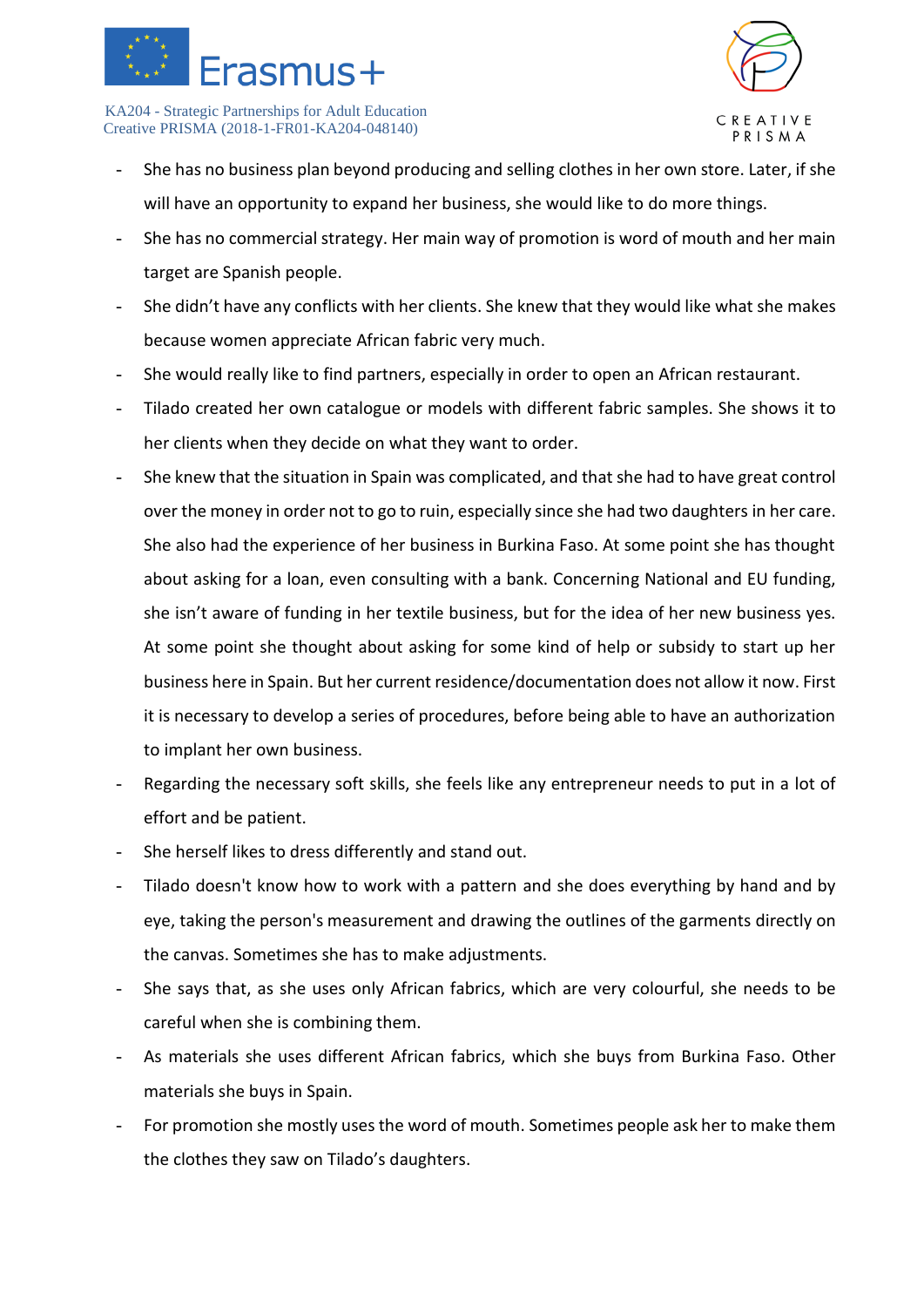



- Her daughters use online platforms and social networks, mostly Facebook, to show off their mother's dresses and garments. However, Tilado feels like it doesn't work that well.

### **Tilado's message:**

*"Above all, I would tell them to work cautiously, without slowing down and to be sure of what they are offering to their clients. Also, to bring their talent and patience into their businesses".*

### <span id="page-30-0"></span>David Kaplun-Medina

David is from Venezuela. He originally came to Spain because his partner is Spanish and they wanted to try and live in her home country.

His partner's parents wanted to start a business, and David so it as an opportunity to create something together and unite their different areas of expertise.

They ended up opening a tea house called THE ZAGUAN in the centre of Madrid. Currently it is both a teahouse with the restaurant service, and a leisure/coworking space.

- In order to do everything right in the questions of legalisation and taxation, David and his partners involved a management company. They suggest that everyone, who feels like they need help, to hire someone from outside as a consultant. They have a financial consultant as well.
- David created a business plan for his partner's parents who had greater financial solvency and invested more into the development of the business.
- The company can be called a social enterprise as their goal from the beginning was to promote social initiatives in the space they had created.
- David feels like gender equality, like any other freedom for which people had fought in the past, is a fundamental human right.
- In order to promote their business and find new customers, David and his partners use the following channels: related networks, advertising, social media promotion and word of mouth.
- They have not faced conflicts with customers.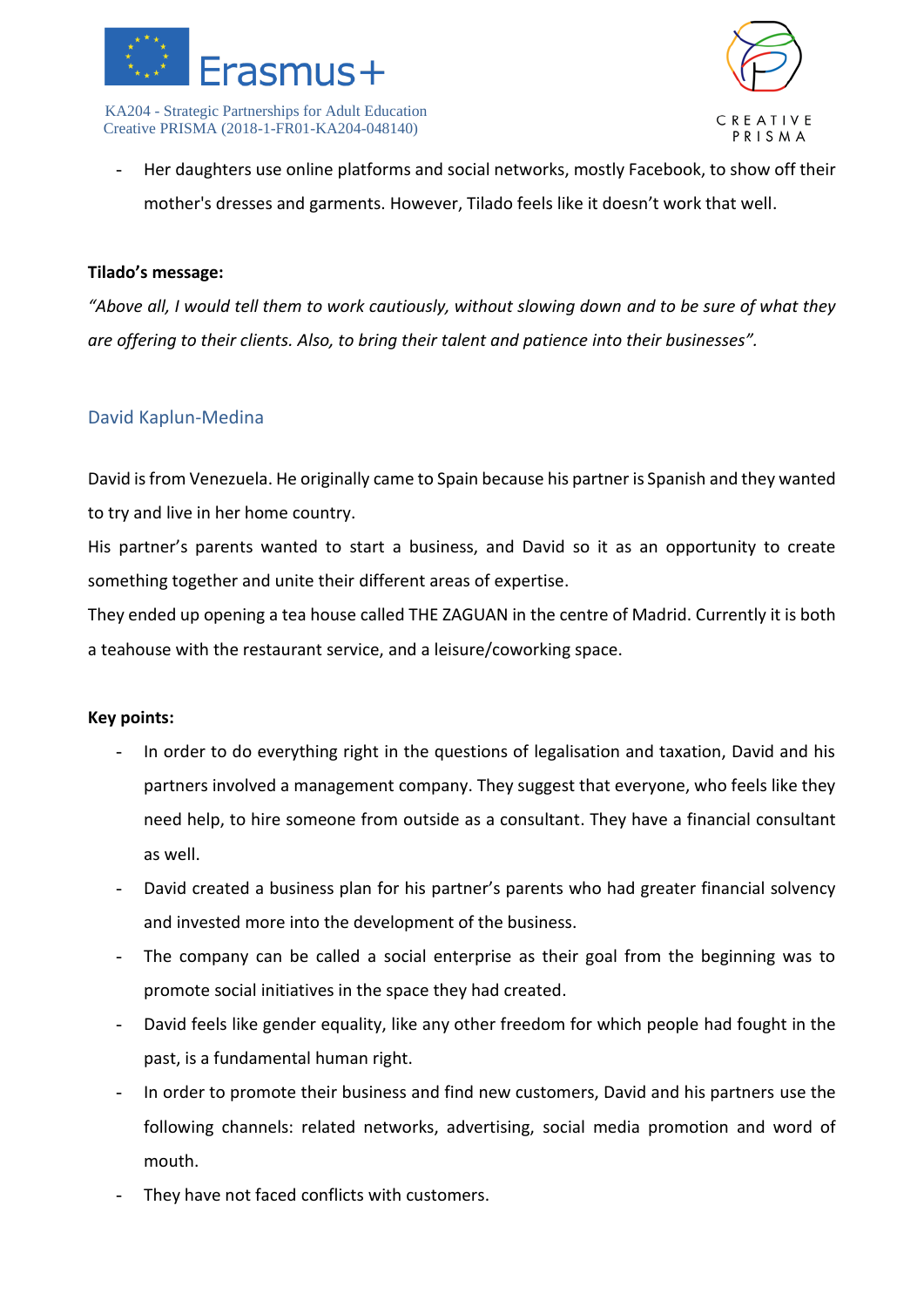



- They distribute tasks and work within the working team using a specific schedule was developed during the general meeting with all the members. Depending on the situations, some of the conflicts inside the company were resolved peacefully, but, in other cases, they were forced to fire a few people.
- In order to effectively communicate with their loyal clients, David uses a mailing list, through which the company informes them about any new activities.

### **David's message:**

*David recommends that everyone, who wants to start a business, first organise a piloting stage in order to see if there is a demand for this specific product or service and weather the business will be successful.* 

### <span id="page-31-0"></span>Mercedes Garcia Rivas

Mercedes is originally from Mexico, but has lived most of her life in the United States. As she wanted to potentially focus her career on international relations, especially the European model, she decided to move to Madrid in 2014 and pursue a one-year master's degree there. After the graduation and returning to the United States, Mercedes felt the need move back to Mexico for a while. However, after some time she and her Spanish partner realised that they cannot stay there due to social insecurity and limited opportunities. They wanted a clean start, and, as Mercedes didn't feel like she had any particular ties to any country, they decided to move to Spain again. There they created ECODICTA – a subscription-based clothing rental, that aims at boosting the use

of already existing clothes and supporting the second-hand market. They consider that the most sustainable garment is the one that already exists, hence, in order to be fashionable, there is no need to be constantly buying new clothes, but rather wearing already existing ones. Once the garment becomes outdated, it can be donated or upcycled in order to give it a second life. In addition, ECODICTA potentially aims at donating garments and collaborating with NGOs that can distribute these unused garments to the people who needs them.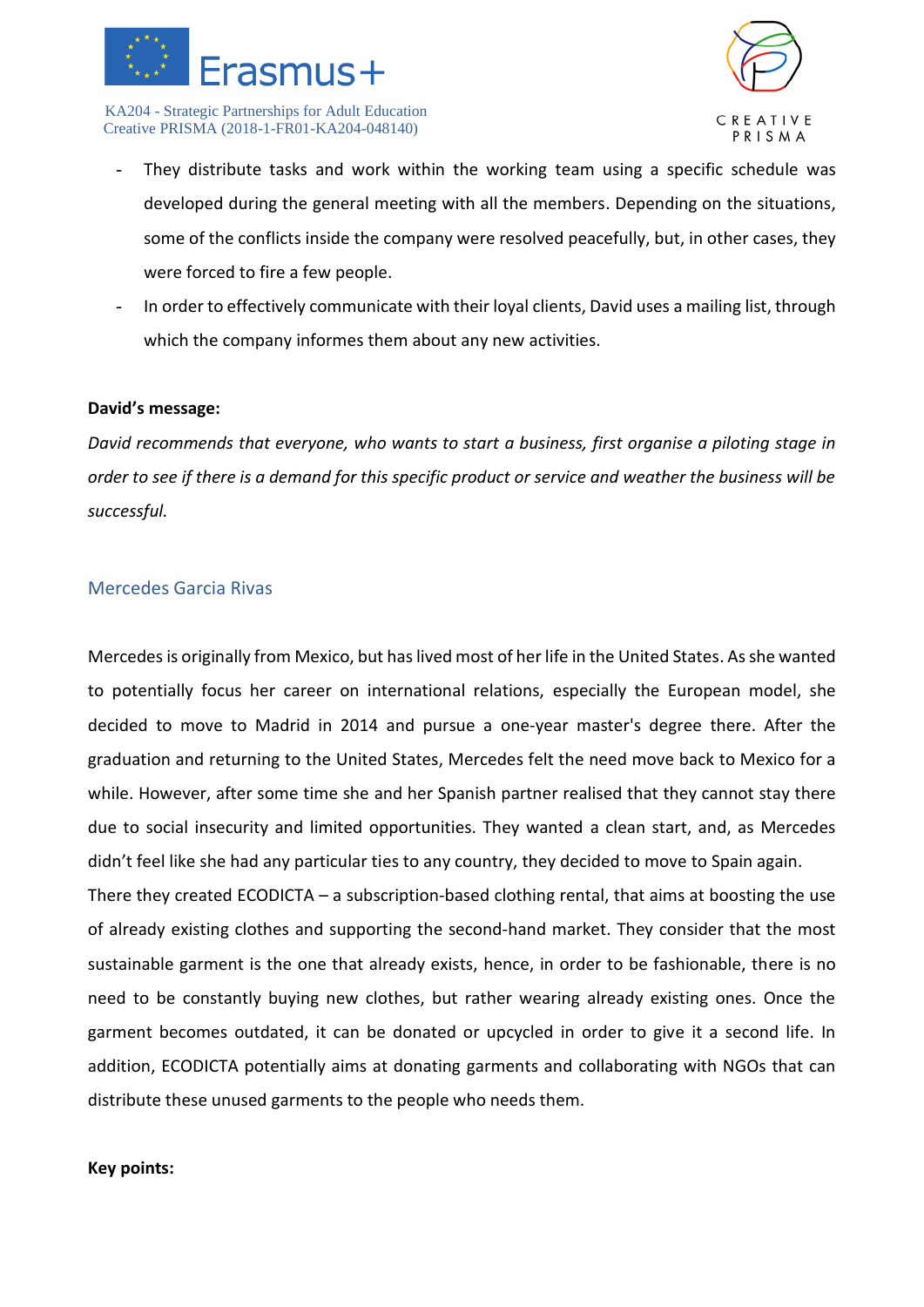



- Mercedes and her partner had an appointment at Madrid Emprende (Madrid City Council Service) where they were advised to seek consultation in a business incubator. There they received useful information regarding their marketing strategy and the creation of the business plan.
- With the help they received at the business incubator, they have developed the business plan for their business, and also received training on other business aspects such as social networks, marketing, etc.
- ECODICTA is a social enterprise, as it was started with the idea of contributing to the sustainability of the planet above all.
- As far as gender equality is concerned, Mercedes stated that during many meetings with invertors she was the only woman in the room. This fact definitely adds to her insecurities about being a migrant, but nonetheless, she believes that Spain is much more progressive in terms of gender equality compared to Mexico.
- In order to establish the prices, Mercedes and her partner took into account all of the costs they had, the small initial investment for the inventory and the amortization value of the pledge. Currently the profit margins are minimal, and they continue to seek help to further improve the project.
- They promote their business via social networks, but, as their idea is quite unusual and innovative, they have received lots of attention from media as well. Mercedes is the one in charge of their social networks, especially Instagram, and she states that for het it's very important to show a bit more content from "behind the scenes".
- Mercedes feels like any conflict situation should be resolved in a transparent and positive way, by trying to meet client's expectations.
- The choice of suppliers is tailored to the needs of the partners. Various clothing brands and the sustainable fashion association, as well as businesses found via social networks can all be their suppliers under certain circumstances. Same goes for the partners - they find them through social networks, the sustainable fashion association and Internet search.
- Internally, decision making is realised through monthly meetings with the company's partners. During these meetings the partners analyse the companies current state of affairs, progress and future steps.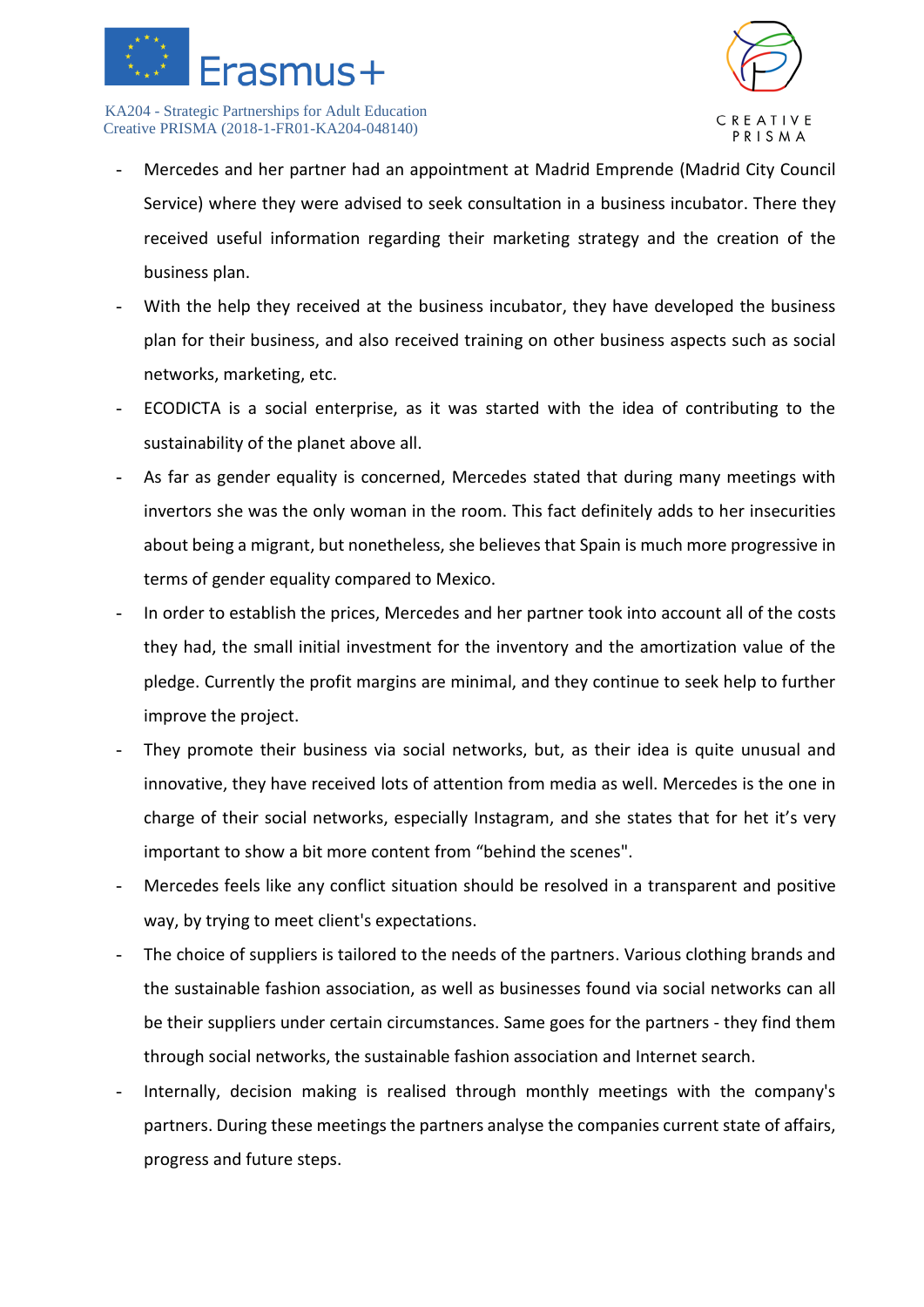



- Communication with clients is realised through social networks and emails, as well as personal contact.
- Mercedes feels like they are a bit behind on legal issues they are currently doing everything themselves, but would love to find an agency or an agent who would've deal with all of the procedures.
- They have not received any public aid or subsidy, as in order to apply for them their business has to be registered as an S.L. ("Limited Society"). This legal status can be very useful for Mercedes and her partner; however, they cannot obtain it as the process would require a big investment. They also feel like they are not well informed on the types of financial schemes they can apply for.
- Mercedes feels like every entrepreneur who wants to start a business needs to know how to connect with others, how be a salesperson at all times and should also have empathy in order to make connections.
- They know about ethical fashion trends and aim to have long-term agreements and partnerships with brands that work on upcycling.
- Mercedes and her partner look for inspiration in the work of similar brands all over the world and brainstorm on which ideas are adaptable to their own brand and which ones are not.
- The materials used in their work are the clothes and the computer, as this is a digital service.
- The way to control quality is to work very close to the dry cleaner they work with. They examine garment by garment, with basic rules for quality control in accordance with the state of the boxes, maximum hygiene on the part of the garments and the people who examine them (for example, examining them with their hair up, and other types of habits that they have defined for quality control).
- Ethics in fashion to Mercedes means not only thinking about what we wear, but also about the impact of which garment - the waste, the wages, the ecological footprint. To see behind the clothes.
- With regard to the protection of intellectual property they have some basic knowledge on the topic, but have not yet registered their trademark because of the costs and uncertainty regarding the future of the brand.

### **Mercedes' message:**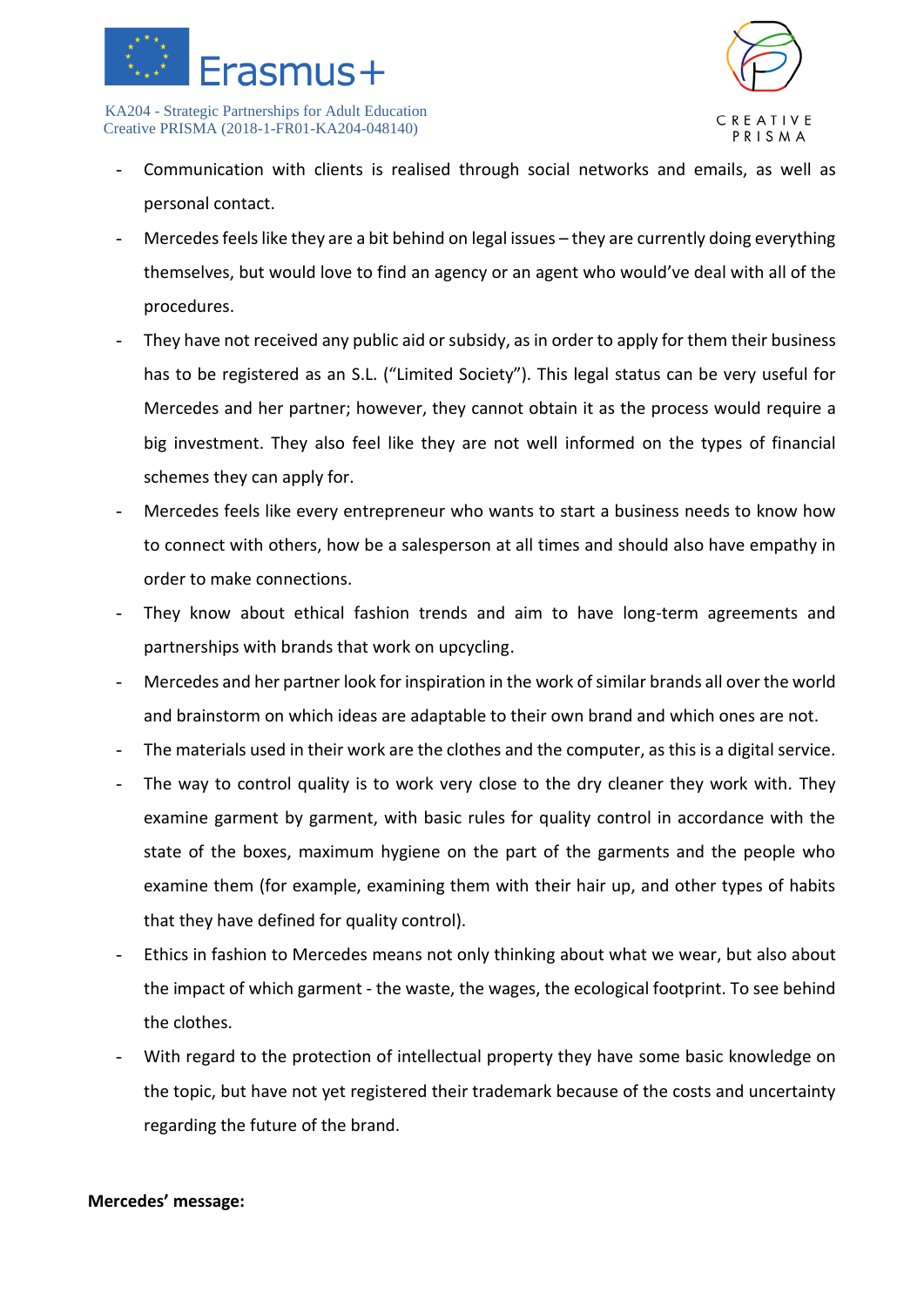



*Mercedes believes that migrants who want to start a business in Spain should make use of existing aid, even though it is somewhat complicated, especially mentoring.*

### <span id="page-34-0"></span>Silvana Andrea

Silvana is from Argentina. She came to Madrid in order to pursue a Master's degree in design and textiles. Upon graduation, she did an internship in a haute couture workshop and eventually was offered a job there. She ended up working there for about 4 years, until 2009, when she decided to move forward with her clothing brand, specialised in skirts and dresses.

Unfortunately, her brand wasn't successful, as Silvana had to do everything, including management and finance, herself and felt quite overwhelmed. She acquired many debts and this, together with the lack of work-life balance, led her to the decision to terminate her company.

She was working for other employers for a while, as well as teaching sewing classes, and currently offers her services in pattern making, purchasing fabrics, production management, and teaching workshops for other designers.

- Silvana didn't receive any consultations, mentoring or subsidy, but currently she works with the Treasury and says that they have supported her a lot on the issue of taxes. She tried to apply for a financial scheme offered by the Commune of Madrid, but felt like it was very unrealistic and "not adapted to the realities of the people who are applying for it". She is not aware of any other subsidies, credits or similar economic formulas.
- She hasn't used or made a business plan.
- Silvana does not consider her company to be a social enterprise, but hopes that one day it will become one. However, in order to make this transition, she will have to carry out a series of actions that she cannot apply at this moment, even though she is trying. For example, using only sustainable fabrics, creating work places for other etc.
- She says that gender equality depends on educational work and that she never let anyone and anything stop her from advancing in life, studies or business because she is a woman.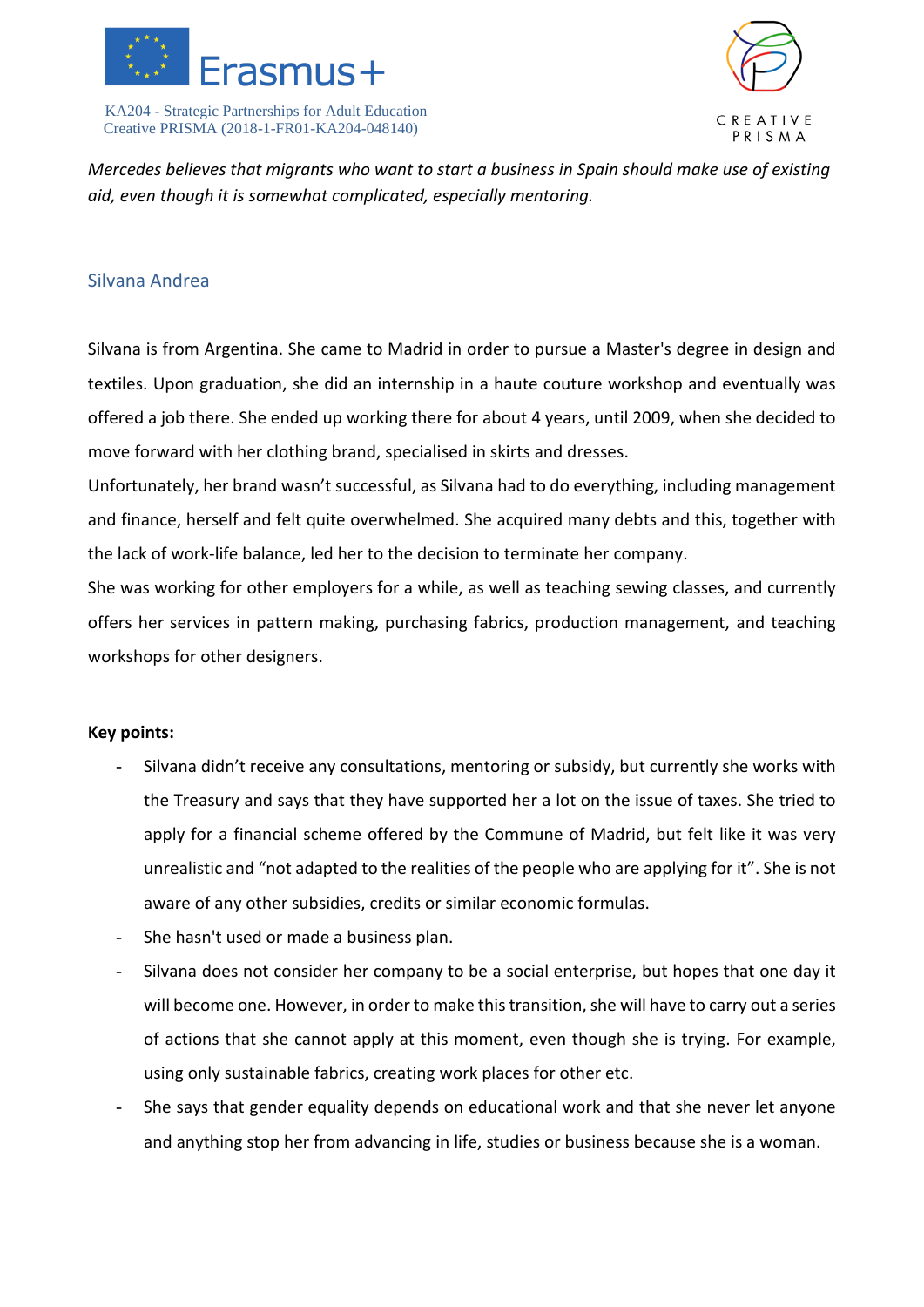



- Although she never wrote a business strategy, she had a vision of her business and its development - looking for design fairs, promoting her services through word of mouth and through recommendations from acquaintances and clients.
- Silvana did not do an initial risk assessment and considers that it was something she should have taken into account as it would have prevented her from having the debt problems she had.
- She had only one employee for a period of time, but found it difficult to "act as a boss".
- Silvana works with the same suppliers for many years. She found them through the network of people working in the textile sector and feels like after such a long collaboration she can trust them.
- Silvana believes that an entrepreneur should have excellent communication skills and know how to network and connect with people.
- Her inspiration comes from constantly doing new things and changing her approach continuously.
- She makes all of her patterns by hand, with paper and pencil. Recently she has started to venture into making them digitally and is currently learning how to do it more effectively. The main colours she uses are black, red and white, but overall, she uses all kinds of colours in her clothes.
- Regarding equipment and materials, Silvana mostly uses paper and pencil, sewing machine and her computer.
- Her quality control process includes making proper garments in order to check whether the pattern is well made. She usually delivers these garments together with the patterns as a sample for her clients. She believes that it is innate to take advantage of all the material you have.
- Silvana promotes her services through word of mouth and through recommendations from acquaintances and clients. She connects with clients mainly by phone, via WhatsApp, email, in person. She doesn't promote her services on social networks. She thinks it's something that should change, but it's not something she likes.
- She feels like ethical fashion is the future. She has only recently entered into the sustainable fashion sector, but would love to continue and use only sustainable organic fabrics.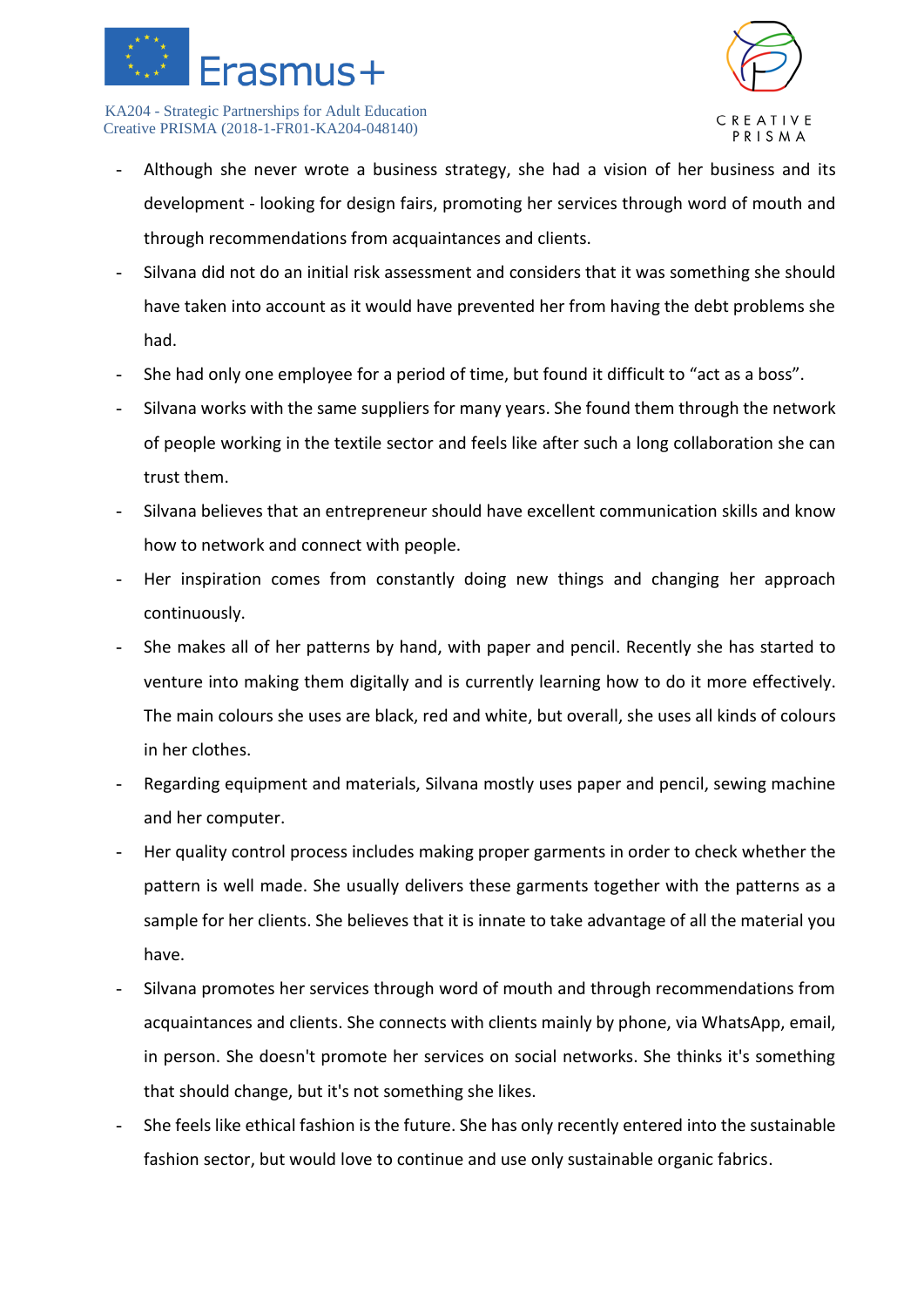



- She knows about intellectual protection, but she thinks that it is a waste of time, because it does not work in the world we live in, and even less so in the fashion sector. She believes that everything was already invented before.
- She uses Mach Mode to offer her services. It is an incubator in Barcelona to be able to connect freelance within the fashion sector.

#### **Silvana's message:**

*In Silvana's opinion, in order to start a business, you need to forget where you come from or where you are going. "What matters is what you do and whether you trust yourself and your work".* 

*She also advises to work with partners, to have people who will teach you how to do things and give you support.*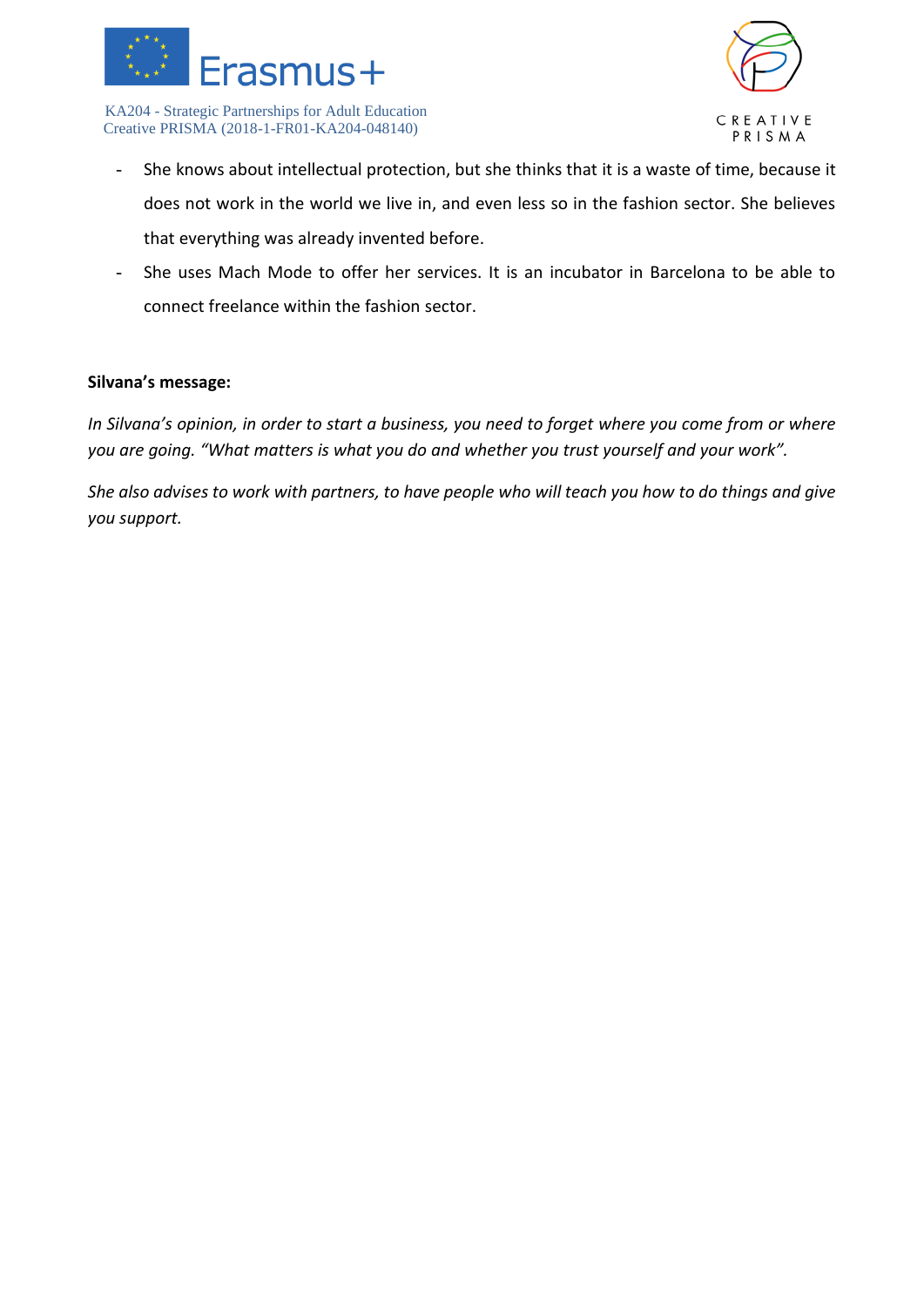



# Case Study – Italy

All of the interviews were collected by CESIE in Palermo, Italy from May to September 2019. The participants of the study are 4 men and 6 women from Afghanistan, China, Gambia, Georgia, Senegal, Tunisia and Ukraine. All of them either are small business owners in the field of fashion, ethnic cuisine, photography, music, game design, or are pursuing careers in creative environments such as theatre.

## Anna Vlasiuk

Anna is from Kyiv, Ukraine. She came to Italy for family reasons in 2010, when she was 25 years old. Photography was her hobby for many years, however at one point she saw that the photos she publishes in social media, receive a good feedback, and she started receiving invitations to shoot weddings and engagements from people she didn't know.

At the same time Anna was faced with the necessity to provide for herself and her little daughter, so she started building her photography business from scratch.

She characterizes her product as "taking photos of everything related to love" – christenings, engagements, weddings etc.

- Her product is photography. She shoots "everything that is connected to love". Normally she is invited to take photos of weddings, christenings, family reunions.
- Anna doesn't really look at how her colleagues' set prices, but instead analyses the value of what she is doing. She feels like saving people's memories for them has value. Also, she constantly works on improving her skills – takes classes, visits workshops. This should also be reflected in the price. For the shoots outside of Palermo she tries to include also the price for the gas.
- She is registered as a private photographer and always consults her accountant, who helps her with the taxes and other legal issues.
- She makes all the decisions herself. However, if she wants to ask an advice from someone, she asks her father, because he has his own business.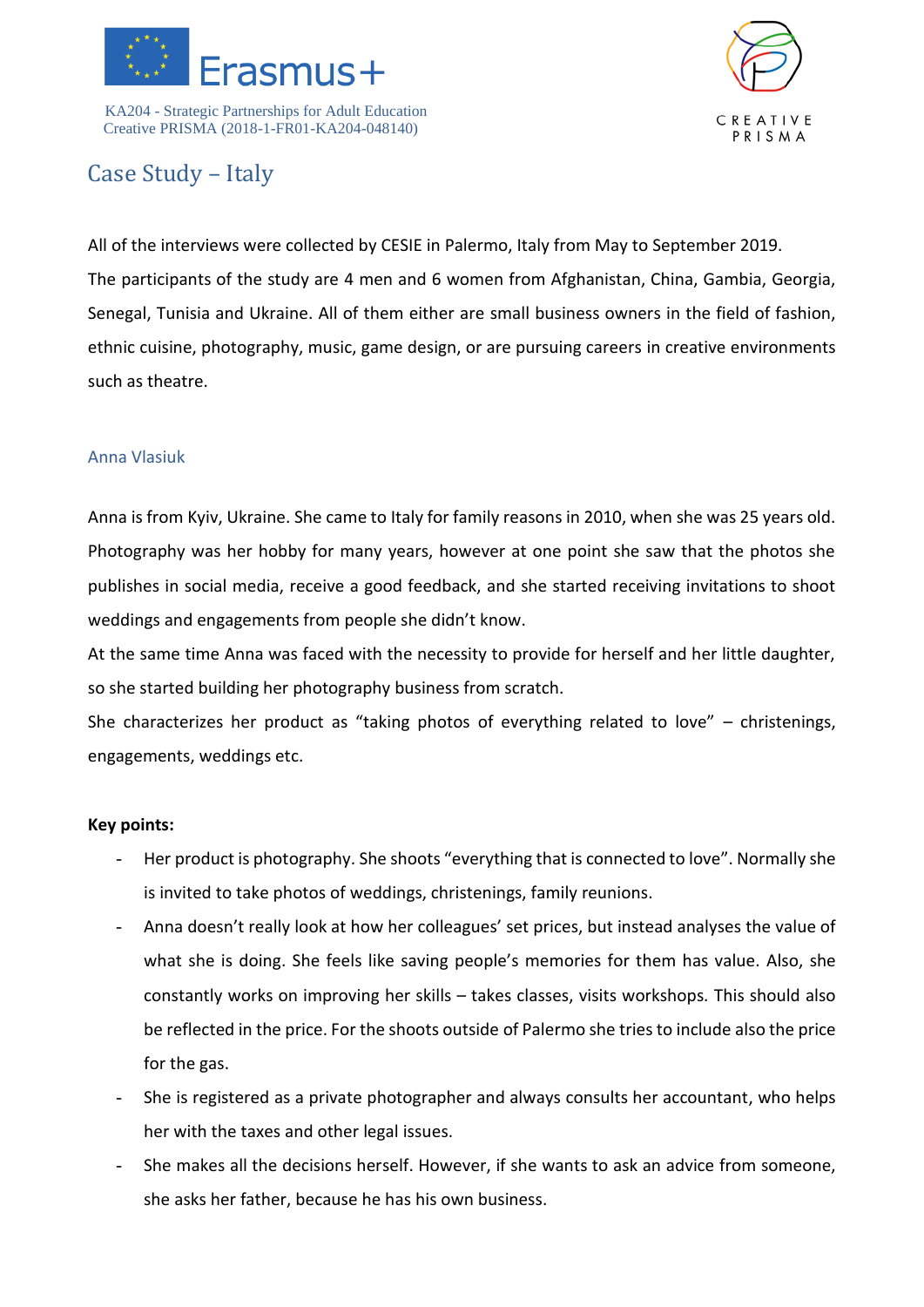



- Anna never made a business plan, as initially she never thought that photography will become her business. Also, she never had an experience of searching for funding, so she fells like she never had a need to work on a business plan.
- She never created a commercial strategy as well. She feels like it's her point of weakness, because she never thinks about her business "in a commercial way". She plans to work on a commercial strategy in the future.
- Anna believes in gender equality and feels like photography is a male-dominated field. "Sometimes I feel like being a photographer is a very physically demanding work, because I need to carry all of my equipment etc. However, it's easier for women to create a contact with the client".
- She says that she doesn't really look for clients, they find her on their own, mostly through social media, Facebook and Instagram.
- Last year she decided to take all the clients she gets, because she felt like If it's her full-time job, she needs to act appropriately. However, sometimes she can suggest clients to work with another photographer, if she feels like the client can be problematic.
- Her first contact with clients normally happens through Skype in order to create contact. She also communicates with them via email.
- For Anna it's very important to know her clients before the shoot.
- She feels like she is very lucky, because she never had any serious conflicts with her clients. If they have any small issues or requests, she can help them with, she always does it.
- Anna is working on her own and on the terms of her business licence is not allowed to employ anyone for now.
- For Anna the main business risks are related to her physical health, as she needs to be in good health to be able to work, her equipment, that needs maintenance and updates, and losing the footage materials (that's why she always copies every photoshoot on two memory cards and shoots with two cameras). The biggest risk for her was registering her business, as now she is obliged to pay taxes and declare all of her income.
- She knows about local Sicilian funding programmes for young entrepreneurs, but she never applied for them, as she doesn't really need any funding - when she started, she already had all the necessary equipment.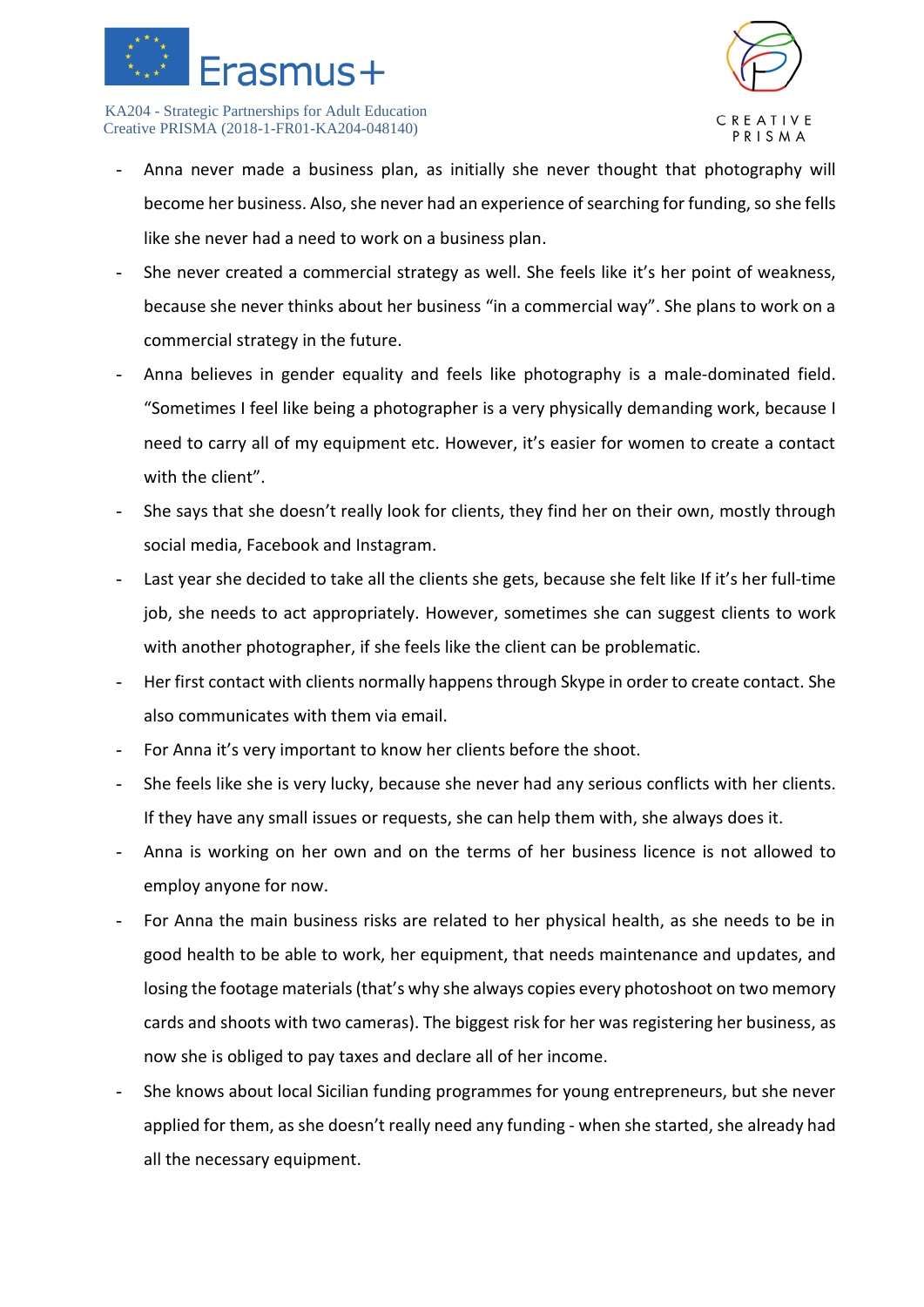



- Regarding her creative process, Anna already knows the best time to shoot in certain locations (light, when the places are empty etc). Sometimes ideas come suddenly, just as they go through the photoshoot. But wedding photos are usually quite cliché, because people normally want to receive a few very specific pictures in the end, so wedding photos don't give much space for creativity.
- Among the soft skills which any entrepreneur needs, Anna named flexibility, strict discipline, openness and sensitivity. She says that in her opinion, you cannot become a photographer, if you don't love people.
- Anna doesn't use any materials in her work, but she is very serious about controlling the quality of her photos. Normally, she works with her own taste and judgement.
- She mostly uses pastel colours and pre-sets, because these are the colours people usually associate with wedding or love story photoshoots.
- She promotes her services through Instagram, Facebook and her website/blog, and says that social media was that tool that helped her to start her own business.
- In Anna's opinion, ethics in fashion, photography etc. is the same as ethics in normal human relationships.
- She doesn't use any online platforms to sell her work, as she feels like she cannot really make an income selling photos on website such as Etsy.

## **Anna's message:**

*"Just start it and don't give up! We all have our dreams, so we need to go for it and make them happen".* 

## Amina

Amina is from Senegal. She came to Italy in 2001, when she was 24 years old.

At first, she and her husband came to France, then transferred to Milan. Then, as her sister-in-law who lived in Palermo, was pregnant, they went to visit her and eventually decided to stay there. Amina says that, in her opinion, it was her destiny.

Since she was little, she loved to cook and feed other. She also loved to sell things and always had natural commercial skills. At one point her friends told Amina that, instead of always making big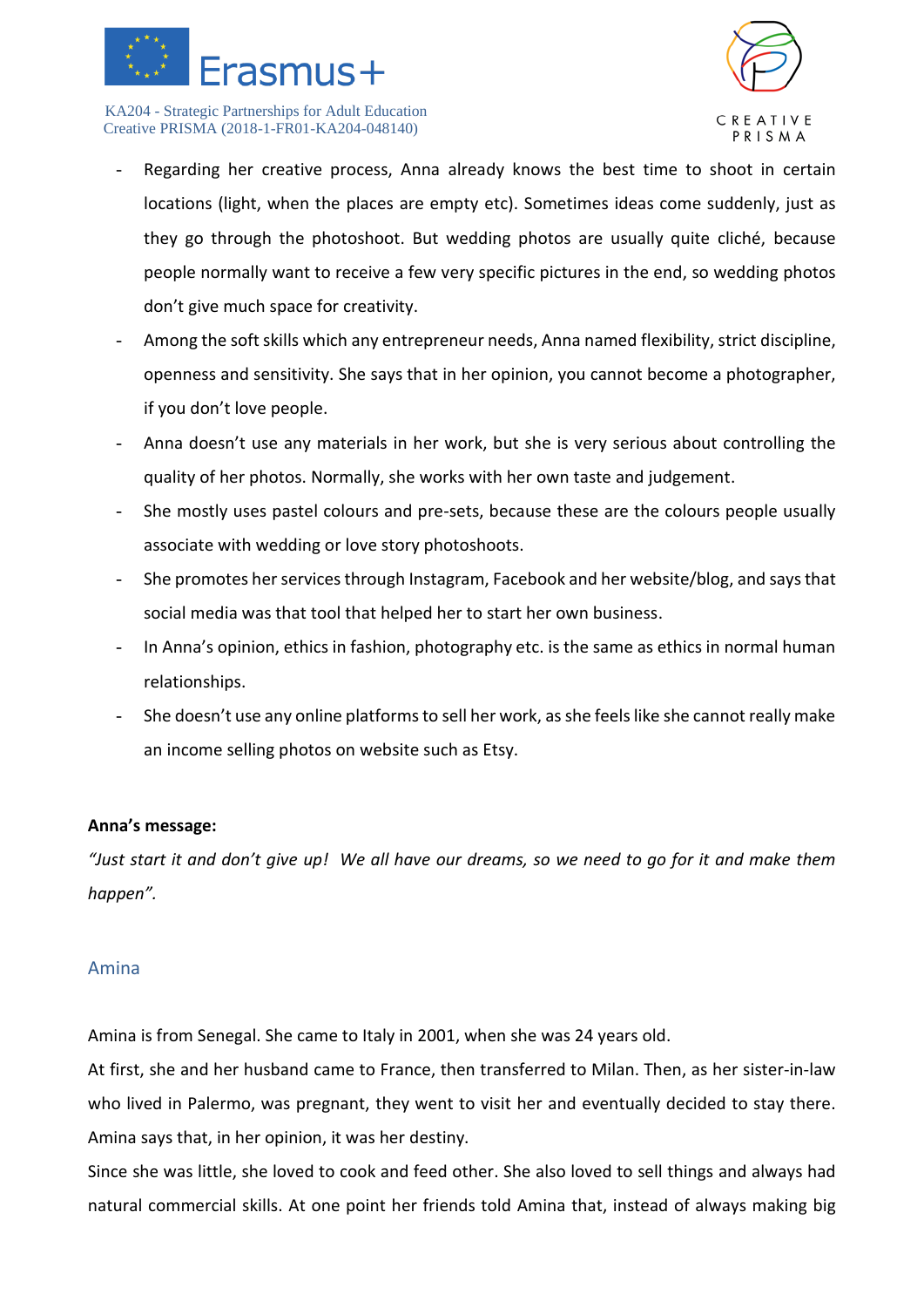



dinners for everyone at her own expense, she should start charging a small payment for the food she offers.

Amina says that at first it didn't feel right to her, but she didn't have a fixed job, so she had no choice. Now she is the owner and a chef of a Senegalese restaurant in the city centre of Palermo.

- Her product is the traditional Senegalese food. She has a restaurant and also often provides catering for weddings, christenings etc.
- She has a unique approach to price setting in her restaurant clients can order plates of any food for 3, 4 or 5 euro, depending on how hungry they are.
- Amina is certified as a caterer and renews this certification every three years.
- Her husband and their three daughters all help her run the restaurants.
- She did create a business plan during one of the projects she was involved in, but she feels like she wants to work on it more.
- Same with the commercial strategy she made it with the help of the trainers, as during the project she was coached on business development, but she feels like this strategy still needs some work.
- Amina feels like in some way her restaurant is a social enterprise, because it became a kind of a community centre for many Senegalese people residing in Palermo.
- She doesn't really look for clients: her regular customers bring their friends, so for now she never felt the need to promote her restaurant. However, when she will open a bigger restaurant in the future, she plans to promote it.
- She doesn't use social media, but many customers tell her to create a Facebook page. Amina says that she would love to do that, but she has no time to post anything.
- If there is a conflict situation with a client, Amina choses to resolve it with patience and try to stay calm no matter what. She says that this tactic as effective, as some of the clients, who caused scenes in the past, later returned and apologized.
- Amina feels like in terms of risks opening her restaurant and investing her own money in it was the biggest one. But in her opinion, it is very important to be ready to risk, or you will not achieve anything. Now this big investment pays off every day.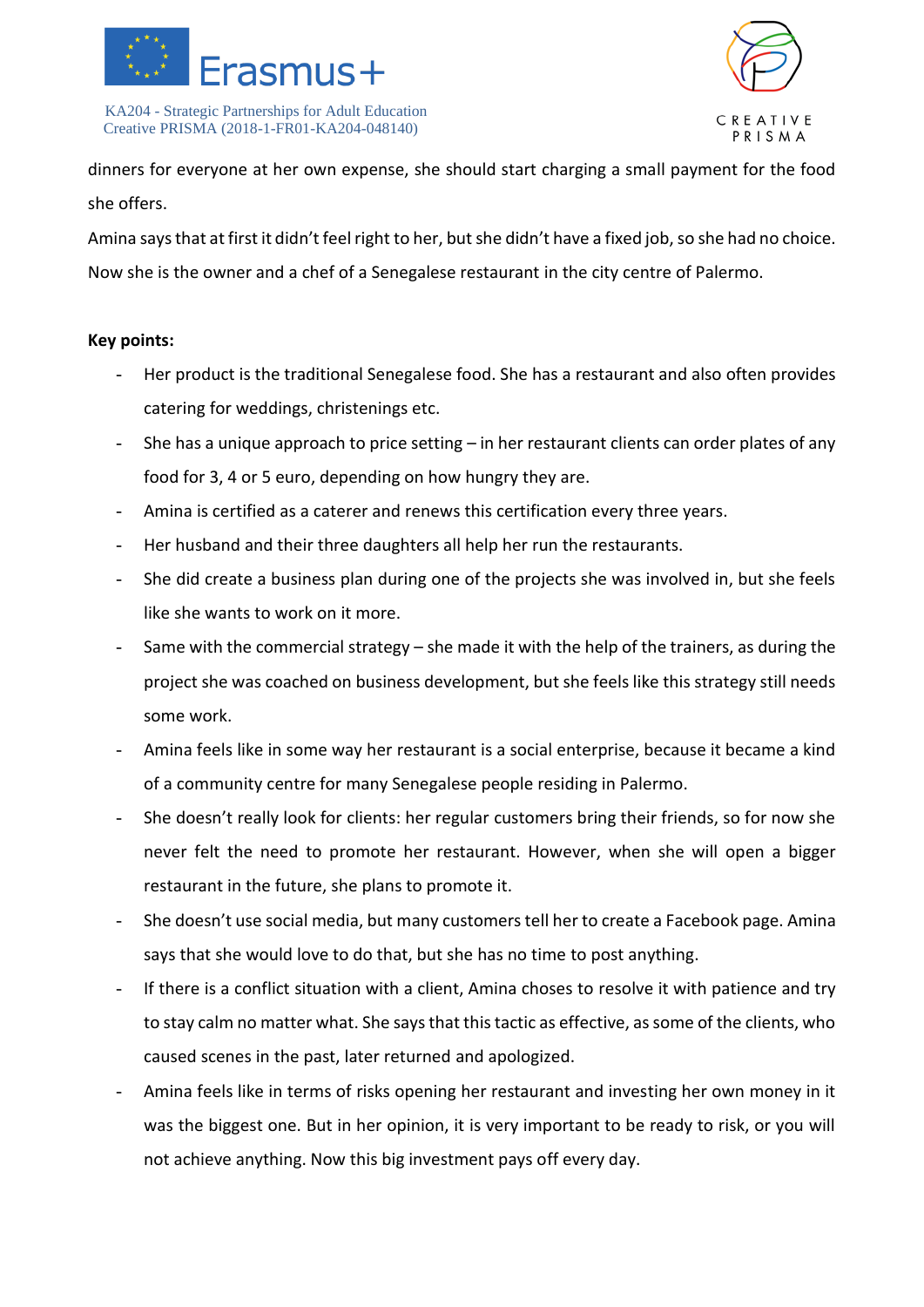



- She has a few suppliers in Senegal who sell her specific spices. Other ingredients for her dishes she buys from trusted suppliers in Palermo, whom she knows for years. She says that she is very careful about where she buys the ingredients as "feeding people is a very delicate thing".
- Regarding the financing schemes, she feels like she needs someone to put more pressure on her to finally apply. She keeps postponing it because she works long hours every day, without weekends.
- Amina thinks that every entrepreneur should have the capacity to not give up. "To start and to continue, and never give up".
- She cooks following the traditional Senegalese recipes, but also adapts them to her customers, as sometimes some of the dishes can be too spicy.
- She cooks with the most common ingredients in Senegalese cuisine rice, meat, fish, vegetables and various spices.

#### **Amina's message:**

*"I think that when we speak about food and restaurants, it cannot be only business. It is so important to love cooking, to love food. Without this you will never become a good cook or open a good restaurant".*

## Dine Diallo

Dine came to Italy from Guinea in 2016. Now he is a part of an artistic group of young refugees who invent and develop table games, focused on narration and sharing. The group is called "Giocherenda" which translates from Pular as "solidarity", "interdependence", "strength that comes from the union", "the joy of working together". The fact that this word is so similar to the Italian word "giocare" ("to play") gave them an idea to start creating games that can be used for storytelling and sharing memories. Now, apart from table games, they also make textile products. Currently "Giocherenda" consists of 10 associates.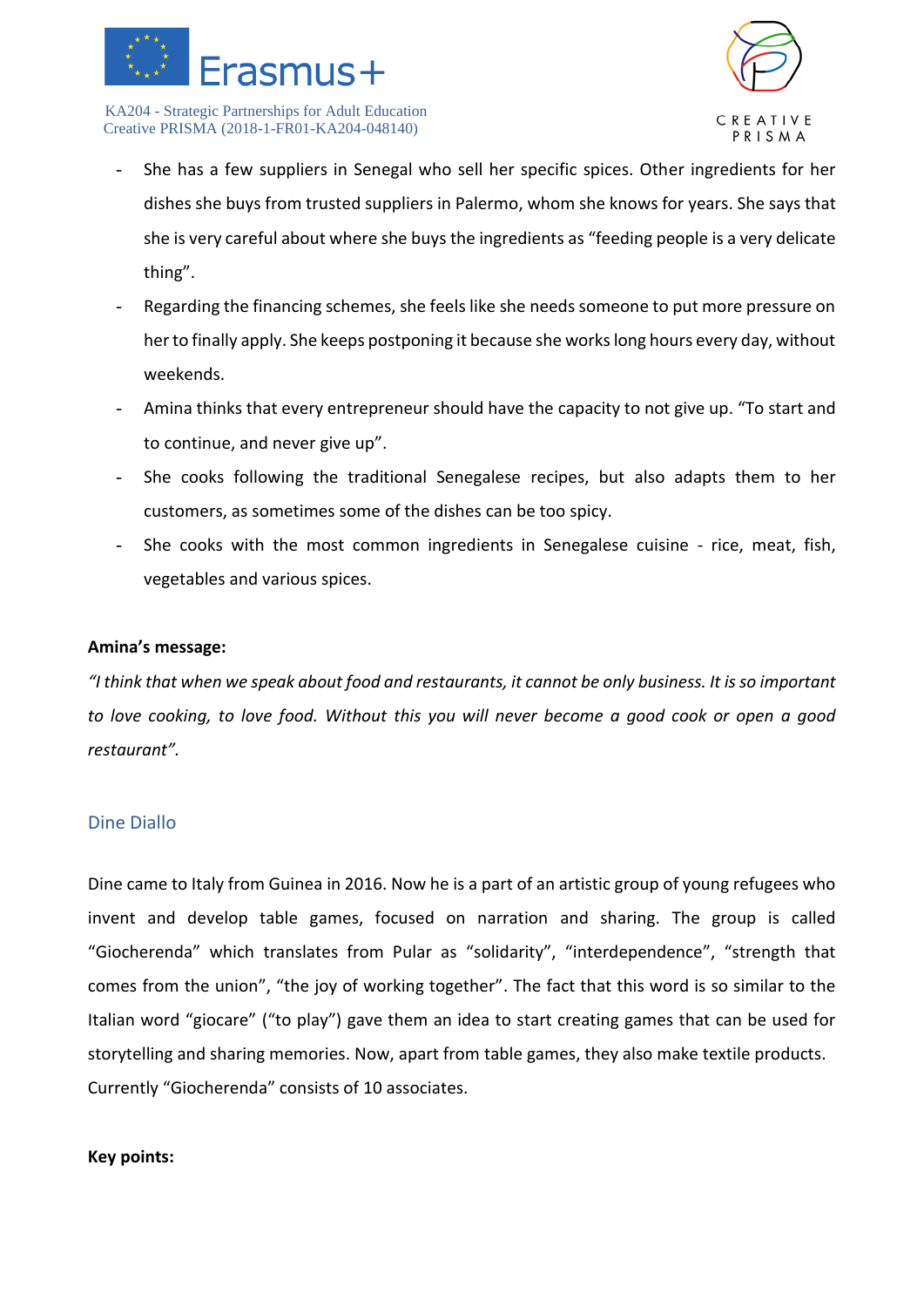



- Dine says that they are currently developing their game. They also have a tailoring shop/atelier, where they produce branded tote bags, backpacks, wallets, laptop and tablet sleeves etc. from African fabrics. In the future they plan to work also with traditional Sicilian fabrics as well. In addition, they take small jobs related to clothes or shoes altering when they have a client who asks for it.
- In order to set the prices, they first needed to understand what they could offer and what their competition was making. Then to calculate the cost of the production, including the price of the fabrics, threads, other expenses. Then they made a comparison between these two numbers and figured out their prices.
- Currently "Giocherenda" is registered as an organization for social promotion. By the end of the project it will become a social enterprise.
- Dine says that, as they are a rather big group of people, always discuss every decision together.
- They have both the business plan and the commercial strategy. However, they still want to improve them.
- Currently "Giocherenda" consists of 8 men and 2 women. They are planning to actively involve more women in the future.
- They sell "Giocherenda" products through Internet on Facebook, Instagram, Etsy and on thematic fairs, events. In a few months their website will launch and they will be able to sell their products with the help of E-commerce. In December 2019 they are opening a store in the centre of Palermo, which will also act as their creative studio. They also plan to distribute their products among other sellers in Palermo.
- They have 4 principal roles in the organization (president, vice president, secretary, treasurer). Other associates contribute according to their talents and aspirations.
- In the process of risk evaluation, they take all the necessary precautions, but things happen and Dine feels like it's very important to know how to react when something happens and how to manage these situations.
- Currently they are buying African fabrics from Belgium and The Netherlands, as it is much easier to buy them inside the EU. Wood for the games they buy in Palermo, from a local sawmill. They usually look for quality and also for traceable materials, so they researched their suppliers for a long time.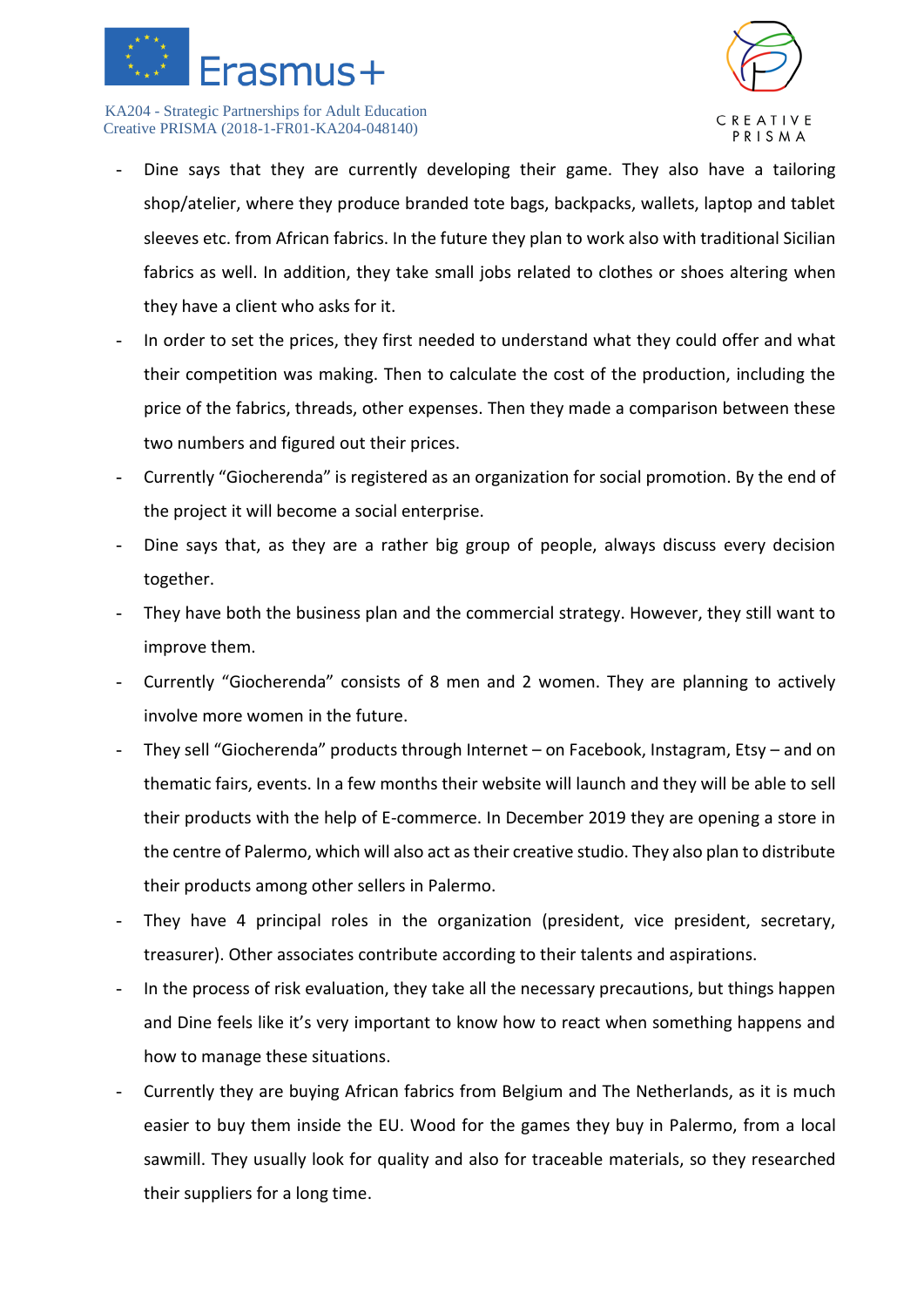



- Dine believes that new entrepreneurs should study the field and the product they are trying to develop. "Many people think that the money is the most important part, but it's not – the most important part is to have an idea".
- As they create their products together, they organise meetings, dedicated specifically to game design. For their 6th game, for example, they already met 5 times and still haven't finished.
- For bags and backpacks they normally use very generic templates. For laptop and tablet sleeves they use the standard measurements (13', 14', 15'). They can also do them according to the client's preferences and specific measurements.
- Dine says that even though technically you can copy anything, but no one can copy the personality of your product, if you create something special.

#### **Dine's message:**

*"You need to be ready to sacrifice many things and say no to many things as well in order to focus on your dream".* 

## Doudou Diouf

Doudou came to Italy from Senegal in 2010 together with his band. He was 40 years old at that time. He says that he had a valuable product to sell – his music – and, as he couldn't do it in Africa, he chose a country where it was possible. Apart from concerts, he also opened a dance and percussion school in Palermo.

His last business venture is Ciwara – a restaurant of ethnic African food in Vucciria, one of the historic Palermitan markets. In his words, if someone is hungry after his music and dancing, he can also offer them food.

Key points:

- Doudou's products are his music, inspired by African songs and rhythms, African dance and djembe drums classes, and recently also food and cultural activities that take place in his restaurant.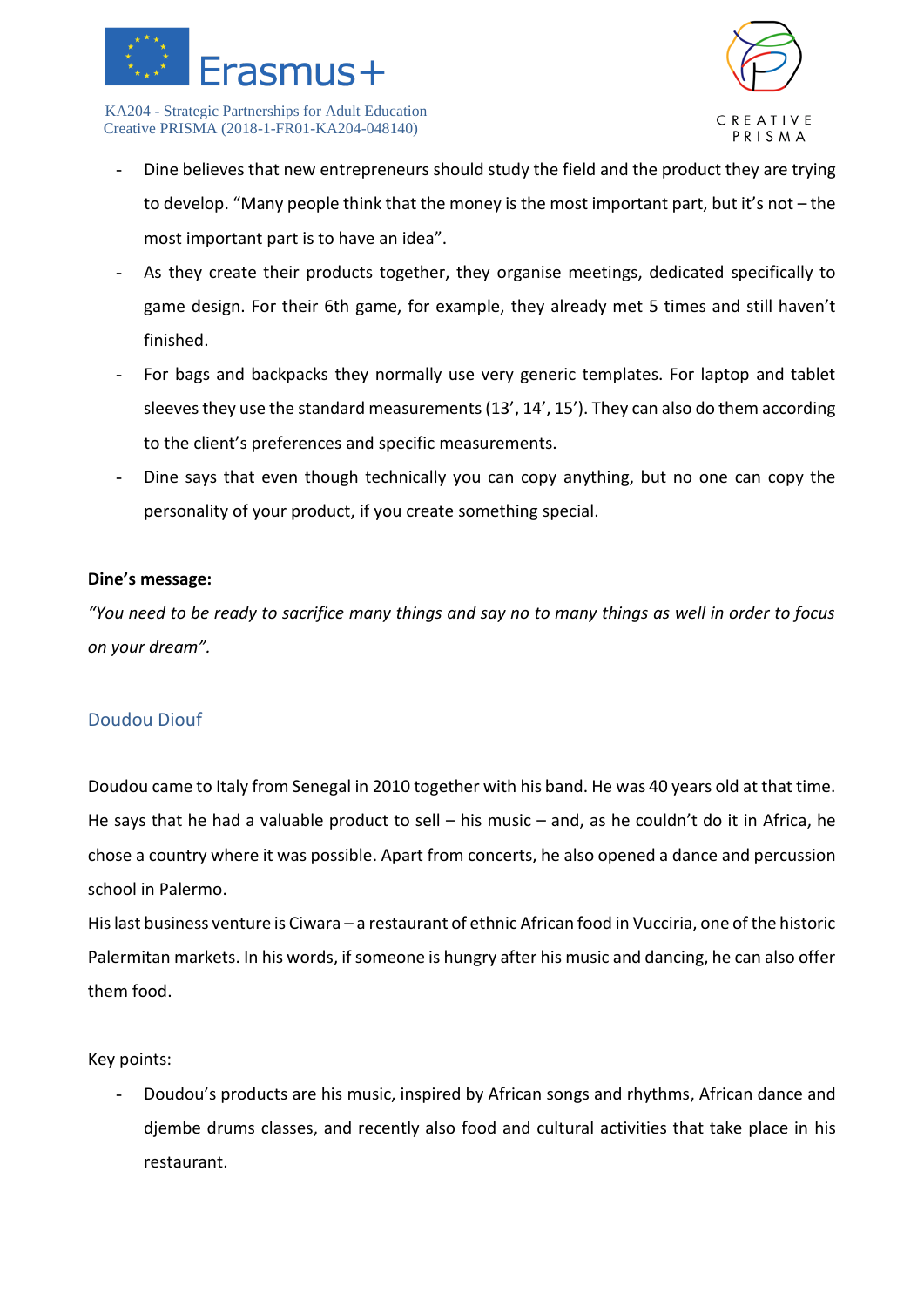



- He says that when he sets prices, he considers not only the prices of ingredients and staff salaries, but also his image, the image of all African people in Palermo, about his values. Before the opening of the restaurant he announced to all the staff that they can eat the same things they offer to clients. "This way I showed them that they are important, but also that it's their place too".
- Doudou stated that opening the restaurant was difficult as no one wanted to rent a space or give any funding to an African man. He says that he had to find an Italian partner, as unfortunately "here people trust an Italian more".
- As he is the only owner, he makes all the decisions himself.
- He doesn't have neither a business plan, nor commercial strategy. He says that he always gets frustrated when someone asks him about them – he has everything in his had and says that in Senegal this would've been enough for any loan or funding scheme, but not in Italy.
- He cannot really call his restaurant a social enterprise, but he tries to employ as many people from Senegal as he can.
- He promotes his business through Facebook and advertising, but feels like the most effective way is still the word of mouth.
- Doudou says that everyone is welcome in his restaurant, but due to many factors he cannot cater to vegans or celiacs.
- Currently he has 7 people working for him 4 in the kitchen, 3 in management and bookkeeping. They all knew what positions they were hired for.
- Doudou buys only traceable ingredients as this way he can avoid many problems. Special Senegalese spices are actually supplied by his mother – she buys them in Senegal, collects all the invoices, so this way they are also retraceable.
- He says that he worked on the idea for Ciwara for 3 years studied, planned every detail. As he didn't have much business experience, he had to study a lot, but saw no other option, as he felt the need to bring this idea to life.

## **Doudou's message:**

*"You need to be honest with yourself. Life will bring you many opportunities, but you need to be honest and understand what you really want. Respond to the question: "What do you really want to do?". And then give everything to it – your time, effort, money".*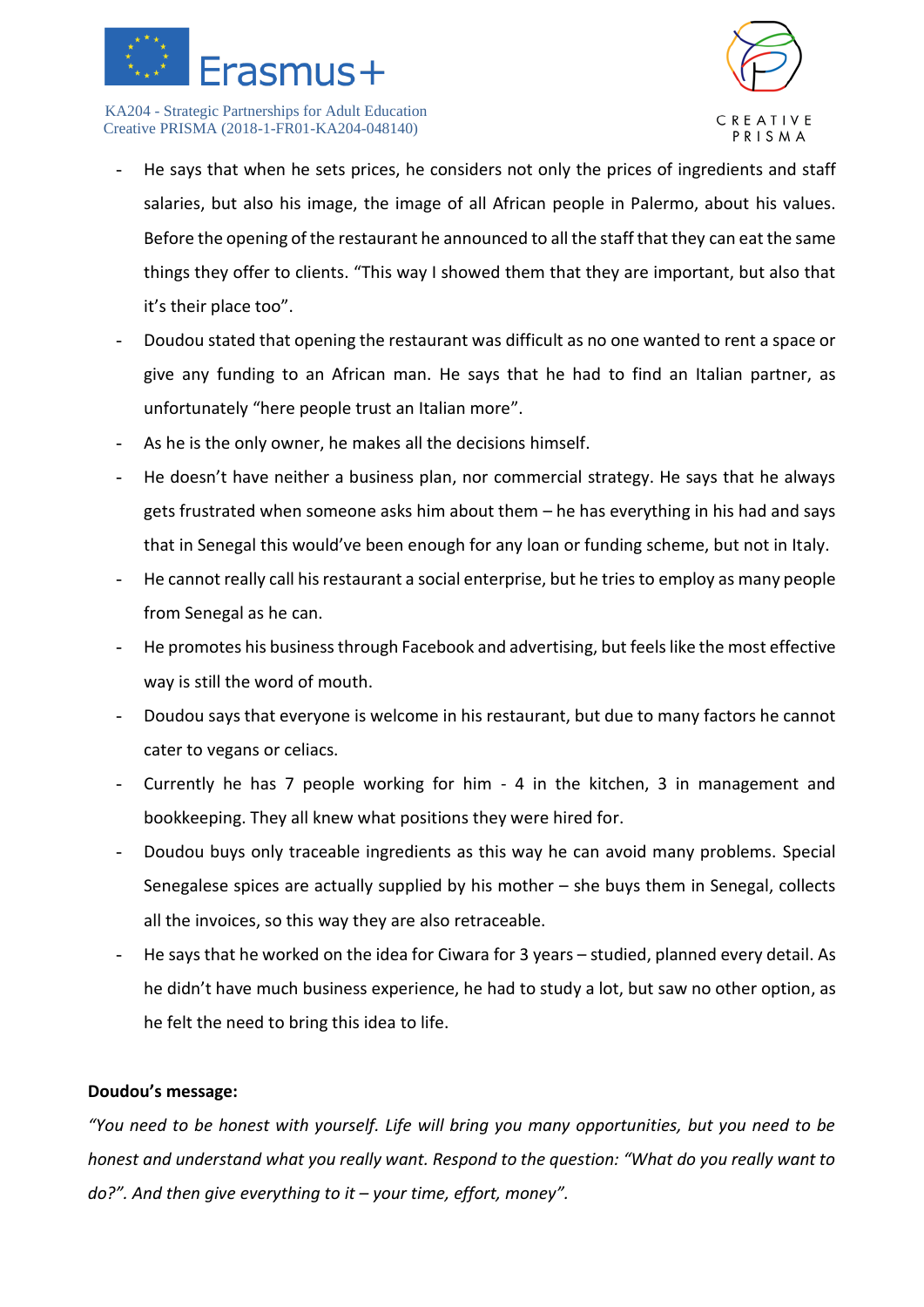



## Lidia Apanasenko

Lidia was born in Kyiv, Ukraine just a few hours after the explosion on the Chernobyl atomic plant. Hence, the first times she came to Italy was via the hosting programme for Ukrainian children who were very young during the catastrophe. First time she stayed with one family from Naples for a summer, and then was coming to Italy to spend summer with another family in Umbria for a few years. She graduated from the university in Kyiv, but really wanted to visit Italy again. So, she did a European Voluntary Service project with a school in Palermo in 2014 and in the end of the project was offered a contract to continue her work there.

As Lidia always loved drawing and sketching, many of her friends were telling her she needed to start selling her works, make postcards, offer them for magazine covers etc.

So, she proceeded with this idea and over the past few years 3 years have published three yearly calendars with the sketches of Palermo and Sicily, sets of postcards, made painting for private clients etc.

- Lidia's products are illustrations, calendars with illustrations, wall art in any format, any paper-based format of art in general.
- At this moment she doesn't sell her original works, only copies. She usually sets her prices by comparing them to the prices on the market. If she sells her works from the shop, she also counts in the percentage that the shop will take.
- She currently collaborates with a shop owner, who offered her a contract as a "free artisan" and who sells her works. This way she can run her business legally.
- She is currently working on a business plan, but it she says that it is not a traditional one. "It's more of a creative plan for my business and my art".
- She is currently working with the owner of the shop she has the contract with on the creation of the commercial strategy.
- She sells her works and find customers through Instagram and Facebook. She also presents herself personally to business owners and show them her portfolio or send them her presentation.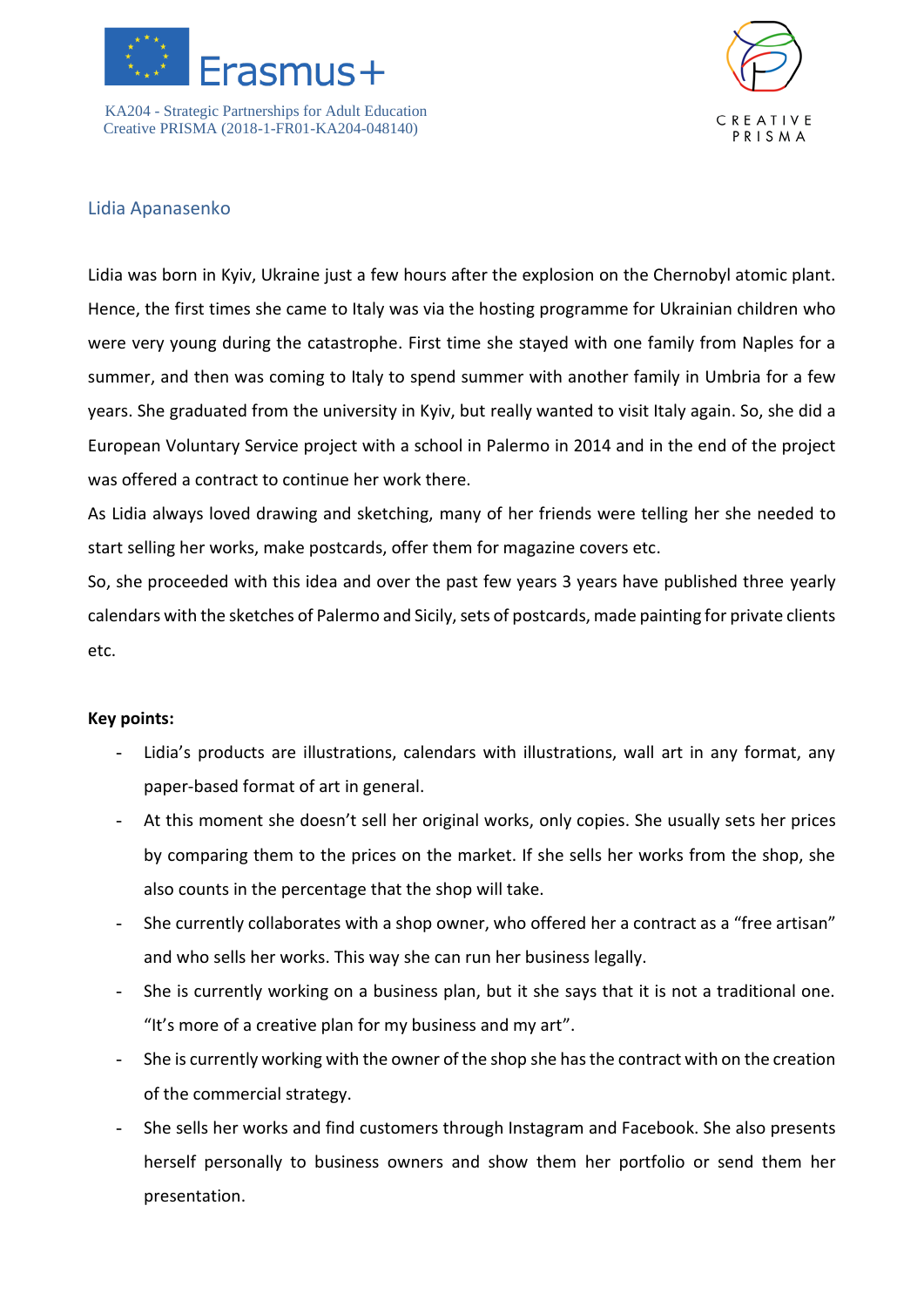



- Lidia never has any serious conflicts with clients. However, once she had to stop collaboration with one of the shops as the owners wanted 50% from every sale and it wasn't an option for her.
- When she gets an interesting offer, for example painting an original picture, she invests all the money into her business, for example, into printing more calendars or postcards.
- Lidia checks all the competitions she finds in Italy, Ukraine or on the EU level and tries to participate. However, for now it is not a priority for her, as she feels like she needs to focus her efforts on the other aspects of the promotion now.
- She describes her creative process as walking with her eyes "open". She always notices the places she wants to sketch later, and then comes back with a sketch book and pencils. She prefers to sketch the place from nature. However, if the weather is changing or the light is not good anymore, she can finish her sketch from a photo.
- She feels like an entrepreneur should be organized and disciplined, have the capacity to dream and to motivate, inspire yourself, imagine that everything you want to achieve is possible.
- In her work she uses the materials that she buys both in Italy and in Ukraine paper, water colours, marker, pencils, gel pens.
- She loves the upcycling trend, but doesn't know how she can use them in her work.
- Lidia feels like the colours she uses change together with her skills level she used to use all the colours when she was starting, but now, as she found her style, she become more of a minimalist in the colours she uses.
- She tries to sell her works on online platforms, such as Etsy and Society6. But even though she loves them, they require a lot of effort and attention every month.

#### **Lidia's message:**

*"Don't be afraid! Follow your dream, your interests and believe, that everything is possible. It is worth risking it".*

## Mia Pailodze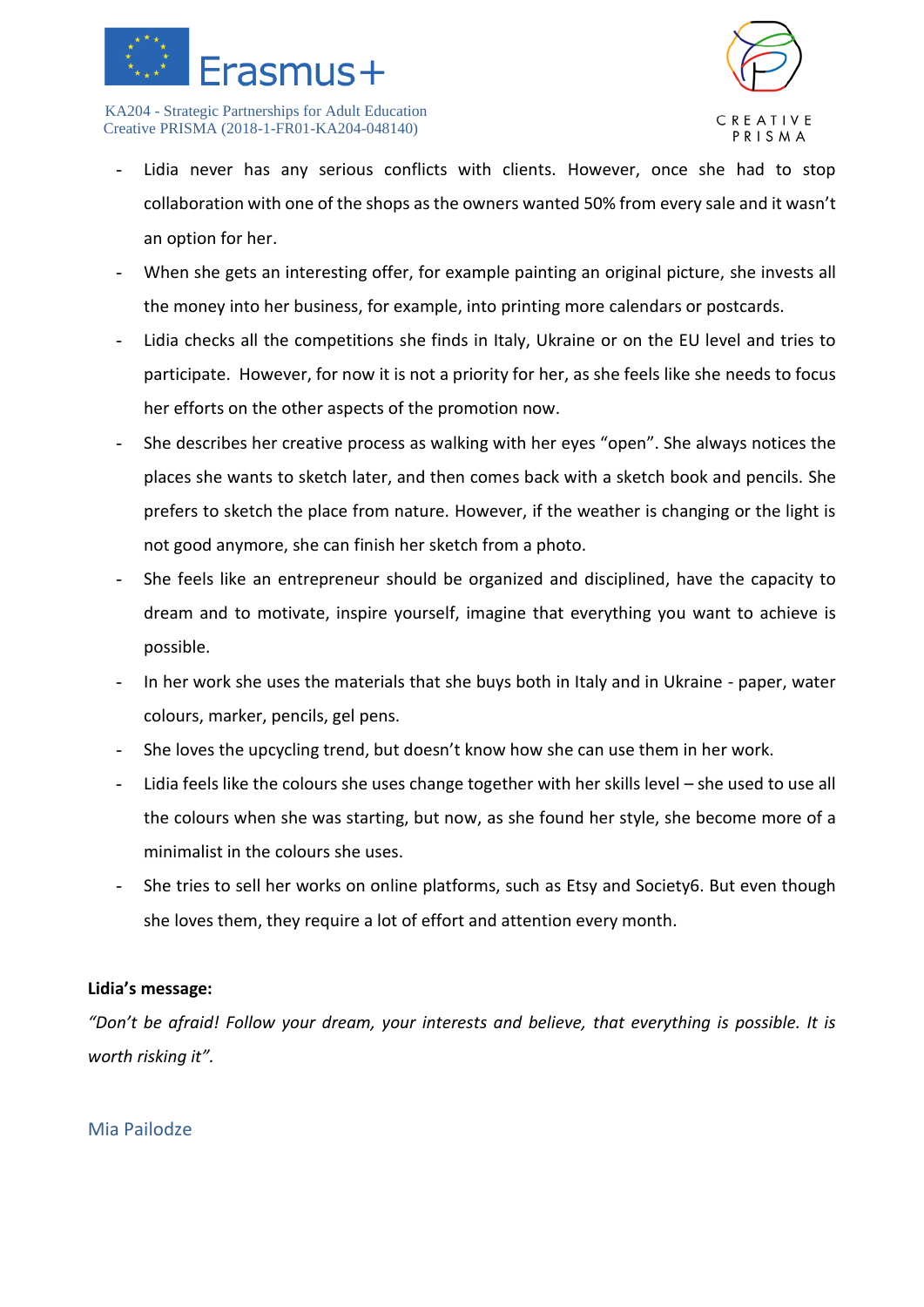



Mia was born in Abkhazia in 1984. When the war started, her family moved to Tbilisi. She came to Italy for the first time as a participant of the programme for Georgian children who experienced war – they were given a possibility to come to Sicily for 3 summer months and stay with a family. Mia was coming to Menfi every summer since she was 11 and staying with her host family.

When she grew up, she graduated in economics in Tbilisi, but soon realised that this work wasn't for her. Hence, she applied to Accademia di Belle Arti in Palermo to study fashion, because she was always interested in it.

After the graduation, she was working as a waitress in a pizzeria and saving as much money as she could in order to later invest into the creation of her own business. In 2016 her aunt told her about a competition for young designers in Georgia, that gives its winner an opportunity to create a collection for Tbilisi fashion week. Mia invested all of her money in it, risked it all and won. Her first collection SicilyAMO was a big success, articles about it were published in Vogue Russia, Officiel Ukraine etc. This is how her brand was created.

- Mia's products are clothes, shoes and accessories for women. She also provides services of making clothes for corporate clients as well. All of her clients are in Georgia for now.
- In order to set the prices, she calculates all the expenses (for the fabrics, electricity, her seamstress' salary) and it influences the price. If she creates the design herself, the item will be more expensive.
- After the first collection's success, she took part in another competition for young entrepreneurs in Georgia, and won again. It gave her a possibility to buy all the necessary equipment. At the same time, she received a very big order from a client. This way she was able to register her business and have a very successful start.
- She makes all the decisions herself. She says that she needs to take all the opportunities for now if she wants to achieve success.
- Mia says that her connection to Italy helps her to be more successful on Georgian market.
- In order to participate in the competition for young entrepreneurs, she wrote a business plan. However, now it is outdated, as she achieved everything, she planned for in it. Now she feels like she needs to hire someone who will help her to level up.
- She doesn't have a commercial strategy, but knows what she needs to do in the future.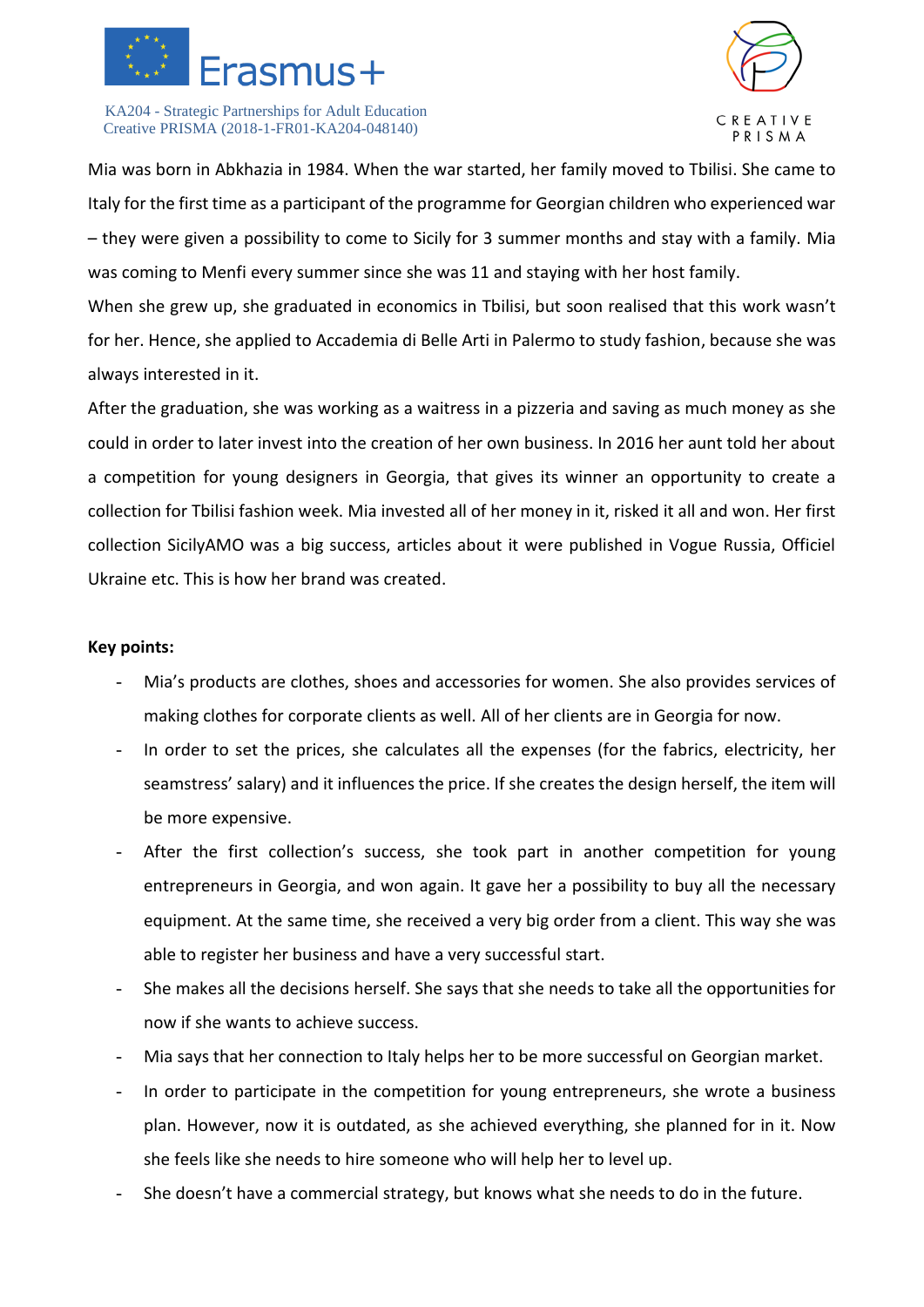



- Mia's business is registered as an atelier and a trade mark in Georgia, hence, she pays the taxes there. For any legal issues she works with professionals.
- According to Georgian laws, entrepreneurs doesn't pay taxes when they export products, so Mia is very motivated to sell her products outside of Georgia.
- Regarding gender equality, Mia says that she will never pay her female seamstresses less than male ones and will never accept being paid less than a man.
- She mostly finds her customers via Internet, social media and fashion weeks. Fashion week is always a great advertising for a designer. She also plans to work with bloggers in the nearest future, but is still planning all the details. "If I will gift a blogger with a jacket and after she wears it, I will receive 10 orders for the same jacket, I need to be ready to provide them".
- Mia never has conflict with clients because she believes that the client in always right. Sometimes she has to explain them what is possible to do and what is not, but in a very diplomatic way.
- Currently her atelier in Tbilisi consists of two seamstresses and a director. She also works with a few seamstresses on a project basis and invites them when the atelier receives a big order.
- Due to the fact that Mia lives in Palermo, she cannot control everything personally. She says that there were a few conflict situations between the staff members and at one point she actually had to go back to Georgia in order to understand what was going on. Now she believes that they found a right model of the staff management.
- She says that there are many risks related to her business, as from the start she invested all of her savings into it. Few times she also faced problems while purchasing fabrics – there is no guarantee that she will be able to sell all of the items later. Now she is buying fabrics only for samples, and only after the finalization of an order she orders the necessary amount.
- In order to find the best suppliers, she participates in fairs and exhibitions in Italy, selecting the best quality fabrics. She puts a lot of attention into the quality of the fabrics and for now works with Italian suppliers.
- In order to control their quality, she normally checks the composition, speaks with the producers, suppliers, try to know more about their reputation.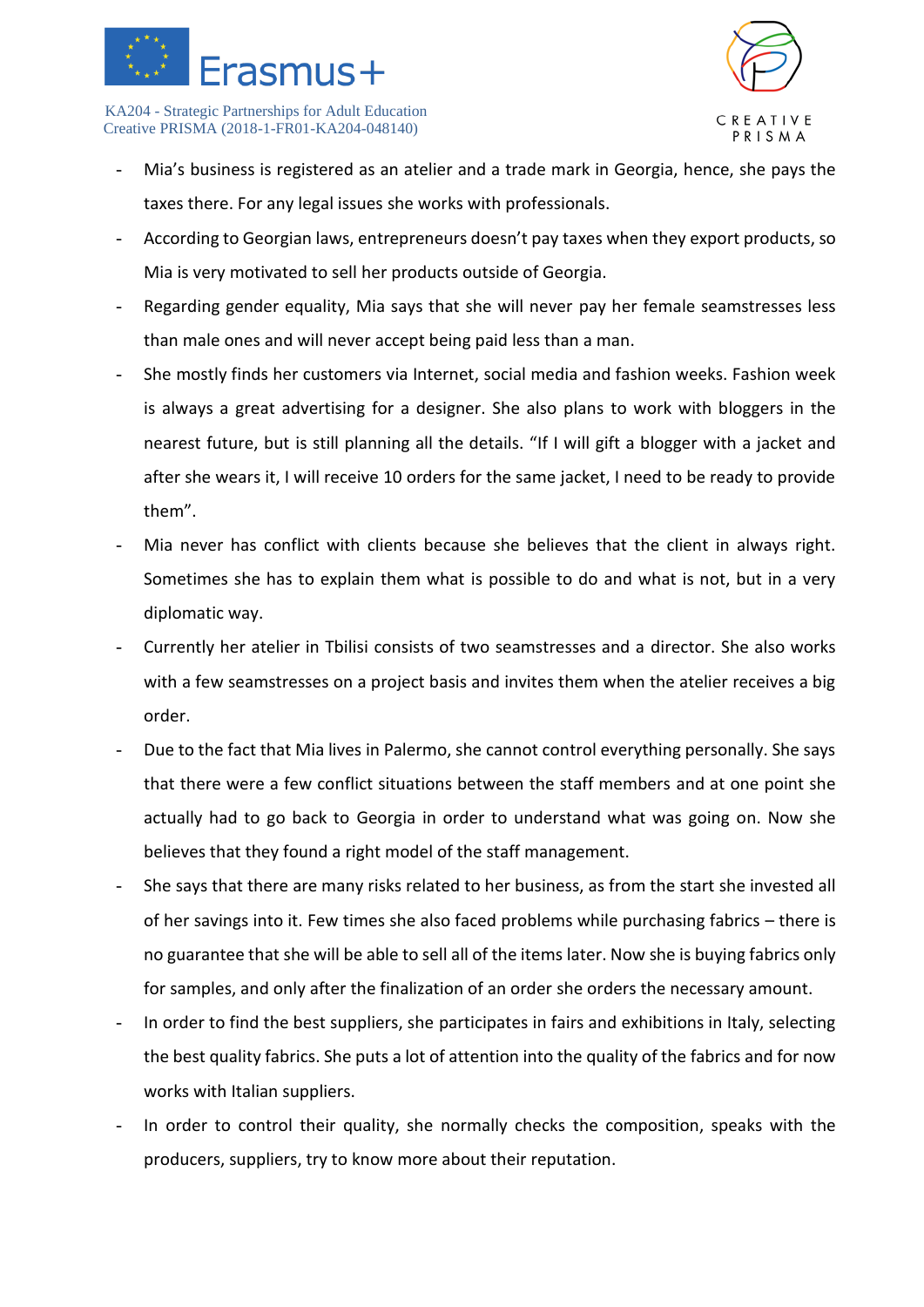



- Mia knows a few funding programmes in Italy and in Sicily and plans to participate in those ones aimed at young entrepreneurs.
- Mia believes that the most important quality a young entrepreneur should have is confidence. "You need to be confident in what you are doing and how you are doing it. If you show the lack of confidence, people might lose their respect for you".
- Mia's first and favourite collection was based on Sicily and she says that she put all of her soul into it. There were Sicilian colours and palm leaves elements, because this is what inspires her in Sicily.
- She says that when she feels inspired by something, she starts going deeper and deeper into it - shapes, colours, segments. After this she starts sketching and developing the ideas and only later starts choosing fabrics, buttons, etc.
- She uses many recycled fabrics as it is a very popular trend and is interesting for her clients.
- Creative reuse of vintage clothing is something she really likes for herself, but doesn't think she will be able to offer it to her clients.
- Mia builds all the patterns herself, based on the standard ones and adapting them to every model she creates.
- She usually creates a sample in the standard S size, as it is common in fashion. She says that she would love to make other sizes in the future, as the world have changed and fashion should address the needs of every person.
- She normally creates monotone looks in white and other other muted colours. Sometimes she can create something in red, blue, but never a colourful fabric, only monochrome.
- Mia says that in fashion ethical lines are quite blurred. "Normally Zara starts selling the copies of runway models the next day. And there is nothing we can do about it. I see it as a form of flattery, honestly. If one day they will make a copy of any of my models, I will be super happy".

#### **Mia's message:**

*"You need to really want it. This is the most important part. When you really want something and then achieve it, you look back and think: "Wow, it wasn't difficult at all".*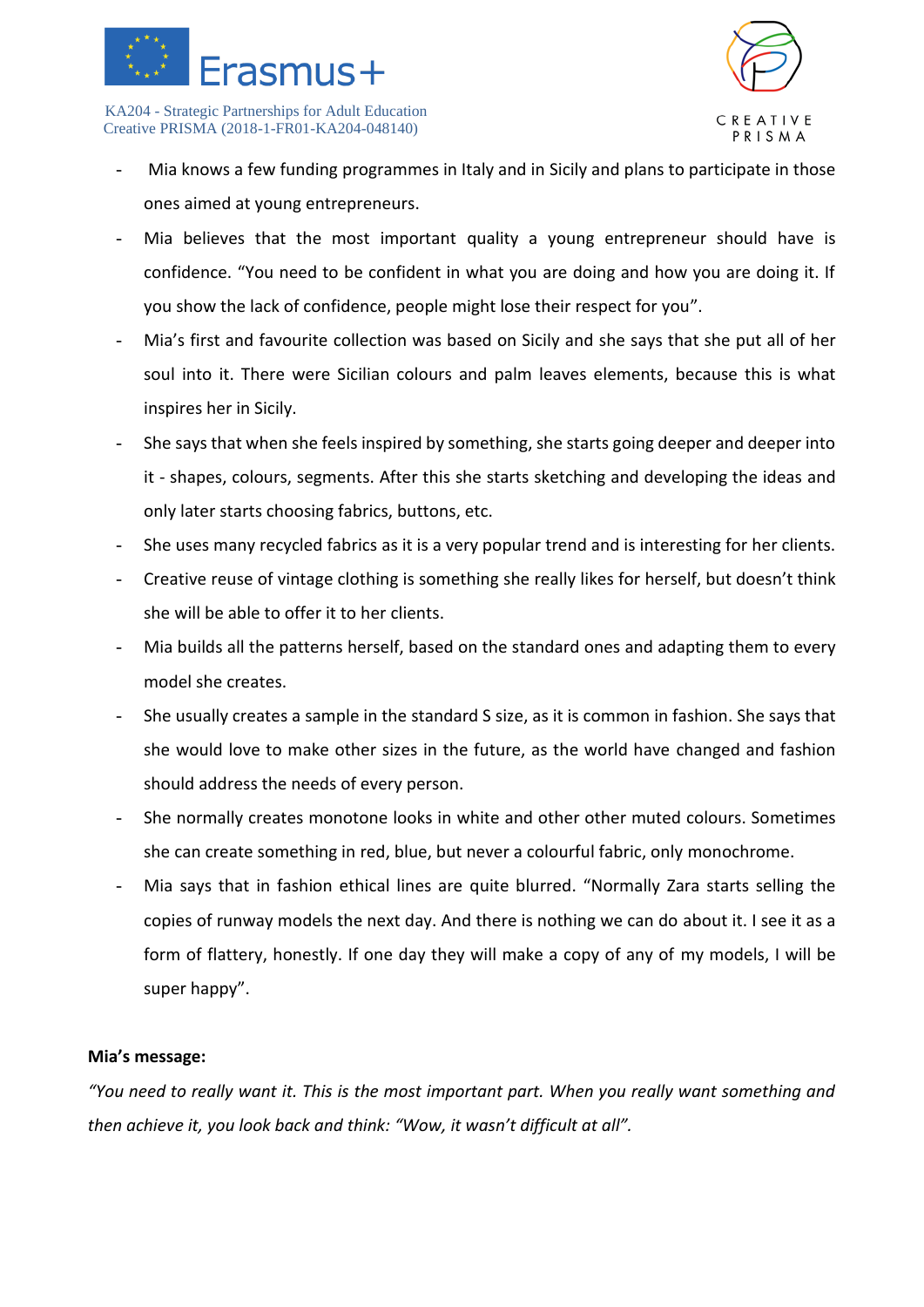



## Mounir Bouzouita

Mounir came to Palermo from Tunisia for a 15-day vacation. And stayed there, because, in his words, he fell in love with Palermo. So, 15 days turned into 33 years.

In Tunisia he used to study fabric making and wanted to open his own factory. However, when he came to Palermo, he changed the field and worked in different restaurants for about 21 years. Then his father got very sick, but the restaurant owner didn't let his go to Tunisia to see him. Mounir went anyways, to see his father and stay with him, as he died in 15 days. The same happened to Mounir's mother later. After this he realized that he wanted to work for himself and proceeded with the opening of his restaurant in Palermo city centre.

However, he still cannot manage to go to Tunisia often – in 33 years he went there only 7-8 times.

- Mounirs's products are Tunisian dishes such as brick and falafel, as well as kebab and pizza.
- Regarding the prices, he says that he is not setting them high, because his restaurant is his passion.
- Mounir's restaurant is officially registered and he has all the necessary certifications. He also pays all the taxes with the help of an accountant. He hopes to open a bigger restaurant in 6- 7 months.
- He never felt any prejudices against himself or what he is doing. "Actually, Italians are coming to me, Tunisian, to eat pizza. It almost never happens".
- He feels like his business can be called a social enterprise to some point, as he only employs foreigners. Currently he has two staff members working in the kitchen, and he often takes extras, when they have lots of work.
- He promotes his restaurant through the Facebook and a street board next to his restaurant. Also, the work of mouth plays a big part. He also has 4 diplomas from Trip Adviser with 4,5 points.
- Mounir resolves all the disputes with the clients by doing what they are asking for. "I respect client's wishes".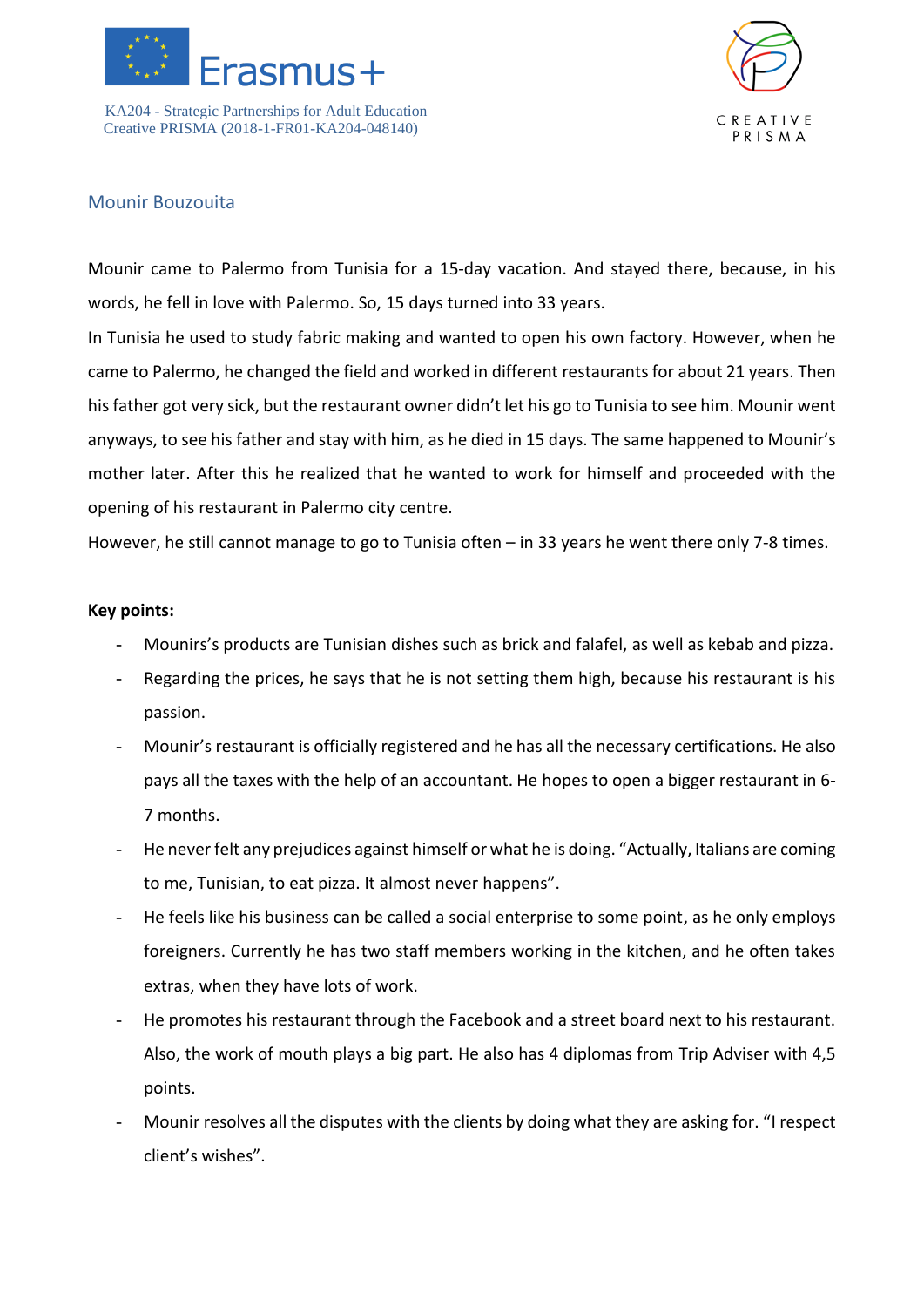



- He says that he has to evaluate all the risks related to his business himself because he doesn't have an adviser, and he wishes he had.
- Mounir works with one specific supplier since he opened his restaurant they sell halal meat of high quality.

#### **Mounir's message:**

*"You need to behave well, respect the laws, be clean in all senses. Then everything will work out for you. Cultivate patience, calmness, respect for others. You need to make everyone feel at home, so don't be pretentious like "I'm the boss".*

## Shapoor Safari

Shapoor is from Afghanistan. He arrived in Italy 2002 by boat from Turkey - he spent 5 days in the sea and safely arrived in Italy. However, the next two boats drowned – more than 370 died. He says that in his country everyone is an artisan, so he was also always doing something from wood - key chains, candle holder. When he arrived in Italy, he couldn't find a job, so he started selling his works. Later he found a job in a restaurant washing dishes, but in a few months, they saw that he knew how to cook as well. This way Shapoor became a sous chef, then a chef. However, he still works on his unique artisanal pieces.

- Shapoor's products are jewellery and candle holders, sometimes interior design pieces. Now makes them less often, as he works full time. However, he is currently finishing a course on entrepreneurship and wants to start working on his business more seriously.
- Regarding prices, he says that he knows he needs to set the prices higher and rethink his strategy.
- His business in not registered now, but before, when he used to sell his works as a street vendor, he had all the necessary documents. Now his official work place is in a restaurant, but he is working on registering his business as well.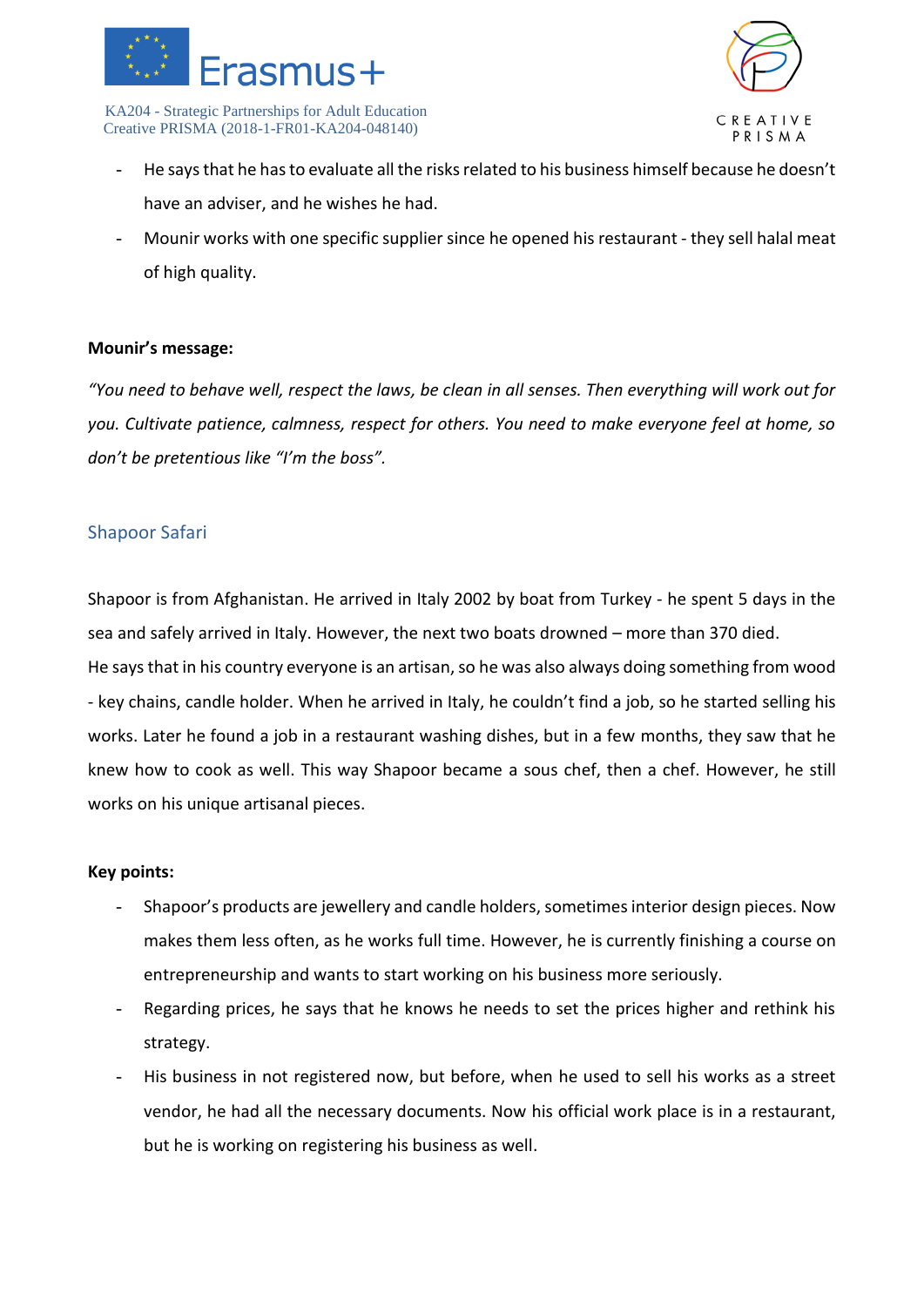



- He has a business plan, but it needs an update now. He is currently working on this and on the creation of the commercial strategy in the course that he is taking.
- He never advertised his work, and mostly found his clients through his friends. When he used to sell his pieces on the street, his clients were the people who were passing by and taking interest in his products.
- Shapoor says that he his business has minimal risks as he works with upcycling and reuse.
- He uses many second hand materials and items, as well as details from interior stores.
- In his opinion an entrepreneur should always be patient and in good mood.
- Shapoor says that in his creative process it is very important to really see things. "I usually just look at a piece of wood or at some old parts for a bit until I open my eyes and finally see what it can become".
- He uses bone, wood, beads, glass, plastic, leather, toothpicks and matches. He also reuses older pieces, broken furniture, clothes etc.
- He loves natural colours with a pop of colour sometimes.
- He would love to use social media to promote his business and communicate with his clients, but doesn't really understand it yet. However, he is working on it.

#### **Shapoor's message:**

*"People, who really want something, will always find a way to do it. You should never say "I will never manage", because people have infinite capabilities".* 

#### Tamar Kiria

Tamar was born in Abkhazia, Georgia but her family had to move to Tbilisi in 1993, when the war started. The first time she came to Palermo with the project for the children of war, and she was spending all summer in Sicily for a few years.

She studied in a university in Tbilisi for one year, but always wanted to work in fashion and decided to proceed with her dream. Hence, she quit the university and applied for a scholarship at the Accademia di Belle Arti in Palermo, as she already knew some people here and had her host family nearby.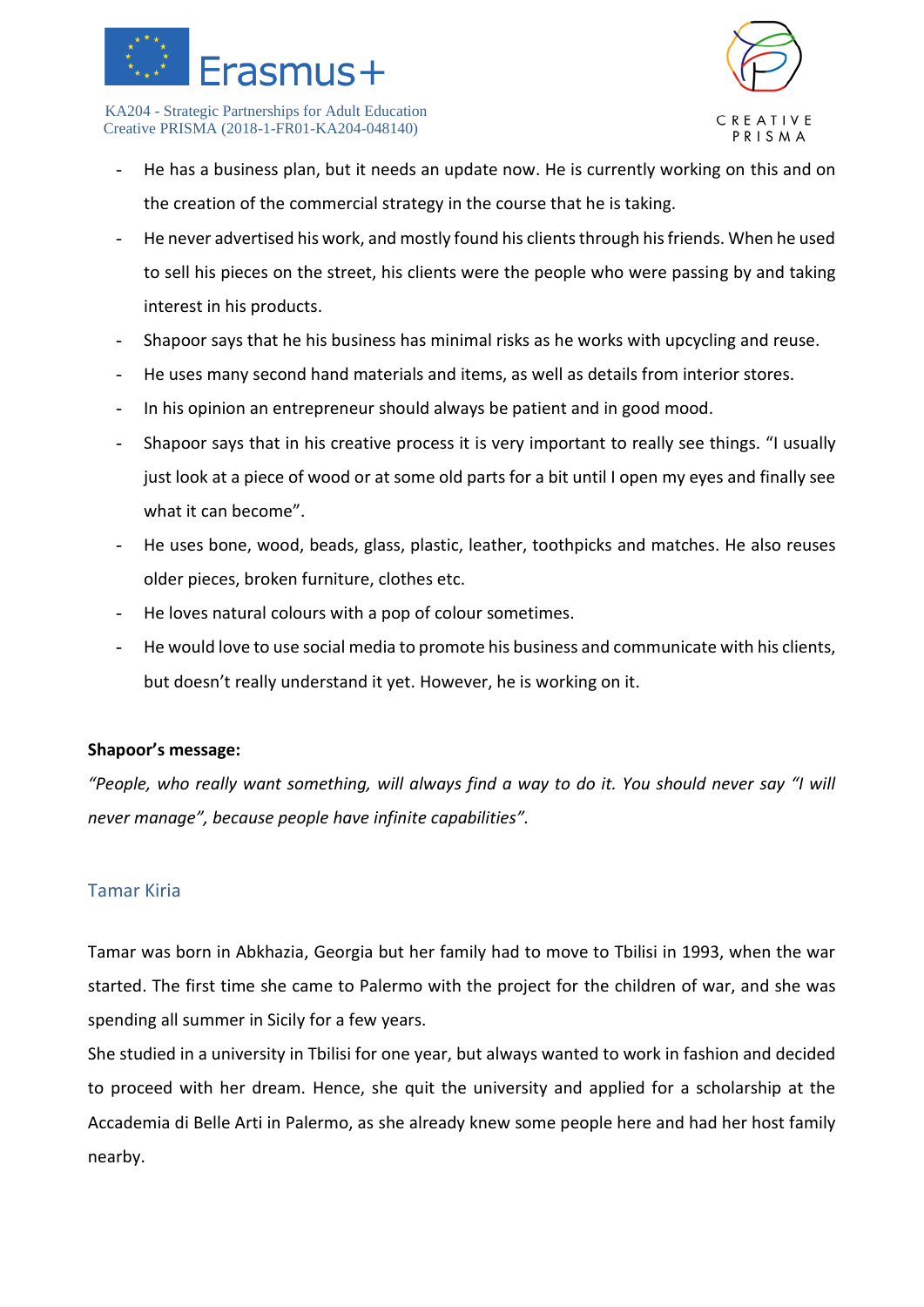



In Palermo Tamar studied fashion design. She graduated in 2007, but wanted to continue her studies and proceeded with the master program for fashion stylists and fashion editors in Accademia del Lusso in Milan. She then did numerous professional courses for seamstresses and courses on the felting in Palermo. In the past years Tamar worked in many different places, including making dresses for clients, styling and even teaching dress making and felting in prison for women and for children with disabilities in a social centre in Enna. At the same time, she continued working on her collections, took part in many fashion shows and competitions. In order to make documents and be able to work after the graduation, she took a job at a LiuJo store in Palermo, then had to go back to Georgia and wait for an invitation from her employer. She worked there for a few years until she had to go back to Georgia for family reason. She lost her job as she didn't know when she will be able to return. When she came back in 2016, she had to start working for herself and make dresses for her customers full time. In 2018, as the things were not going that well, she decided to return home, to Georgia, and think about something new. However, before that she started a collaboration with a shop/creative lab in Palermo, where she sells her dresses and also receives clients who want dresses made to measure. In 2018 she also participated in Milan Fashion Week, in designer section.

- Tamar's products are Dresses and other clothes made to measure, accessories (jewellery, bags, scarfs etc).
- She is having difficulties with figuring out the prices for her products. Normally she counts in the cost of the materials, and, as she uses very good quality ones, for example hand-painted silks, the price can be quite high. But she feels like she cannot put the real price on her garments, as, in her opinion, people in Palermo are not used to ordering dresses, made especially for them.
- In the times when she had just graduated from the Academy, she had to deal with all the issues regarding her residence permit. Right now, she collaborates with this lab as a free artisan.
- She feels like my origins help her, as many clients say that she has a different approach, different aesthetics in what she offers, and they appreciate it.
- She has a business plan, but is not managing to follow it 100%, mostly because she works on her own. She is currently creating a commercial strategy.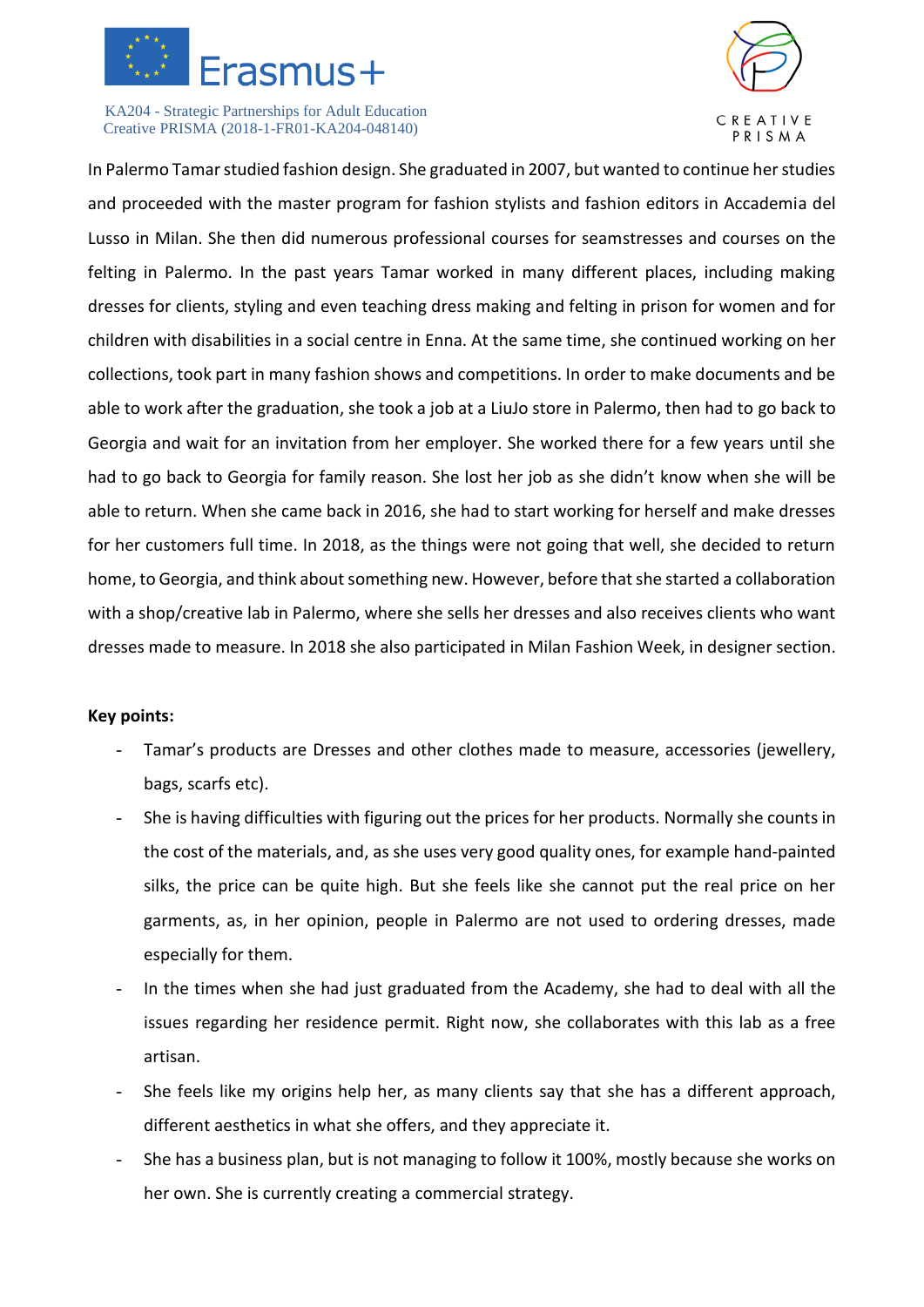



- Tamar uses Instagram and Facebook for promotion, and her clients are bringing their friends often. She really appreciates informal relationships with her clients – many of them later call her, bring small presents, coming to the shop to talk.
- Conflicts can happen sometimes, because many clients can't really imagine a finished dress. So, Tamar feels like she needs to be very good at explaining all of the steps to them. Once she had to repurchase the fabric with her own money and remake all of the garment in order not to lose the client.
- She normally looks for supplies in small Sicilian shops where she can touch all of the fabrics, look through the buttons. She works with a painter who paints on silks – she gives Tamar silk with hand paintings and Tamar makes dresses, skirts and tops from them. So, the biggest part of materials comes from Sicily, but sometimes she brings silk, wool, various elements from Georgia.
- She knows that there are funding programmes and would love to understand how they work.
- Tamar thinks that every entrepreneur should have motivation and discipline
- She feels like it is very important to follow what inspires you.
- She works with silk and wool. Normally people make flowy dresses from silk and something more casual from cotton and linen, but Tamar says that she loves doing things differently and loves breaking the rules.
- She loves to use elements of upcycling and reuse in her designs.
- Tamar creates her own patters for every client.
- She says that she loves all colours, because they have a great therapeutic effect. She especially loves the green colour.
- To promote her products she uses Instagram, Facebook and word of mouth. She used to have an Etsy shop, but it wasn't really working for her, because it required a lot of time.

#### *Tamar's message:*

*"The most important thing is to believe in yourself. If you don't, no one will believe in you. If you do, you will make it. Also – don't be scared of sacrifices and difficulties, without it you will not reach your dream".*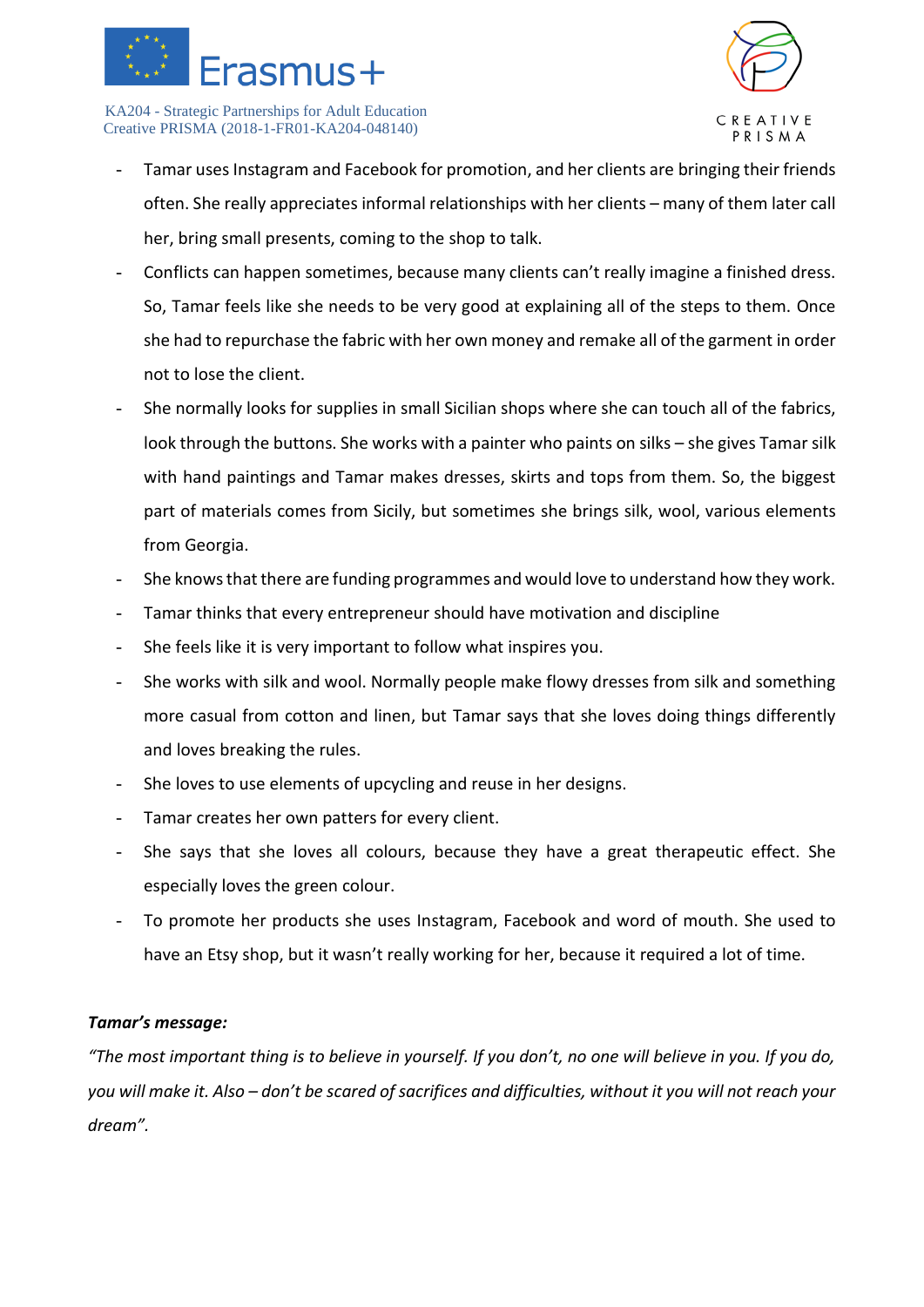



#### Yan Li

Yan grew up in China, graduated from a university there and worked for about 3-4 years, but she didn't really like her job. So, she decided to start from a clean slate. She came to Italy because there was a university programme for students and because her mother was living in Monreale (a small Sicilian town 20 minutes away from Palermo) at that time.

When she was already living in Palermo for some time and studying at the university, one of her friends found an announcement that Teatro Massimo is looking for extras of Asian origin for the production of "Madame Butterfly". Yan says that she agreed without even thinking. "I was feeling so bad the first day, but I still came to the theatre all excited to start! It was a great experience and I realized how good it feels to be on the stage".

She says that In China people in her circle never really considered acting as a job, because, in Yan's words, there "you are either a big star or a failed actor. Also, you need to be as young as possible". In Italy, however, she saw many smaller theatres and productions and less ageism - this actually made her believe that she can do it too. After this, she did a short silent movie about diversity, another production of Teatro Massimo - now a modern interpretation of "Turandot", another short touristic video, a music video with her friends and was about to act in another one.

Also, about a year and a half ago she started taking classes of contemporary dance and contact improvisation, and their group already did a few performances, which she loved.

She is currently waiting for the results of her friend's project – if it will be approved, she will act in a play at the Palermo Cathedral in the Christmas time.

- Yan really hopes that she will be able to make a living with acting in the future, as this is something that she enjoys a lot.
- She says that she us not in a place to set prices yet. Unfortunately, being an extra in an opera is not a stable job and is not paid very well.
- She still has my student residence permit. As she works full time in an online shop that sells luxury items, she will do the conversion of her permit in a few months. Normally when paid for her acting services, she receives an invoice, it goes straight into her fiscal account directly and then she declares all of this income every year.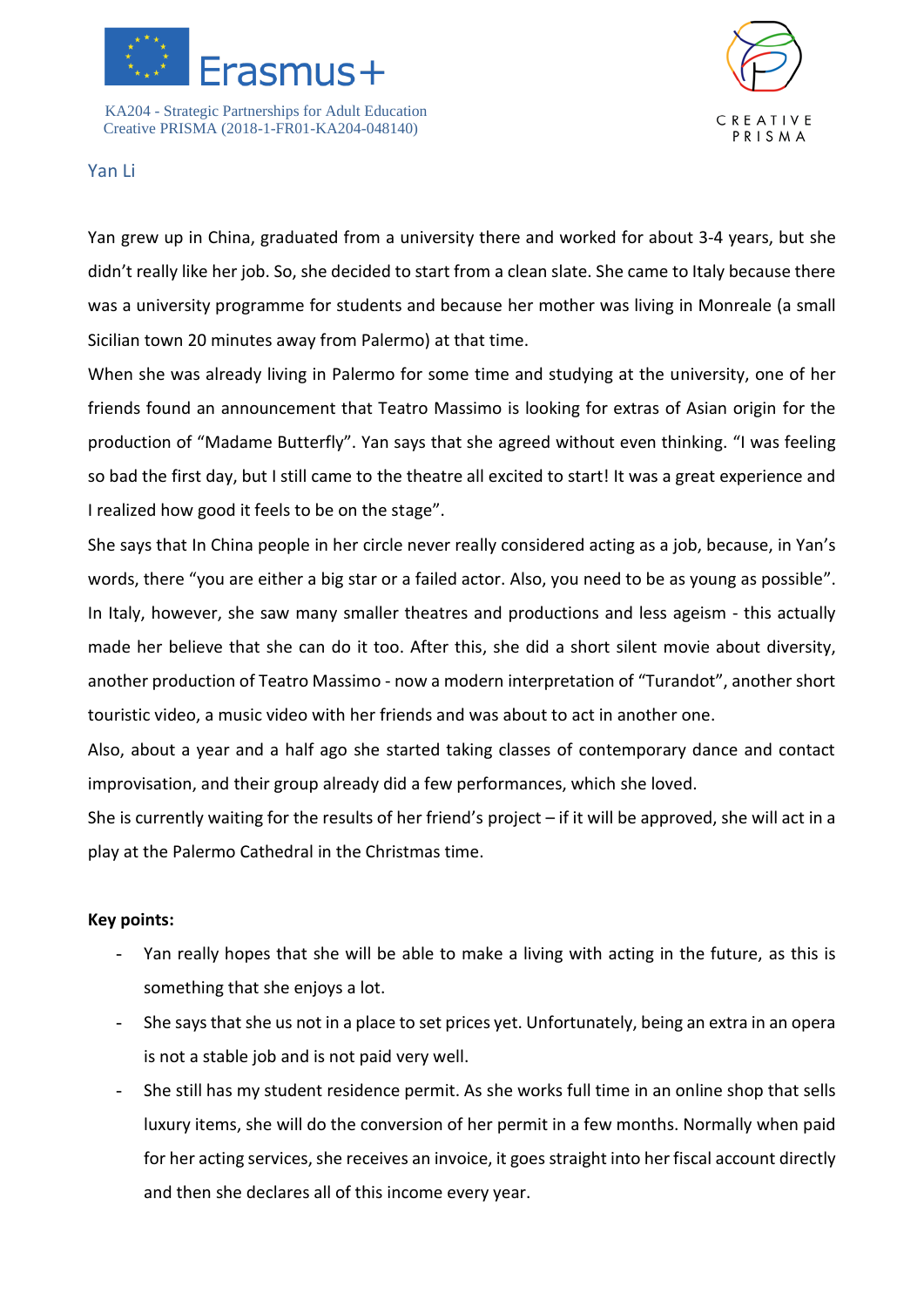



- Yan says that this is not that much creativity in acting as one might think, especially on the opera stage. "You know your steps, but you don't play with your face as you are too far away from the audience. In movie making it's different, as the camera is filming only you".
- She prefers theatre plays, as there you are playing in front of the live audience. Cinema is not that attractive for her, as actors need to repeat the same thing over and over again.
- Yan is planning to take acting classes as soon as she will finish her last exams in November 2019 and start acting on a more professional level. She also plans to create an acting curriculum and put more effort into searching for acting jobs.
- She doesn't promote herself yet, but normally people who know her invite her directly. She feels like int his sense being a foreigner helps, as she is often invited to play Asian characters.

## **Yan's message:**

*"Try to learn the language of your new country, you will have more opportunities like this. And then just go for it and try!"*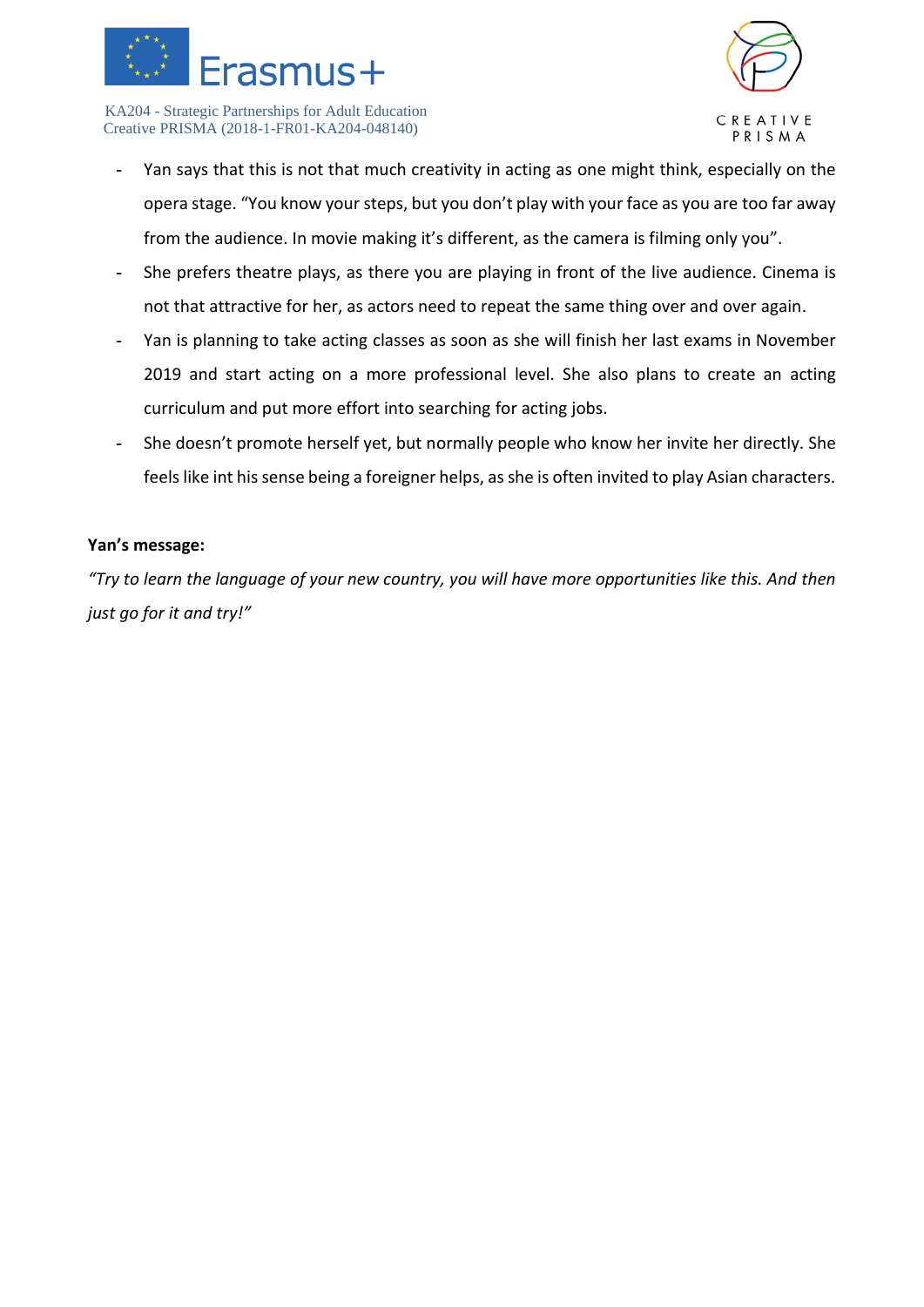



## Case Study - Greece

These 10 case studies were collected by Club for UNESCO of Piraeus and Islands over three months. The average age of the interviewees is 43 years. 70% of them are women.

All of the participants live in Greece for more than a decade and own or work in small local businesses, all connected to the world of fashion. 70% of the interviewees are self-employed.

## Anna

Anna was born in Belarus in 1959. She married an army officer and had one daughter with him. However, her husband was killed during the nuclear disaster in Chernobyl.

Anna had no savings and no particular hard skills except for repairing and mending clothes. Thereon, she was forced to work as seamstress.

In 2005, she visited a friend of hers in Greece who encouraged her to move in Piraeus, in Greece. Anna decided to go for it.

In only a few months, she lauched her own local business of designing and selling hand-knitted socks.

- She created a business plan with the guidance of a legal counsellor. She also consults an accountant and a lawyer on any legal and tax issues.
- Anna transformed her business into a social enterprise by collaborating with homeless' shelters.
- Anna notes that she had witnessed gender discrimination against other female entrepreneurs, but she has not faced such behaviours herself.
- She uses her communication-related soft skills (empathy, understanding, kindness) to resolve disputes with her clients.
- It is difficult for her to use social media platforms in order to communicate with her clients. Instead, she has uses professional cards with her workshop address and her mobile phone.
- She thinks interpersonal skills and communication skills such as empathy and listening are necessary for an entrepreneur.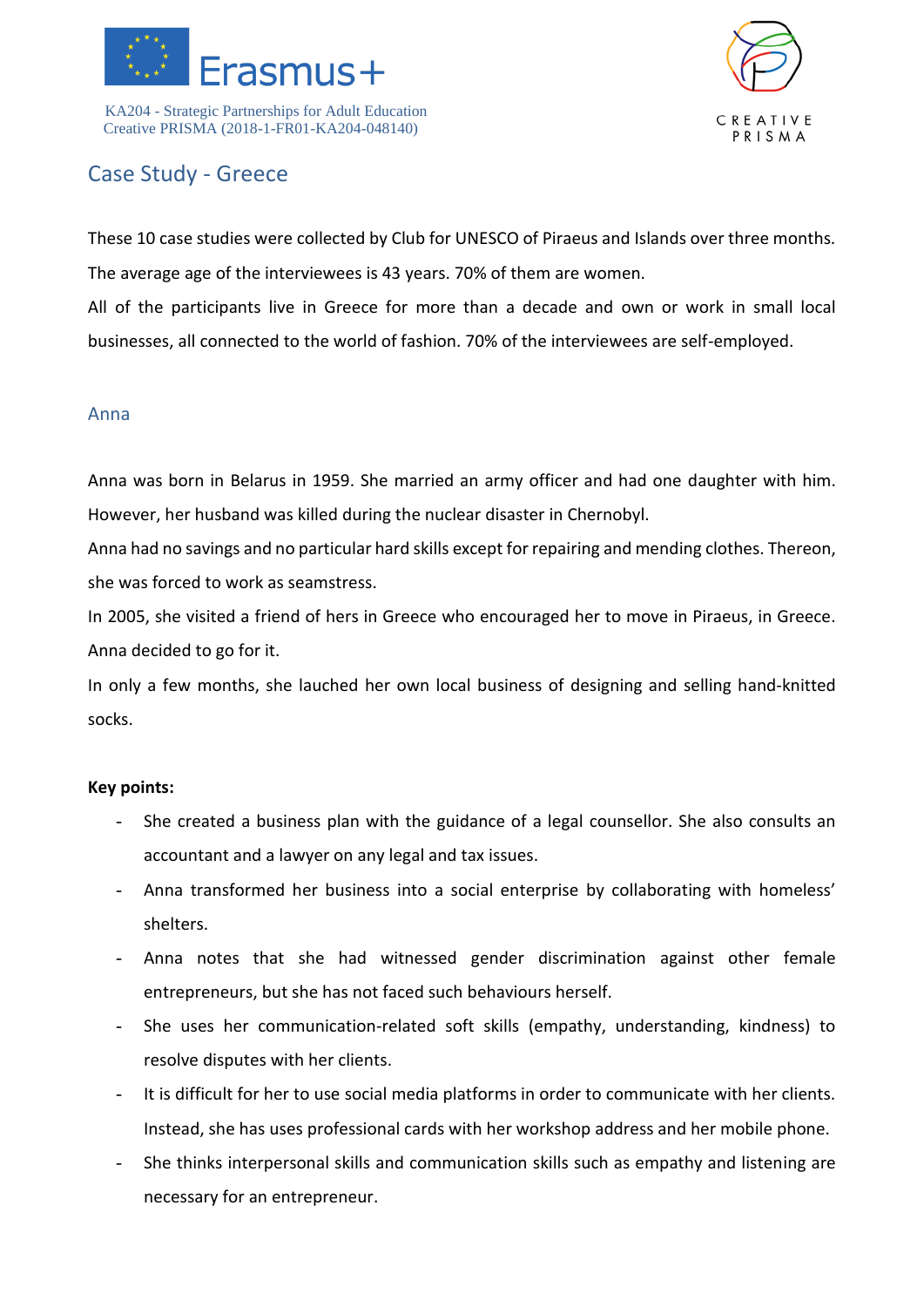



- Her starting point is her clients' desires and suggestions. She pays close attention to what her clients asks of her.
- She uses recycling techniques and reuses the products she has not sold by changing the patterns and designs.
- Her origin influences her designs. As she comes from Belarus, she loves using red and green colours, as they are the colours of her country's flag.
- Regarding materials, she mostly uses wool.
- As she is not managing to use social media in order to promote her products, she organises a fair in her workshop. It usually takes place twice a month.
- She has created a complete list of her clients' telephone numbers and communicates with them twice a month.
- As her workshop is located on one of the most popular streets of Piraeus, there is a lot of personal contact with the clients as well.

#### **Anna's message:**

*Even though Anna didn't have any substantial funds and was almost 50 years old when she moved to Greece, she took a great risk for herself and for her daughter. She turned a difficult and unhappy situation into her second chance in life.*

## Arsham

Arsham was born in Armenia in 1972. After graduating from high school, he worked at the family shoemaking business. When his father passed away, Arsham had to close down the workshop due to the big amount of debt. In 1994 he moved to Athens and found a job in construction. However, he was not satisfied with the working conditions.

As he had lots of experience in shoemaking and repair, he decided to start his own business. Currently he owns a small enterprise focused on repairing and designing shoes in Piraeus.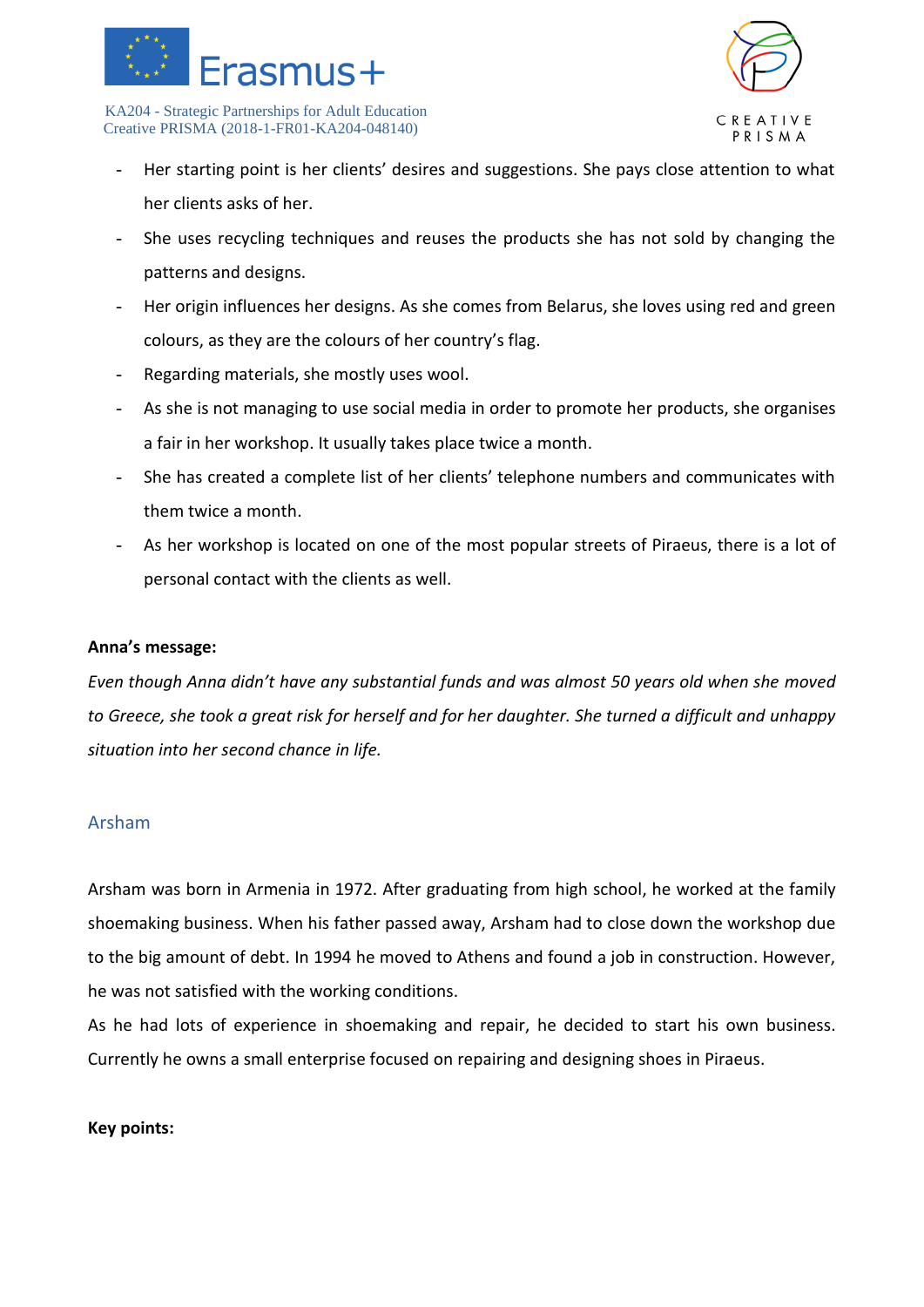



- Arsham knew the exact structure of the business he wanted to start, had a financial strategy and realistic goals. He proceeded to work with an accountant who guided him through all the legislation and taxation issues.
- He didn't experience many disputes with his clients. If this happens, he puts forward his sense of humour and his kindness in order to resolve any conflict.
- Arsham describes himself as a young man with a great sense of humour. He believes in communication skills as a necessary condition to satisfy clients and grow any business.
- He is aware of the existence of many grants for young entrepreneurs, but he never applied for any of them due to the bureaucracy of Greek authorities.
- Arsham repairs old leather shoes and designs leather sandals. He prefers the natural colour of leather. However, in his designs he uses colourful threads and beads.
- For materials he mostly uses real leather.
- Arsham uses social media platforms in order to promote his new designs and communicate with his clientele about new orders.
- He wants to approach his staff in a friendly and familiar way. He also distributes the work accordingly to the number of orders and working time. This is why he has created two working shifts at his workplace.
- Regarding copyright, he does not know about copyright issues.

#### **Arsham's message**

*Arsham recommends to have realistic goals and think out of the box at the same time. He inherited the hard skills of shoemaking from his father and combined them with the soft skill of willingness to learn.*

## Hammad

Hammad was born in Pakistan, in 1981. Due to the turbulent situation and terrorist attacks in the region he was forced to immigrate to Greece in 1996. That year over 75 people were killed and hundreds of people were injured in a bomb explosion in Pakistan.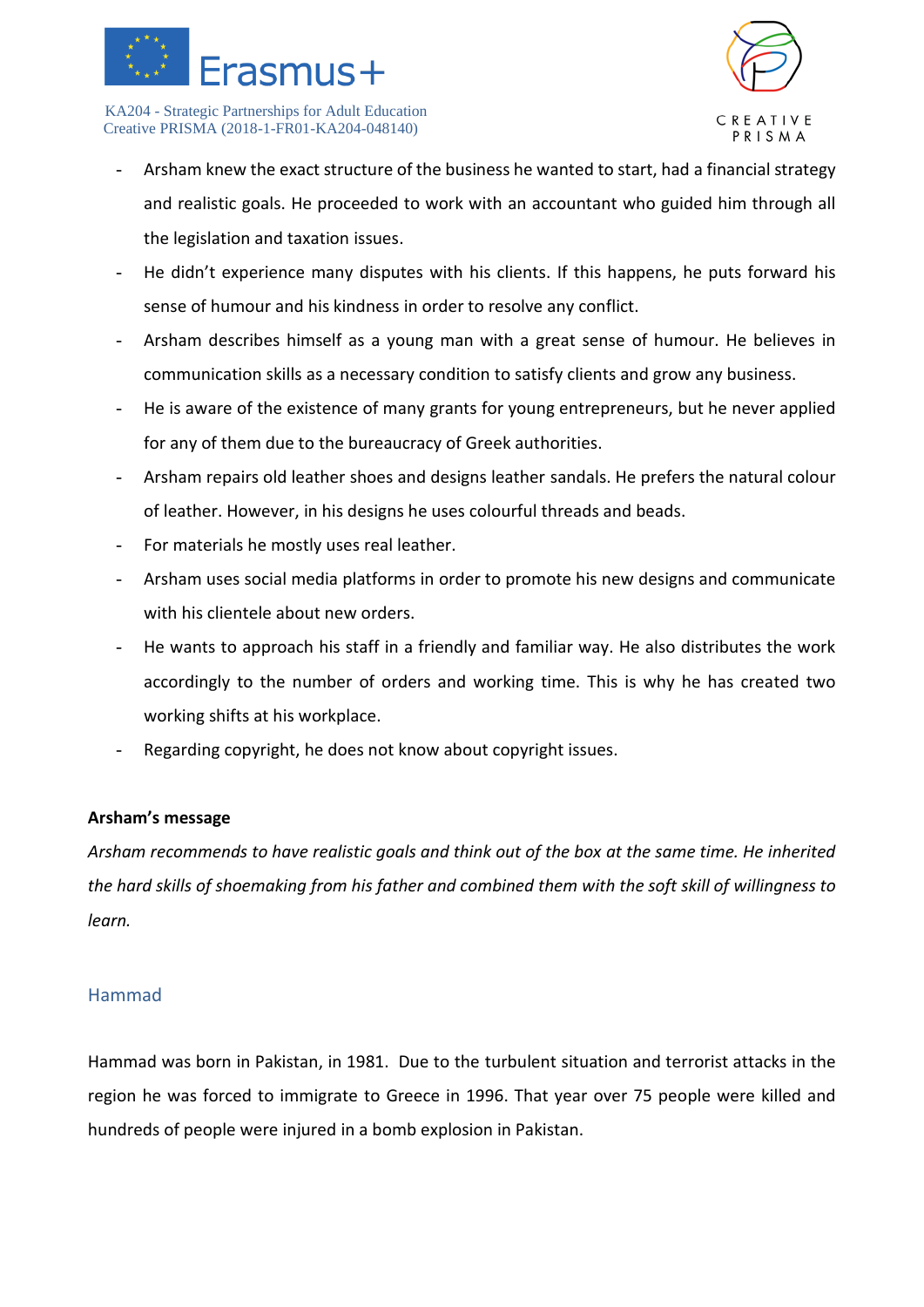



Initially, Hammad was homeless. He was staying in a homeless' shelter and was forced to work as a street vendor in order to survive. After almost a decade in Greece, he succeeded in starting up a small business focused on fashion accessories.

Unfortunately, now things are not going well financially. At the same, Hammad remains a young, polite and happy entrepreneur, who still struggles, in order to keep his business alive.

#### **Key points:**

- Hammad had neither a business nor a commercial strategy at the beginning of his business venture.
- His business is supported by a legal consultant who helps him with all of the legal issues.
- Hammad was trying to deal with all the tax issues himself. Unfortunately, he was lacking specific knowledge, so now he owes a significant amount of money to the Greek Tax Office, which he is paying off in instalments.
- He thinks that people in Europe doesn't have to worry about the gender. In his opinion, this topic is very important in countries, in which women's freedoms are restricted.
- Hammad experienced racism from the part of his clients, but he thinks that the best ways to deal with it is to stay polite and kind.
- He thinks that soft skills, such as honestly, politeness and respect for others, are an integral part of being an entrepreneur.
- Hammad loves bright colours and patterns. His products are oriented at women of all ages so he wants to cater to every woman's taste and preference.
- He mostly works with cotton, lycra and leather.
- Hammad uses his Facebook page in order to promote his products and communicate with his clientele, as well. He doesn't feel the need to use any other online platforms.

#### **Hammad's message**

*Hammad didn't have neither a business plan nor a commercial strategy, and hence had difficulties in dealing with taxation issues. He recommends to all the new entrepreneurship to be guided and advised by professional financial advisors.*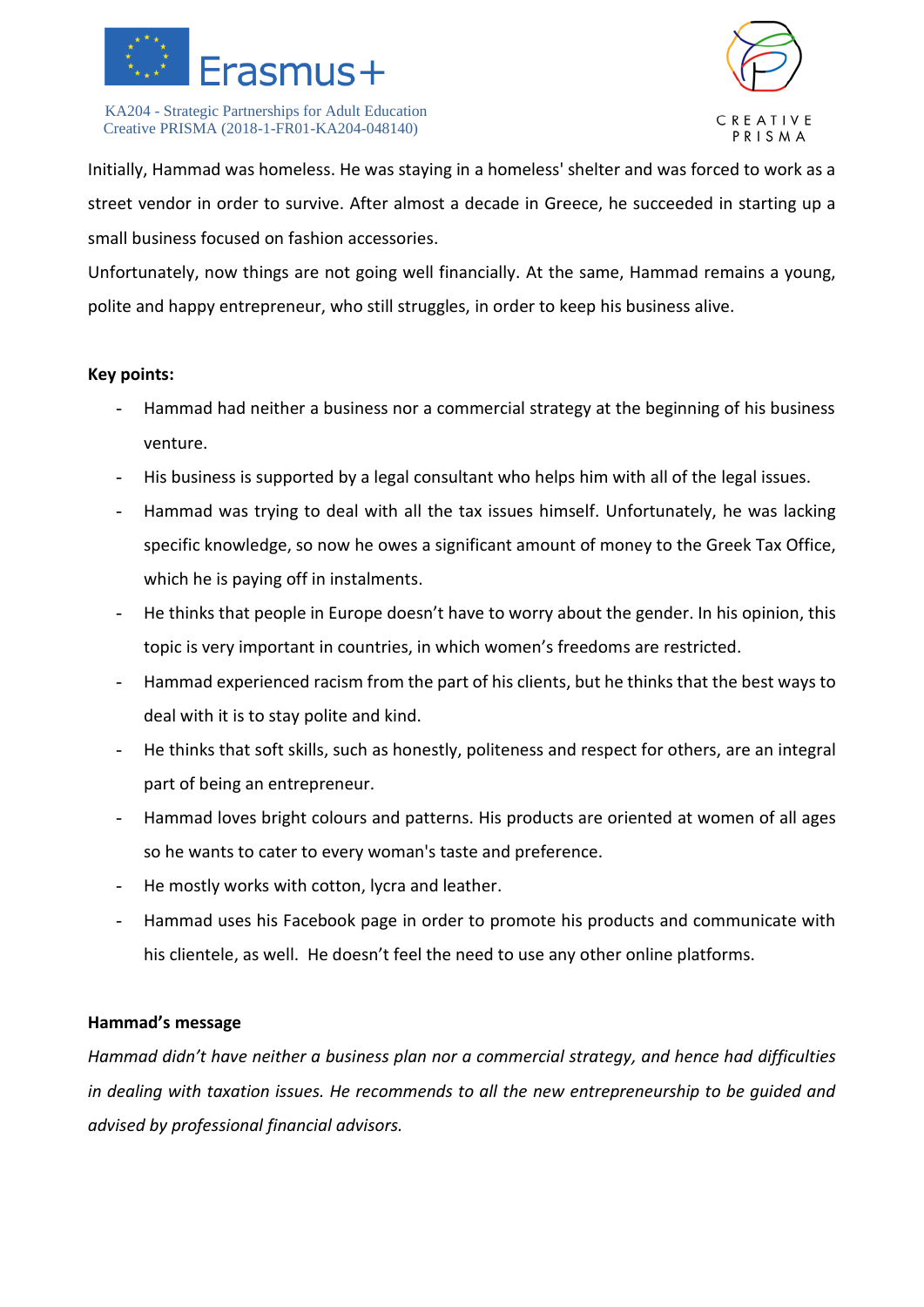



## **Beatrice**

Beatrice is 41 years old. She came to Greece from Congo during the Second Congo War as an asylum seeker. Although a peace agreement was signed in 2002, episodes of extreme continued happening in many regions of Congo, in addition to food shortage and diseases outbreaks. Beatrice lost both her parents and her siblings because of that.

She moved to Greece 11 years ago. In the beginning, she worked as a hairdresser. However, she was always creating handmade accessories and ethnic jewellery as a hobby. When she got fired from the hair salon, she decided to make her hobby a job. Now she owns a kiosk where she samples and sells her jewelleries.

Beatrice is a warm and affectionate woman, a creative jewellery designer and a strong seller.

- Beatrice did use a business plan in order to start her business, but she did not have a commercial strategy.
- She gets legal advice from an NGO and is dealing with taxes on her own. Although, she admits that for her it is very difficult.
- Beatrice has not faced discrimination based on her gender or race. She feels that if a woman commands respect, there is no space for racism or discrimination.
- Whenever there is a conflict situation, she solves it on her own in a gentle polite way.
- Beatrice is a warm, polite artist who believes soft skills are very important. She thinks an entrepreneur should be kind, polite and pleasant.
- She knows about trends like recycling and creative reuse and works with them. Whenever it's possible to transform some of her jewelleries that has not been sold, Beatrice is doing it in order to create new designs.
- Her jewelleries, which are created in a traditional African style, are oriented towards women of bohemian style. This is why she prefers earthy tones, as well as geometric shapes and designs.
- Beatrice's jewelleries are crafted with many different kinds of supplies, but most times she uses beads and crystals.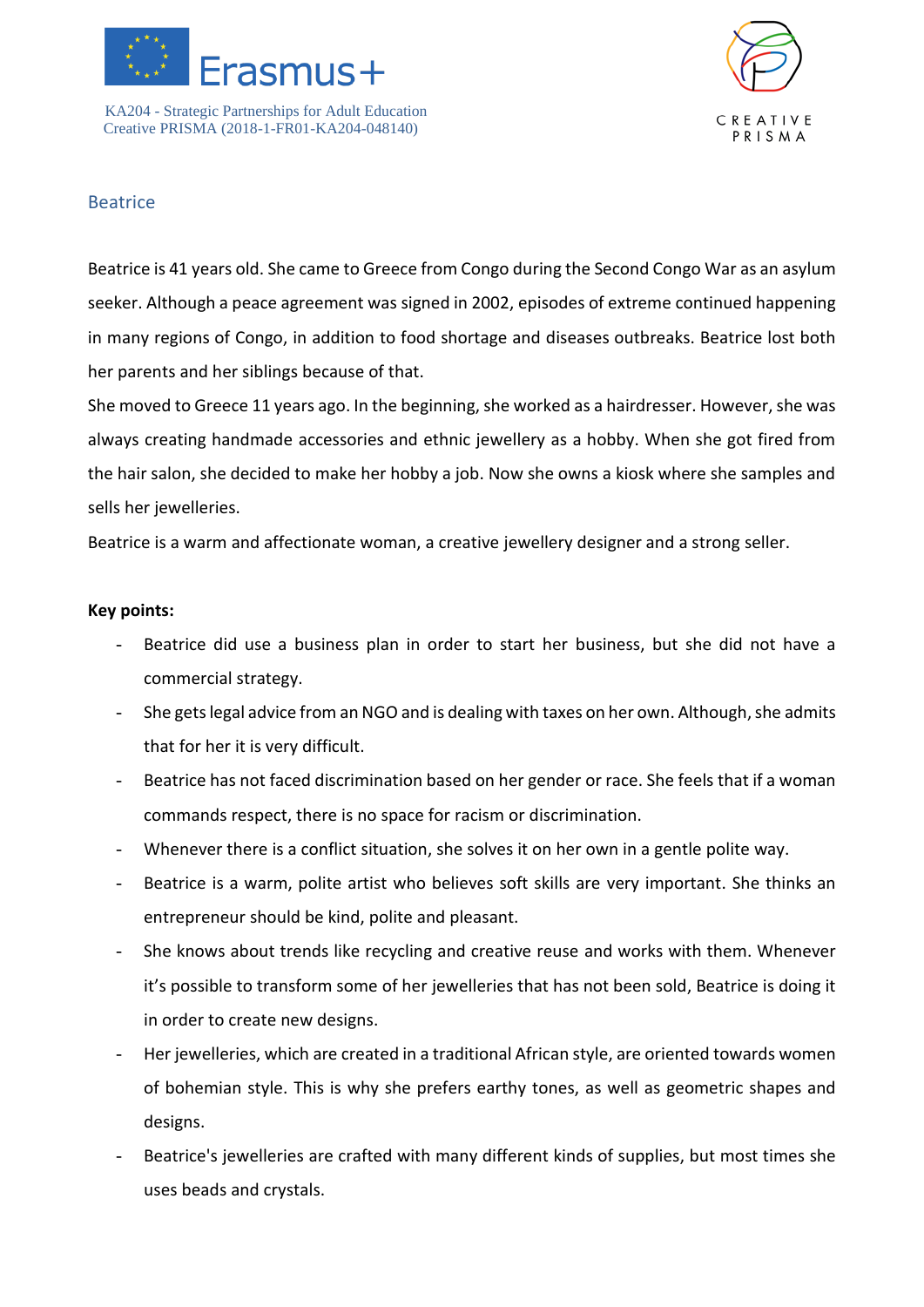



Beatrice uses social media platforms to promote her new designs and communicate with her clients for new orders. She feels like there is no need to use online platforms to promote her products.

#### **Beatrice's message:**

*Beatrice is considered a war victim. She lost her home and her family due to the war. She transformed that loss into her creativity, designing and selling traditional African jewelleries to women from different continents. She recommends to transform your feelings, both sadness and happiness, into creativity and motivation.*

#### Arta

Arta was born in Albania in 1986. At the age of 5 she and her family were forced to immigrate in Ioannina, Greece, for economic reasons, as her father had lost his job and her mother was a homemaker. After staying in Ioannina for about a year, Arta's family decided to move to Athens. Arta graduated from a high school there and proceeded with her education the field of fashion design. As a design student, she worked under the guidance of experienced professionals. Currently, she has a business of repurposing old denims into shopping bags.

- Arta has both a business plan and a commercial strategy.
- She also consulted a lawyer before starting up her business.
- Regarding the taxation, she notes that she can handle it by her own as she owns a small business.
- Arta's business is a social enterprise. She recycles and reuses old, second-hand textiles (denims) and repurposes them into shopping bags.
- She thinks that gender is not an obstacle, as she had never faced issues with gender equality.
- Arta says that she is very flexible regarding conflicts with her clients. She notes that if a customer is not content with her work for an objective reason, she always fixes the issues. In extreme situations, she gets the product back and reimburses the customer. In any case, she is never rude.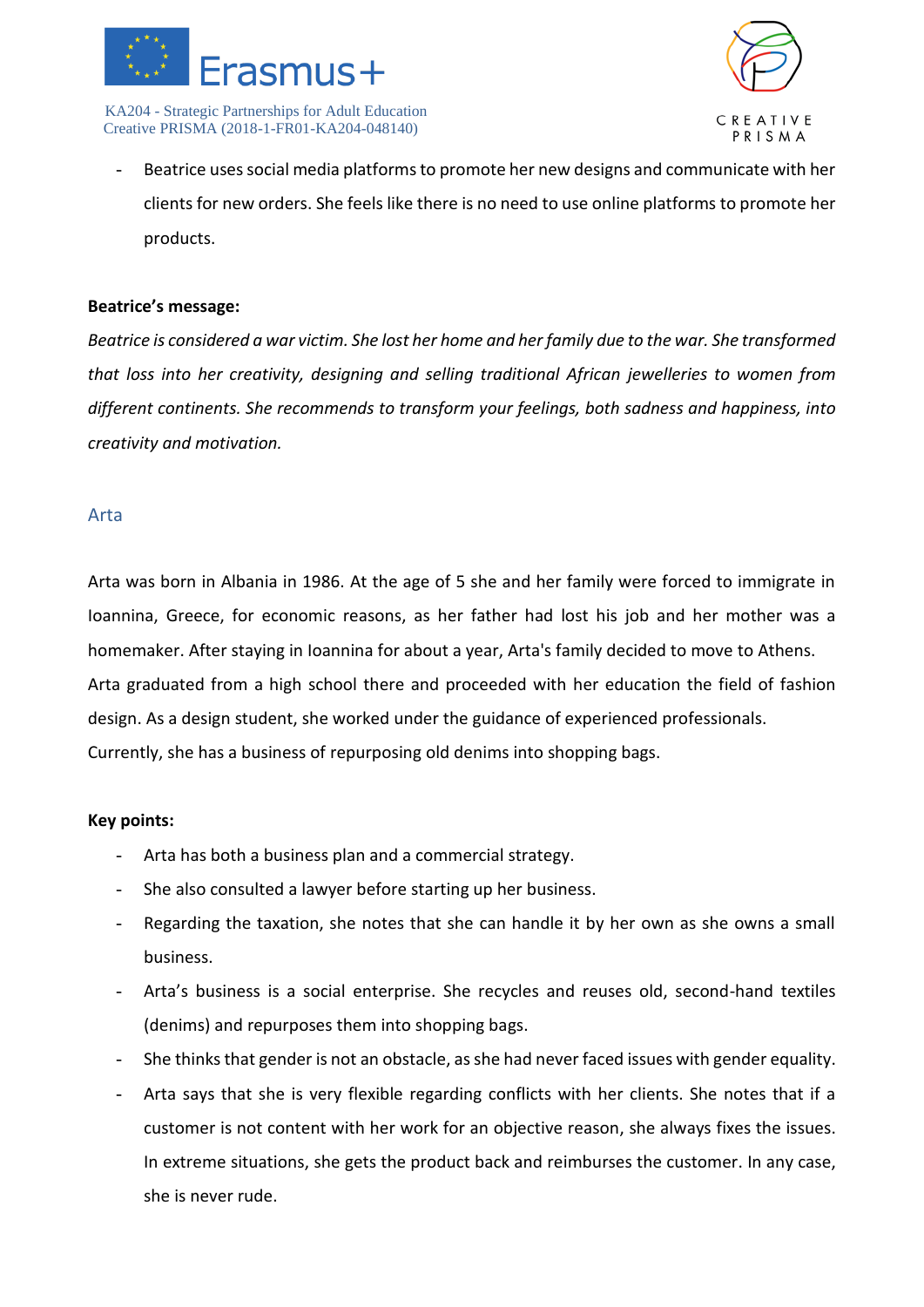



- She thinks that the most powerful skill for an entrepreneur is patience.
- Arta never received any funding from any programme, neither national nor local.
- She knows about recycling techniques as they are the corner stone of her business idea  $$ she recycles old denim into tote bags.
- She works with denim and prefers its natural colours, so she never dyes the fabric. However, she adds some patches and crocheted flowers, hand-made by her mother, who is a seamstress.
- Arta uses social media in order to promote her new designs and communicate with her clientele about new orders, complains and refunds.
- Arta supposes that ethics in fashion covers a range of issues such as working conditions and exploitation.
- Arta thinks there is no need to use online platforms to promote her shopping bags as long as she uses social media platforms. She notes that it's an extra expense that she doesn't need as she uses social media for free.

#### **Arta's message:**

*Arta advises young entrepreneurs to think out of the box and be brave. She loves open-mindedness, innovation and green initiatives, and wants to unite these three concepts a new work approach. This is how she entered into the world of entrepreneurship and this is what she suggests other entrepreneurs do as well.* 

#### Victor

Victor is 40 years old. He was born in Ethiopia and comes from a family of farmers. He and his family had been suffering from hunger and periodic famine for many years. His parents refused to leave their home, but Victor was thirty years old then and wanted a brighter future perspective.

Hence, he was forced to immigrate to Greece ten years ago. At first, he faced homelessness and the bureaucracy of Greek authorities.

Thankfully, with the help of an NGO he was able to acquire the necessary documents in order to live and work legally in Greece.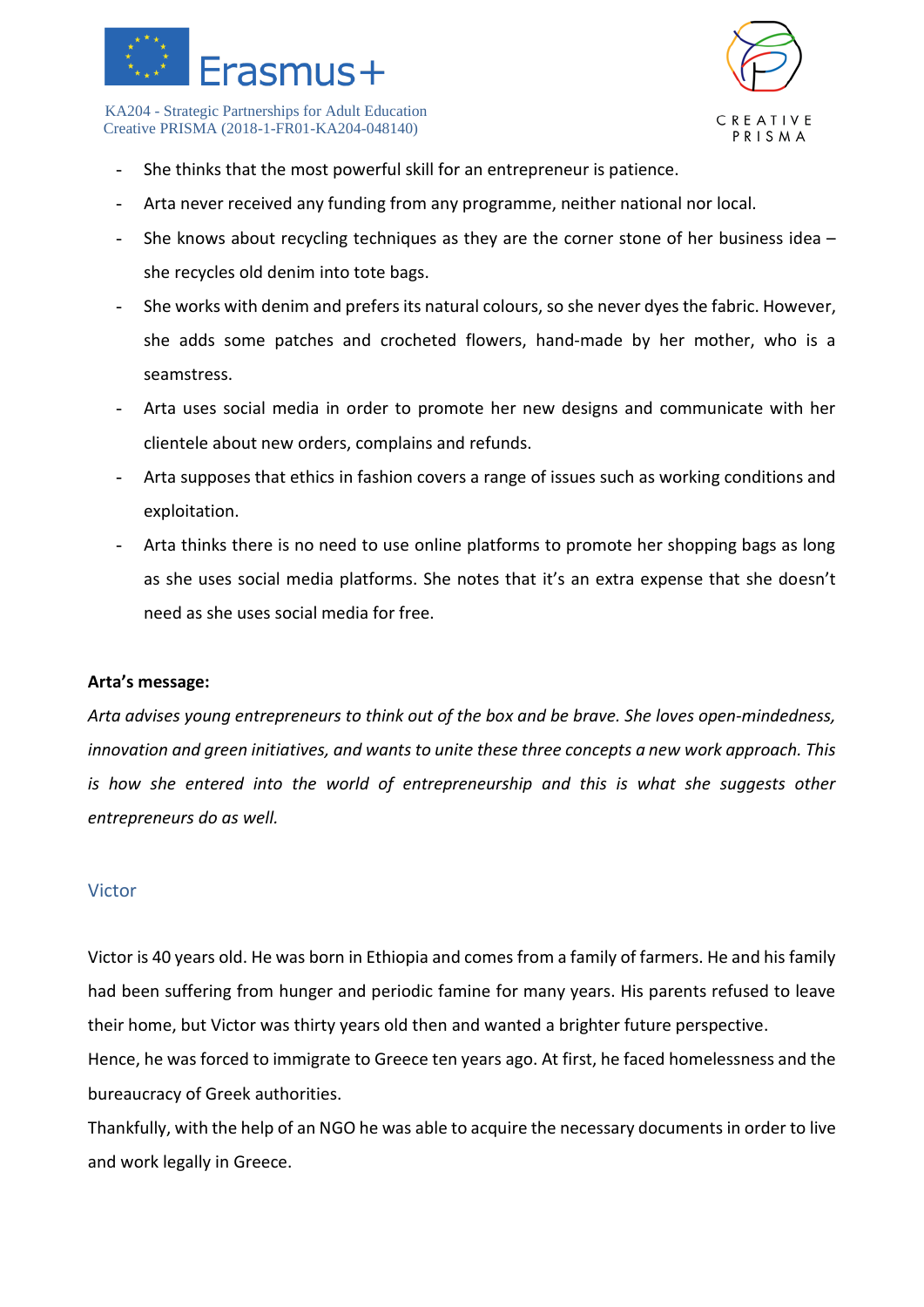



For the first six years of his life in Athens he was working as a street vendor. However, he was very skilled in knitting, as it is a common occupation for men in Ethiopia. Hence, he started knitting unique-looking felt scarves without any tools, with his hands.

Currently he sells his creations from a kiosk in Athens that acts also as his workshop. So, many of his customers are stopping by to also observe him working.

#### **Key points:**

- Without having any business plan or commercial strategy, Victor started up a small, local business.
- Victor is consulted by a lawyer and an accountant regarding legal issues and taxes, as he cannot deal with these issues on his own and prefers to receive qualified help
- He never had any disputes with his clients. However, he experienced a few conflicts with his suppliers and was forced to stop working with them.
- Victor is a polite and kind artist who believes that an entrepreneur should have effective communication skills.
- He uses the whole range of colours. He says that Ethiopia is composed of colourful landscapes, so he is inspired by them.
- In his work he uses a felt material, made of wool.
- Victor promotes his scarves by using social media platforms, specifically Facebook.

#### **Victor's message**

*Victor is communicative, polite and good-tempered. In order to make a living in his new country, he combined traditional crafts and modern trends. He wasn't discouraged by the fact that he didn't have many specific hard skills. Instead he embraced that one he had and worked on developing and strengthening it. This is what he advises entrepreneurs, as well as being open-minded, creative and innovative.*

## Chen

Chen was born in Fujian, China, in 1976. Until 2004 she had been working as a salesperson in various women clothing stores. However, she wasn't satisfied by the working conditions – her salary was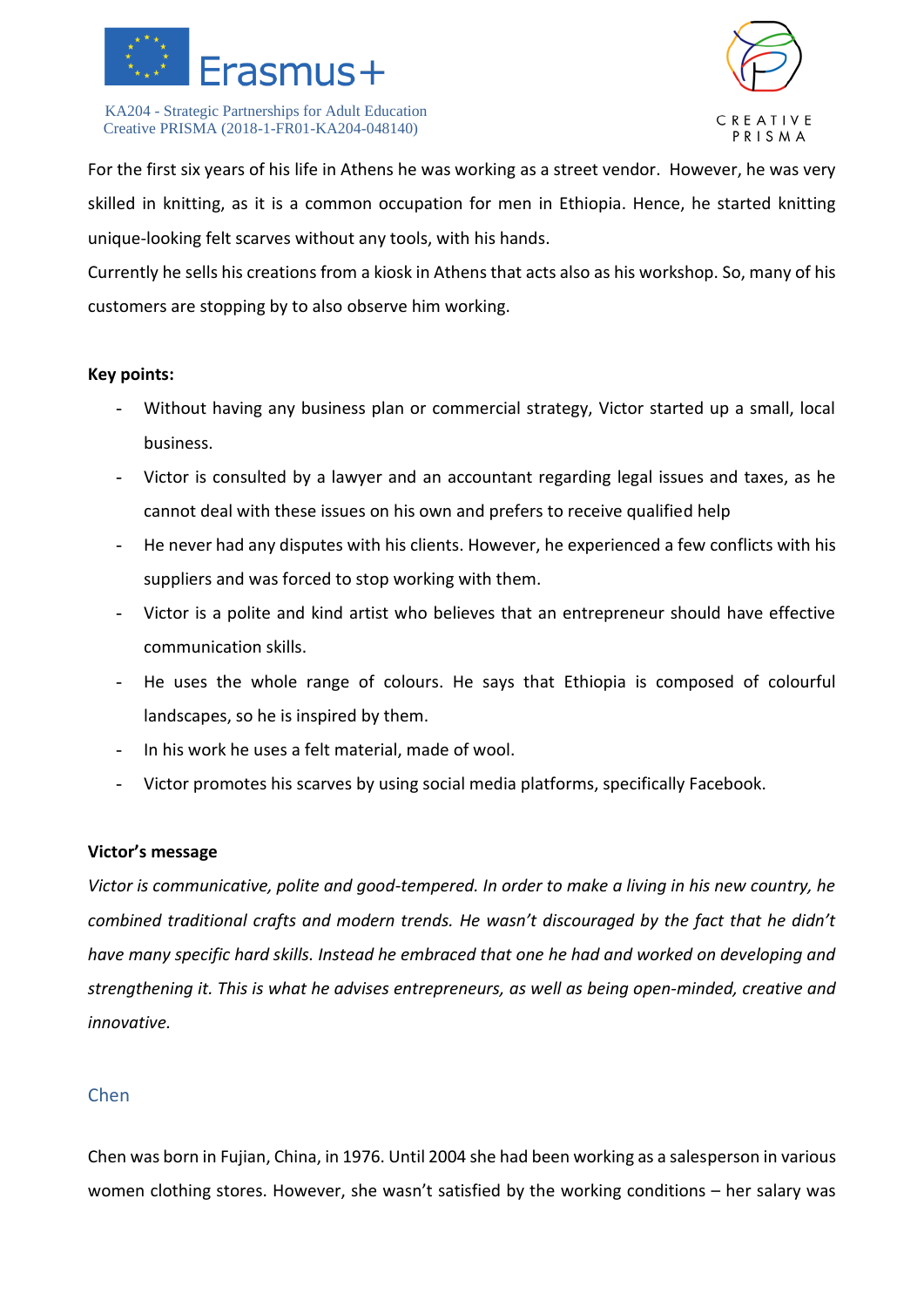



low, she could not cover her basic needs, working hours were unlimited without any overtime pay or even rest breaks.

In 2005 she came to Greece, following the example of her Chinese friend who did the same. Her friend introduced her an attorney that guided her through all the paperwork she needed in order to be able to live and work legally in Greece.

In the beginning, she worked as a shop assistant at a Chinese clothing store. A few years later, when she saved a descent amount of money, Chen decided to start up her own business focused on women clothing.

Now, she is a successful entrepreneur and has her own business, that currently gives job to four other people, is profitable and pays its taxes on time.

- Before starting her business, Chen was already experienced in the area of both fashion and commerce. She had a specific plan and strategy of the structure and promotion, as well as a business model. She also knew everything she needed about materials, suppliers and costs.
- She received counselling from another Chinese entrepreneurs who lives in Greece.
- Chen also receives support from a consulting company regarding taxation and legislation. She is consistent regarding her tax issues and pays everything on time.
- She has experience of working with rude and disrespectful clients. When she started her business, some of her clients discriminated her because of her origins as well. However, when she faces such conflicts, she stays polite and calm.
- Chen notes that comprehension and kindness are the key skills for any entrepreneur. She thinks that in order to be comprehensive you have to be a good listener and respect your clients' point of view.
- She likes many different colours and patterns. She prefers to have a big range of products as this way she can cater to any client in a different way.
- She has a great variety of materials, but prefers cotton, denims, lycra, lace and linen.
- Chen promotes her products through social media. She can also communicate with her clients this way.
- Chen says that as she comes from China, she knows exactly what ethics in fashion is. She notes that child labour in the manufacturing sector and working conditions remain a huge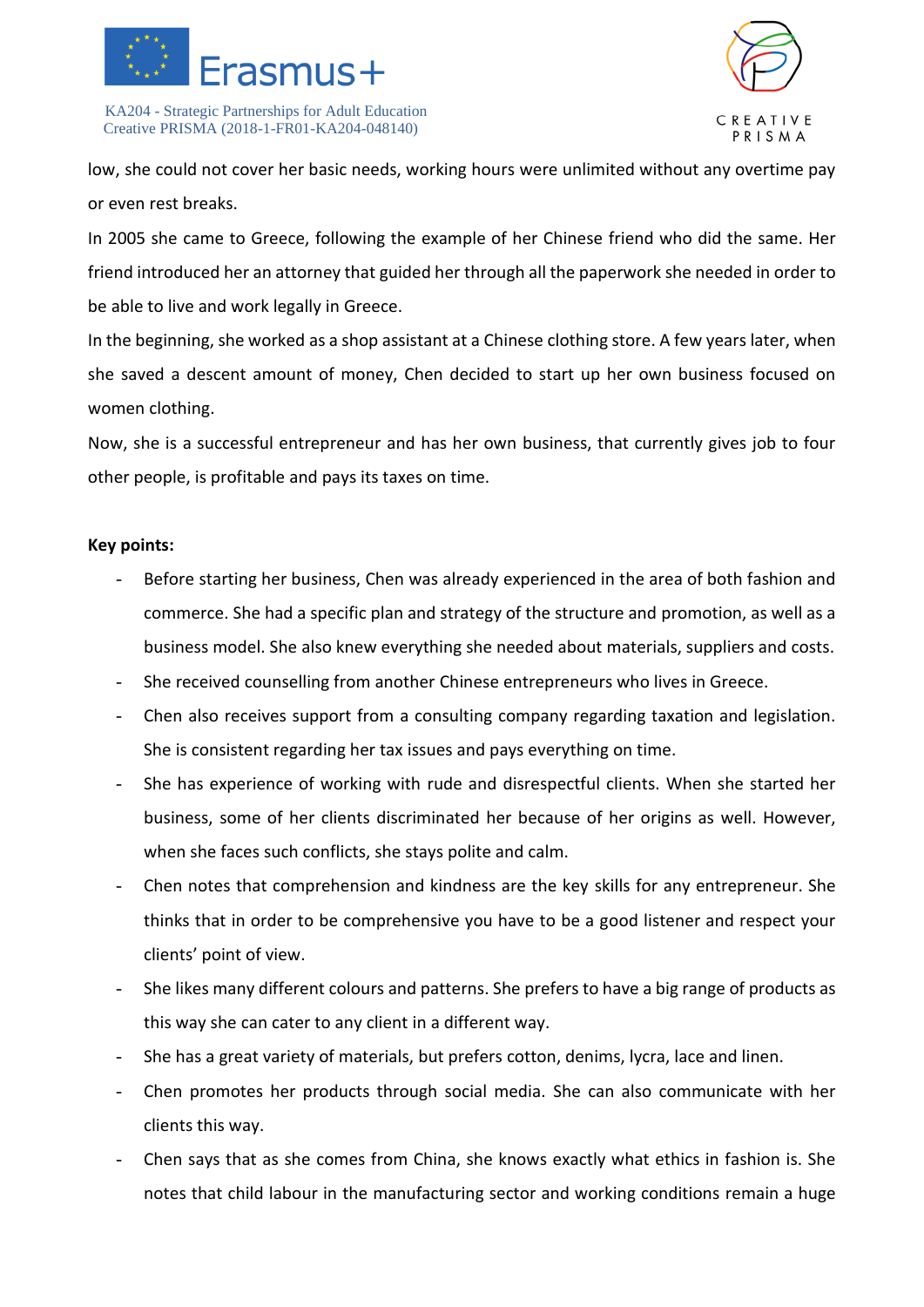



problem in China. This is why she has decided to create a healthy and friendly environment for her employees.

- Chen does not use any online platforms because she promotes her products on Facebook.

#### **Chen's message:**

*Chen was a victim of unethical fashion practices in China. She used to work over 12 hours per day and her salary was below minimum wage limit. When she decided to start up her own business in Greece, one of her first desires was to create a healthy and friendly environment for her employees. This is her strongest recommendation to new entrepreneurs - to respect their employees. This way they are going to be loyal, fulfilled and motivated to perform at their best for the company.*

#### Anita

Anita was born in Albania, in 1974. She moved with her family to Greece in 1991, when she was 17 years old. Her family immigrated to Greece because of economic challenges in Albania.

In the beginning, they moved to Crete, where Anita's father worked as a farmer. But, as she remembers, the working conditions were not good. So, they moved to Athens, where he started working in construction.

Anita was facing enough problems with the language, so her parents chose to send her to a vocational rather than a general school. She started taking lessons in dressmaking and received a scholarship for a college of fashion design.

When she got her diploma, she decided to create her own fashion workshop for clothes alterations and repairs.

- Anita created a business strategy and started up a small, local and social enterprise. However, she never made a commercial strategy.
- Currently she has two employees.
- In order to be on top of her legal and taxation paperwork, Anita works with an accountant. She notes that for a few years now the taxes became too high. However, she manages to pay them in time.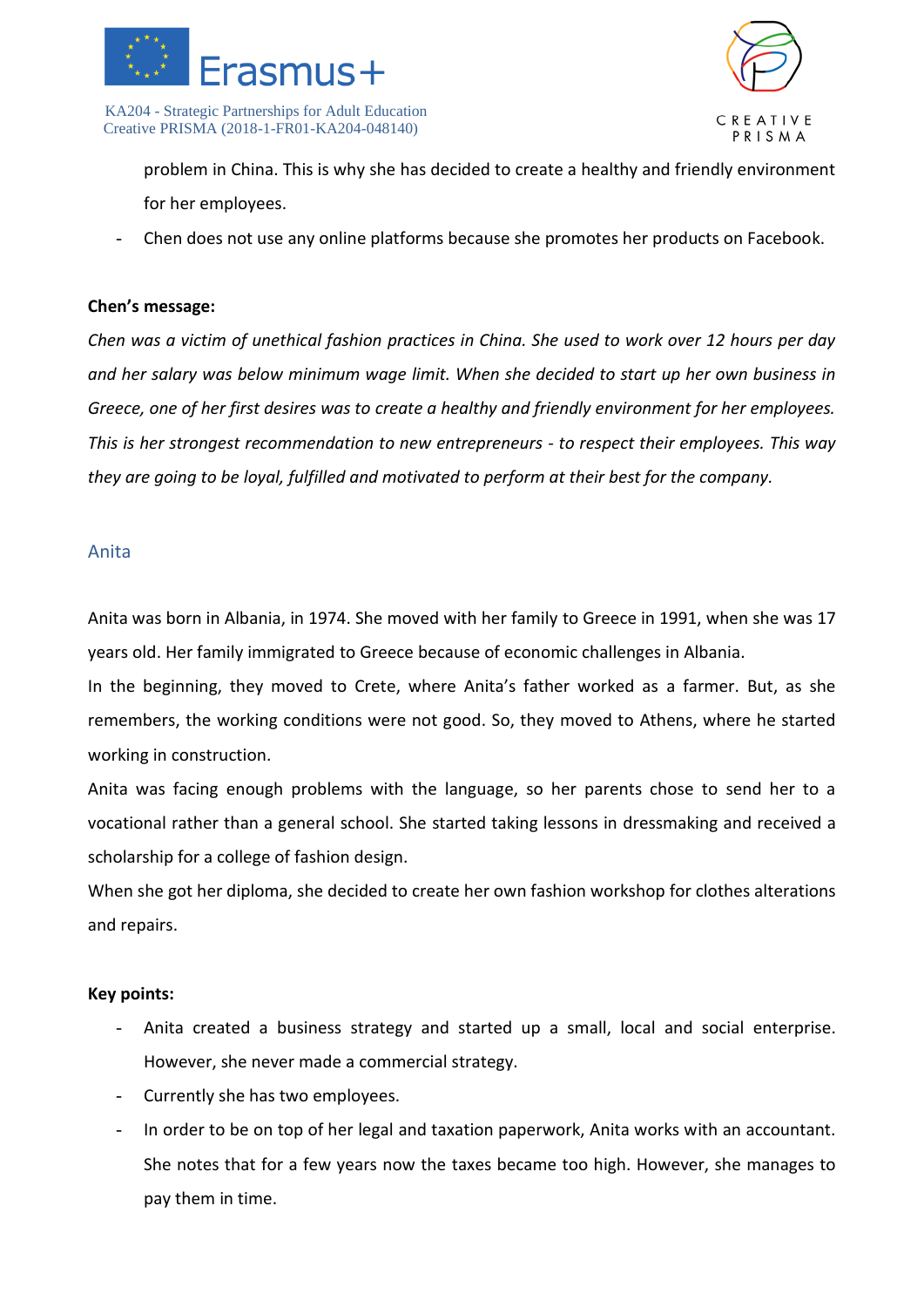



- Anita considers her business as a social enterprise, as it is eco-friendly. She recycles old textiles in order to design new clothes.
- Anita had experienced inappropriate behaviour from her clients. However, her slogan is ''The client is always right'', so she chooses to stay polite and respectful. She respects her costumers' opinions and gets inspired by them. Unfortunately, she had to end a commercial relationship with one of her suppliers after a racist outbreak.
- Anita thinks that teamwork is the most powerful soft skill. She has two employees now and acts as a mentor to them. She is always open to their questions.
- She is aware of the existence of financing schemes, but she never applied for them.
- Recycling: Anita recycles and repurposes old textiles in order to design new clothes.
- In her work she prefers to use earthy tones and geometric patterns. She works with every textile, for example cotton, lace, lycra, denim.
- Anita promotes her work and new designs through social media platforms.
- She notes that ethics in fashion is about manufacturing and working conditions, as well as workers' exploitation. Her employees never work overtime and are never paid poorly. She respects ethical fashion and always wanted to create a unique surrounding for her employees.

#### **Anita's message**

*Anita feels like it's impossible to start a business without knowing the purpose and having a business model. She recommends to be guided by professionals and learn from mentors. She advises to invest in both high quality materials, even if they cost more, and in a healthy working environment.*

#### Isabella

Isabella was born in Brazil in 1980. In 2013, due to the high levels of unemployment and inflation, she started planning her move to the U.S. However, the changes in U.S. immigration system made it extremely difficult for her to enter the country legally. Hence, Europe became an attractive option for her. She already had friends who were living in Greece, so she moved to Athens. Today, she notes that the process of getting all of her immigration documents in order and getting a residence and a work permit was exhausting due to the bureaucracy of Greek authorities.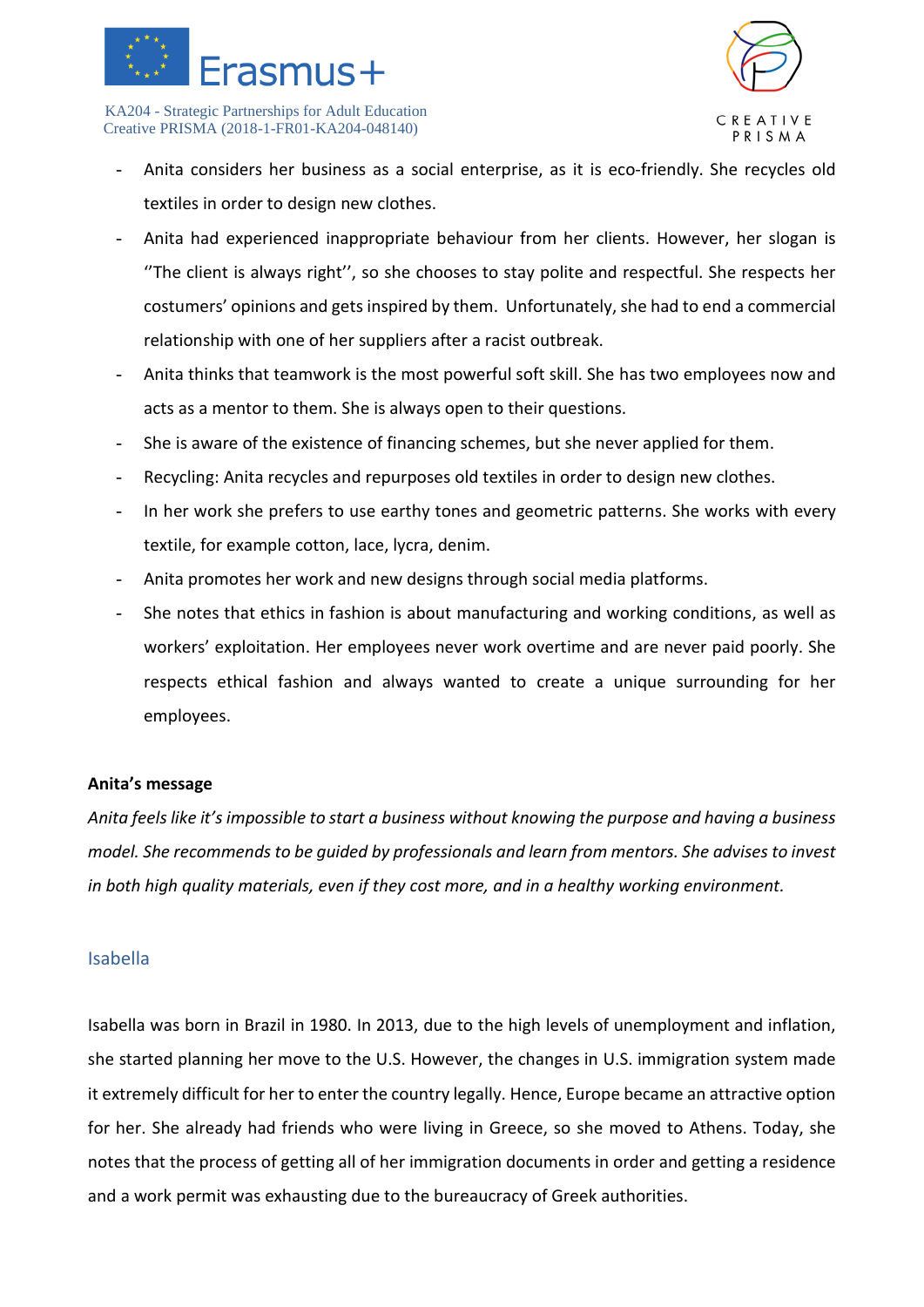



At first, she was teaching Latin American dances part time, but the payment was quite low. A friend suggested her to use her language skills and apply for a work at the call centre for Portuguese client support.

This completely changed the quality of her life. She was finally content with her salary and now had a possibility to pursue her other interesses, such as fashion. She was fond of designing clothes, creating patterns and examining fashion magazines.

Isabella became self-taught seamstress and designer, who currently owns her own fashion workshop and designs skirts.

#### **Key point:**

- Before starting her business, Isabella created a business plan and a business model for her enterprise.
- She is working with an accountant and says that without professional help and guidance, she wouldn't have managed to deal with all the legal and tax issues.
- Isabella faced inappropriate behaviour and rudeness from both her clients and suppliers. She doesn't take it personally and chooses to not overthink the situation.
- In Isabella's opinion, problem solving and effective communication are the soft skills any entrepreneur should have.
- Isabella is aware of the existence of financing schemes, but she has never applied and never been funded.
- Even though she notes that she is a "green-thinking" person, she does not use recycling techniques in her business.
- Isabella's designs are inspired of Brazilian carnival. She loves bold colours and different patterns, and in her designs uses cotton and lace.
- She promotes her skirts through social media platforms, especially Facebook. However, she does not use online platforms to promote her products and notes that online platforms are not as direct and effective as social media.
- Isabella is aware of ethical issues in fashion, that is why she created a healthy workplace environment. She listens to everyone's ideas and recognizes hard work.

#### **Isabella's message**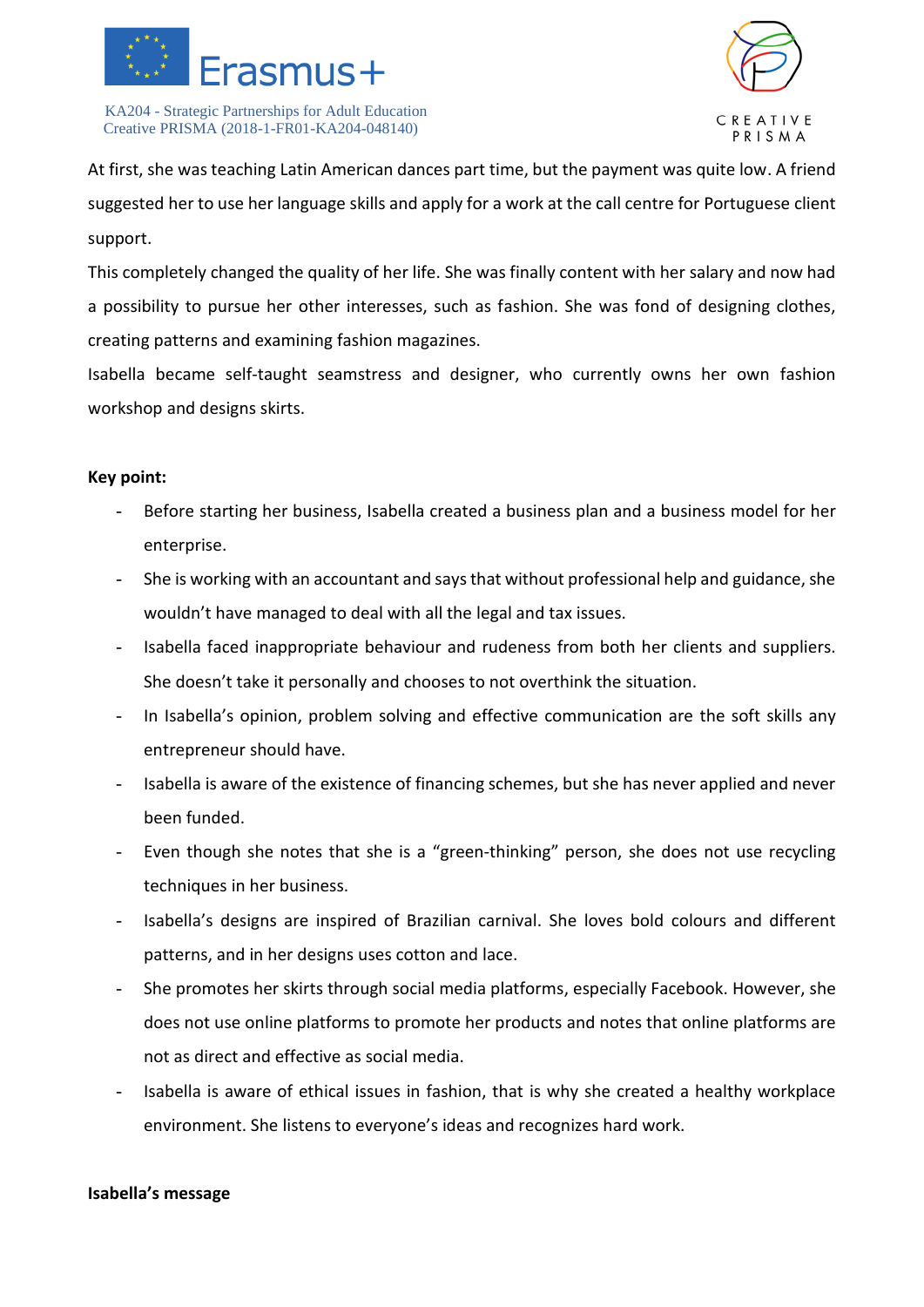



*Isabella recommends all the new entrepreneurs to work on a clear idea for their business and to create a business model. Without business and commercial strategy, it is very hard to start an enterprise.*

*Moreover, Isabella relies on her origin, culture and traditions a lot. She says that the greatest inspiration comes from our roots.* 

#### Maria

Maria was born in Albania in 1984. Both of her parents were unemployed for a long time period, and Maria remembers that they were not able to afford the basic school equipment for her. They were forced to immigrate from Albania to Athens in 1993.

When they entered Greece, Maria's family experienced a lot of xenophobia, from both Greek authorities and ordinary people. They had numerous issues with their immigration documents as well. Maria and her parents were atheist, but had to be baptized in the Greek Orthodox church in order to change their names and become a part of the Greek community.

After graduating from high school, Maria started taking art lessons and specialized in drawing and painting. After the end of her studies, she decided to do something innovative and eco-friendly, but relevant to her studies.

Maria uses acrylic paint to revitalize old shoes. Currently, she has a small workshop, where she draws and paints on used shoes, turning them into the works of art.

- Maria created both a business and commercial strategy for her enterprise.
- She receives help regarding legislation and taxation from an accountant. She is consistent regarding her taxes and pays them on time.
- Maria's enterprise is social in her opinion, as she created an eco–friendly business. She repurposes old shoes, paints on them and decorates them.
- Maria has never faced any problems regarding gender equality. Although she comments that gender is not a social obstacle, nowadays.
- Maria seldom faces conflicts and disputes with her clients. Whenever she does, she tries to be polite and don't take it personally.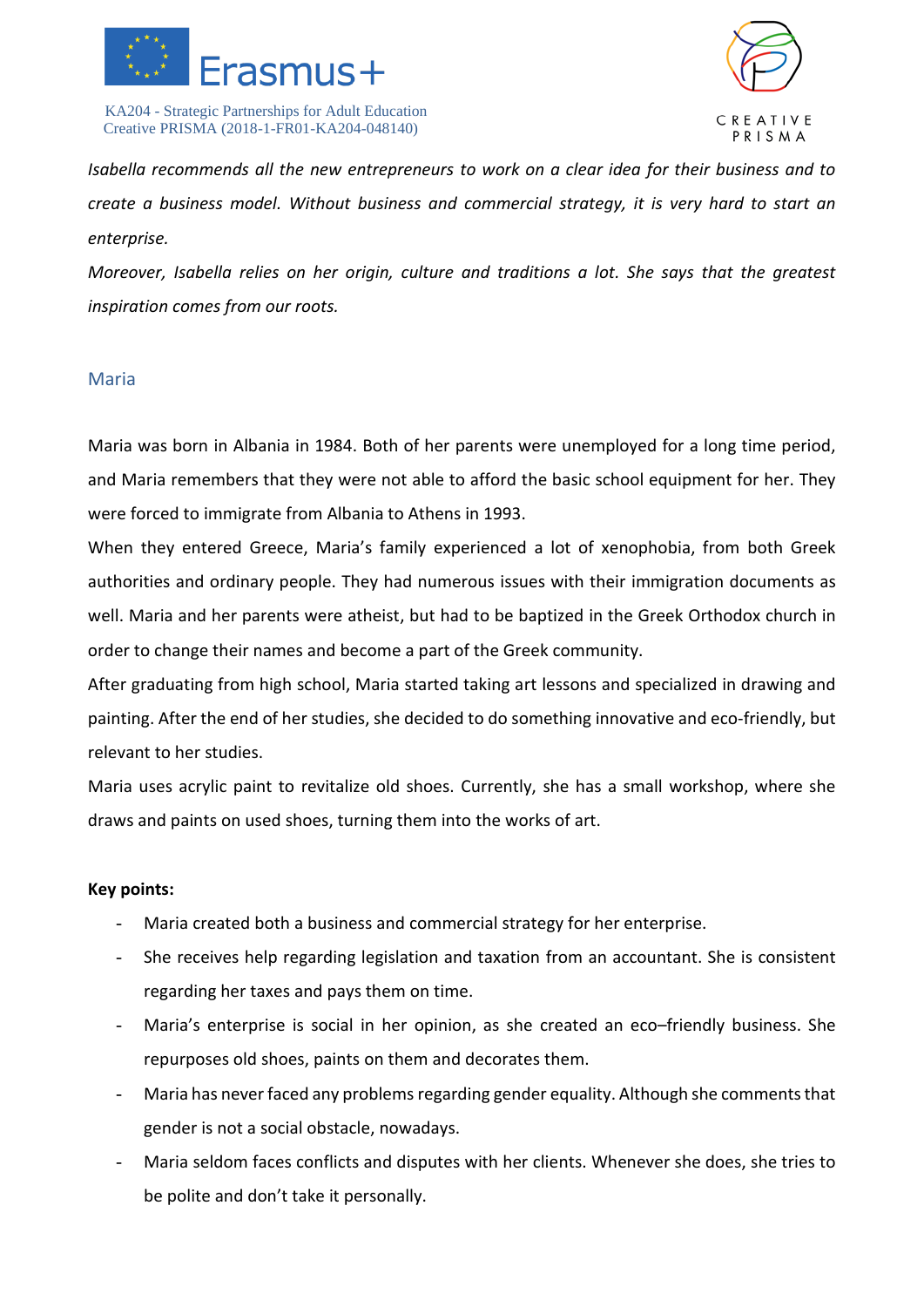



- She says that the most powerful soft skills an entrepreneur should have are kindness and generally good manners.
- She is well informed about financing schemes, but she has never applied to any of them.
- Maria works entirely on recycling and reuses canvas second-hand shoes by repairing, painting and decorating them.
- Maria loves comic books, so she is inspired by the colours often found in comic books. She is an admirer of bold colours and comic patterns.
- Maria uses social media to promote her products. She organizes open bazaars in order to promote the products.
- She notes that ethics in fashion is about working conditions, working hours, healthy and unhealthy working environment and exploitation.

#### **Maria's message:**

*Maria suggests everyone to think outside of the box and not to be afraid to be differently. She is a "green-thinking" person and wanted to give a different, innovative perspective to entrepreneurship. Maria recommends new entrepreneurs to think creatively, evolve and be willing to learn more. Moreover, Maria also convinces many of her costumers to think ''greener'' and be more conscious about ethical fashion.*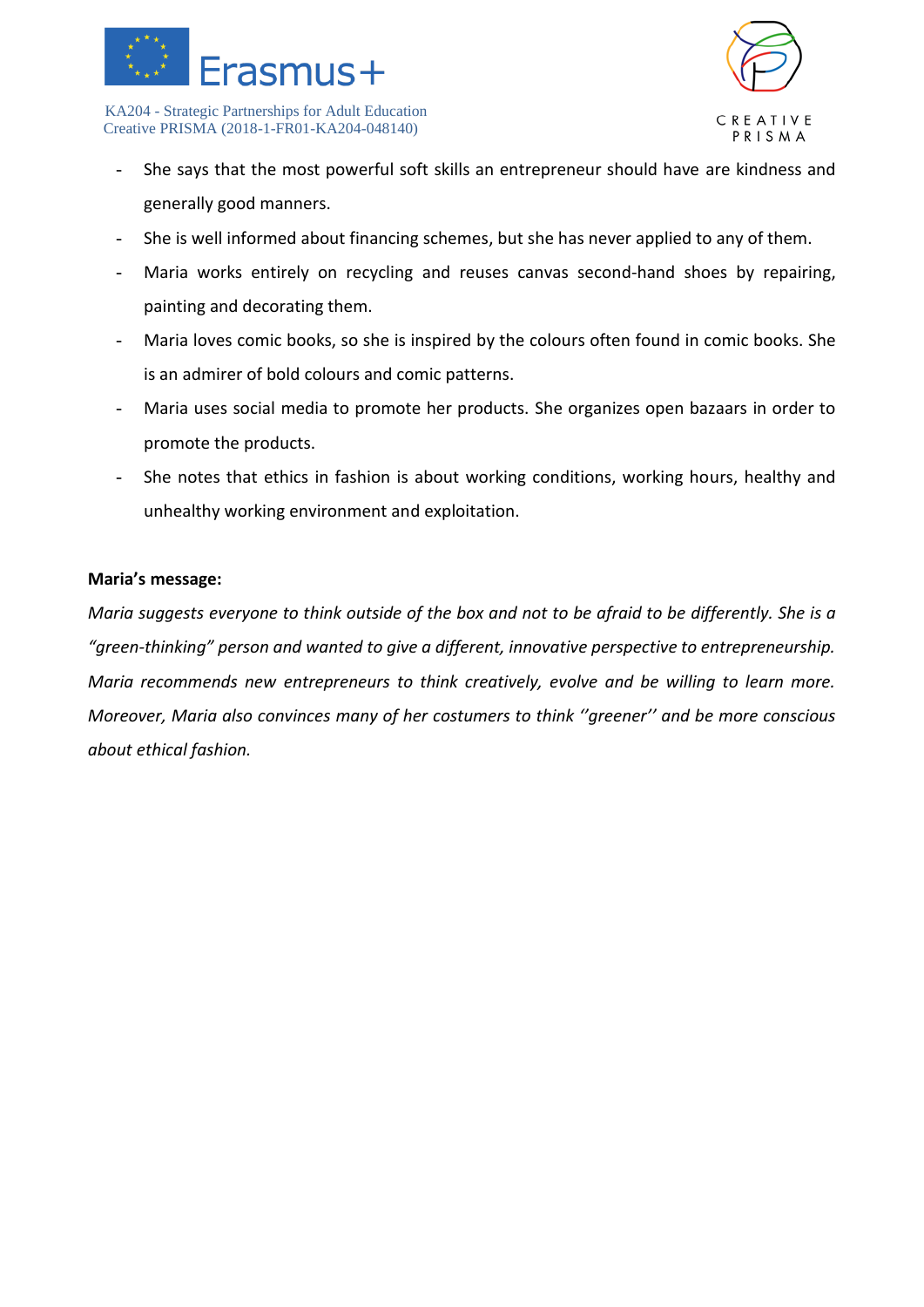



## General summary

The research of the good practices in France, Spain, Italy ad Greece have showed many similarities and also many particularities from country to country.

- In France, most of the interviewed entrepreneurs have migrated for family reasons and are not facing residence issues in most cases.
- In Greece, more than half of the interviewees had worked on a business plan and commercial strategy before they started up their enterprise.
- Many entrepreneurs in Greek are struggling with paying the taxes, as they became quite high and the system is not easy to understand.
- In most of the countries the interviewees were complaining about the bureaucracy regarding the immigration process.

The research showed the following key points, very common along the whole research pool.

- Many of the participants of the study are struggling to finalise their business plans or have never created one. Those of them who did, speak about the benefits of having a clear business idea and a commercial strategy before the start.
- Most of the interviewees used the help of lawyers, tax consultants, accountants, NGOs etc. in order to deal with legal issues and taxes. Those who didn't, mostly state that they have experienced major difficulties and sometimes even have to pay big amounts to the Tax Agencies.
- Some of the businesses were created with the purpose of becoming social enterprises. However, the study also showed that the term "social enterprise" is not that widespread yet.
- Many of the respondents spoke about risk management as something they think about a lot and have a very clear idea what are the current and future risks for their businesses are.
- Almost every interviewee stated that the conflicts, especially with the clients and suppliers, are better resolved with calmness, politeness and that it is important to not take things personally.